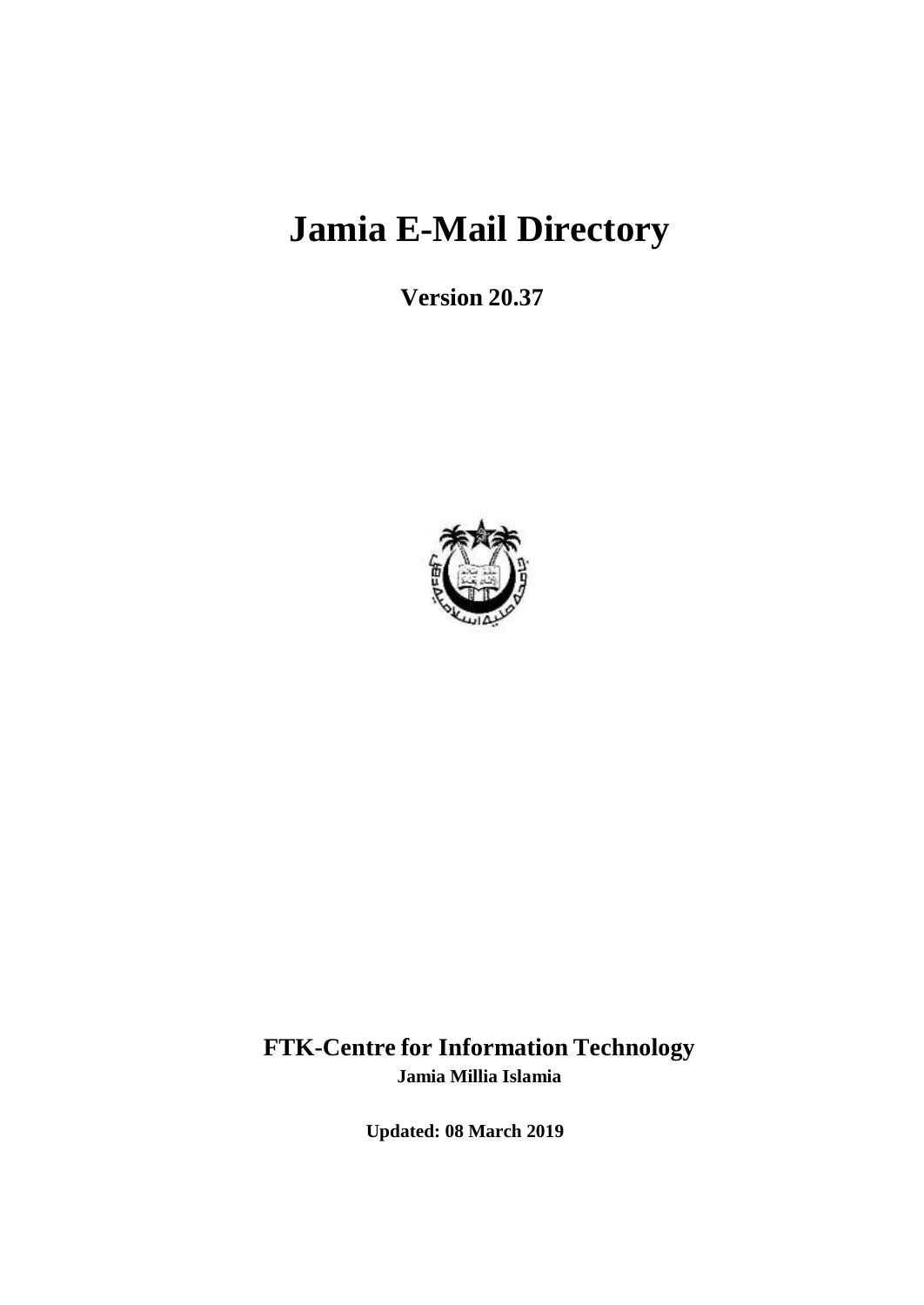### Jamia E-Mail Directory

Section - A: E-mail Directory of University Officials

| Section - B: General E-mail Directory |  |
|---------------------------------------|--|
|                                       |  |
|                                       |  |
|                                       |  |
|                                       |  |
|                                       |  |
|                                       |  |
|                                       |  |
|                                       |  |
|                                       |  |
|                                       |  |
|                                       |  |
|                                       |  |
|                                       |  |
|                                       |  |
|                                       |  |
|                                       |  |
|                                       |  |
|                                       |  |
|                                       |  |
|                                       |  |
|                                       |  |
|                                       |  |
|                                       |  |
|                                       |  |
|                                       |  |
|                                       |  |
|                                       |  |
|                                       |  |
|                                       |  |
| Faculty of Humanities & Languages     |  |
|                                       |  |
|                                       |  |
|                                       |  |
|                                       |  |
|                                       |  |
|                                       |  |
|                                       |  |
|                                       |  |
| <b>Faculty of Social Sciences</b>     |  |
|                                       |  |
|                                       |  |
|                                       |  |
|                                       |  |
|                                       |  |
|                                       |  |
|                                       |  |
| <b>Faculty of Natural Sciences</b>    |  |
|                                       |  |
|                                       |  |
|                                       |  |
|                                       |  |
|                                       |  |
|                                       |  |
|                                       |  |
| Faculty of Education                  |  |
|                                       |  |
|                                       |  |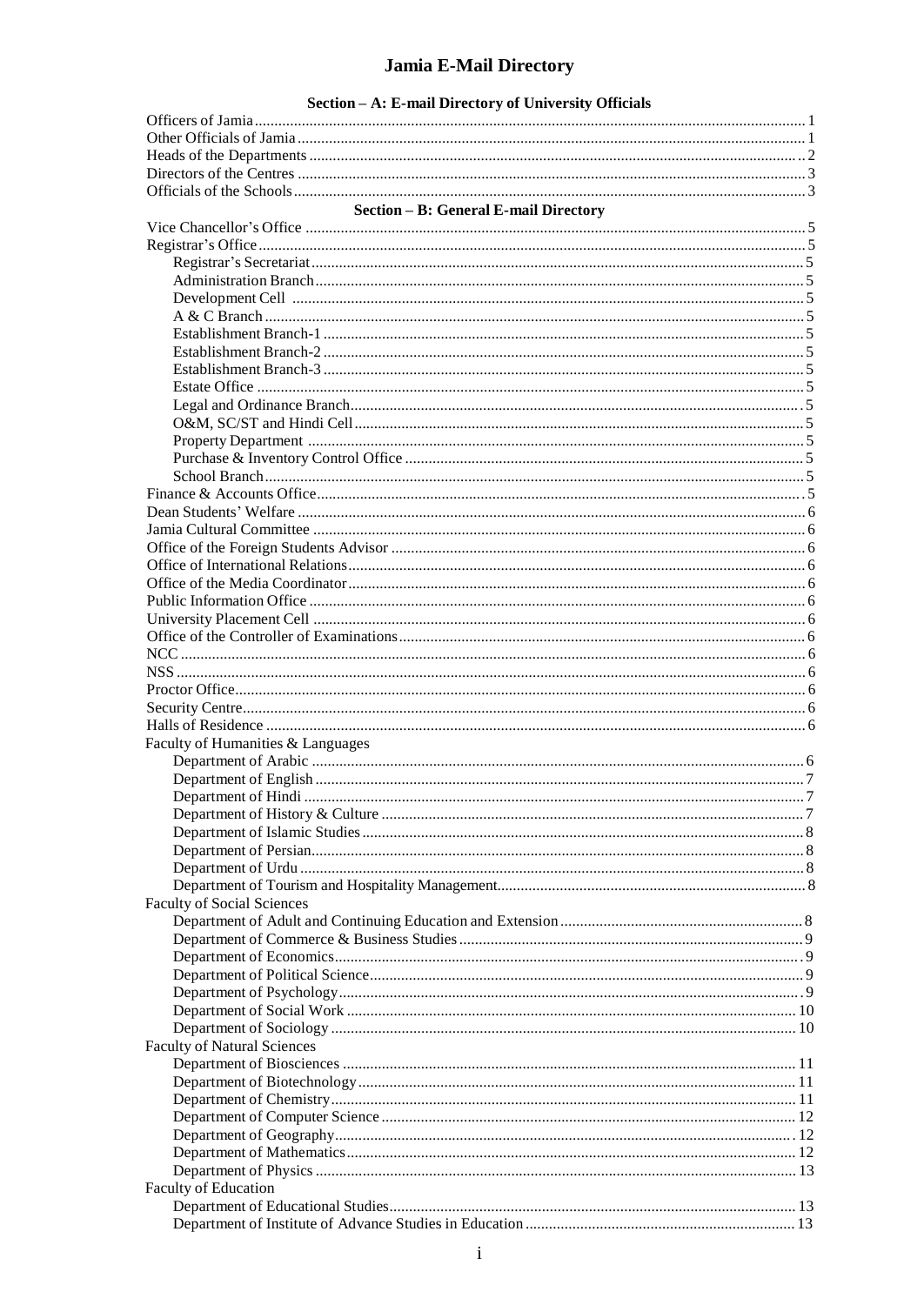| Faculty of Engineering & Technology  |  |
|--------------------------------------|--|
|                                      |  |
|                                      |  |
|                                      |  |
|                                      |  |
|                                      |  |
|                                      |  |
|                                      |  |
|                                      |  |
| Faculty of Architecture and Ekistics |  |
|                                      |  |
|                                      |  |
| Faculty of Fine Arts                 |  |
|                                      |  |
|                                      |  |
|                                      |  |
|                                      |  |
|                                      |  |
|                                      |  |
|                                      |  |
|                                      |  |
|                                      |  |
|                                      |  |
|                                      |  |
|                                      |  |
|                                      |  |
|                                      |  |
|                                      |  |
|                                      |  |
|                                      |  |
|                                      |  |
|                                      |  |
|                                      |  |
|                                      |  |
|                                      |  |
|                                      |  |
|                                      |  |
|                                      |  |
|                                      |  |
|                                      |  |
|                                      |  |
|                                      |  |
|                                      |  |
|                                      |  |
|                                      |  |
|                                      |  |
|                                      |  |
|                                      |  |
|                                      |  |
|                                      |  |
|                                      |  |
|                                      |  |
|                                      |  |
|                                      |  |
|                                      |  |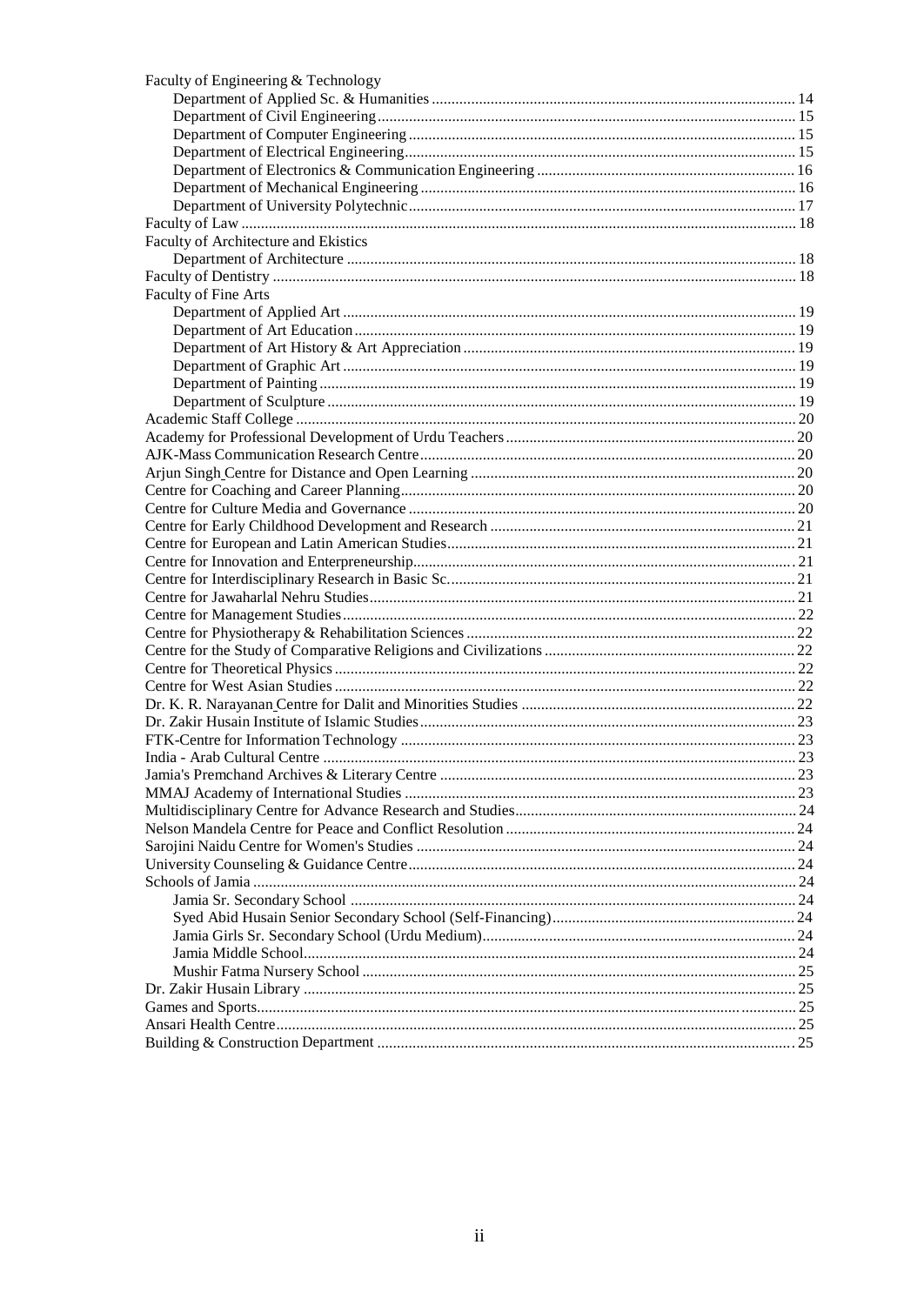# **Section – A**

**E-mail Directory of University Officials**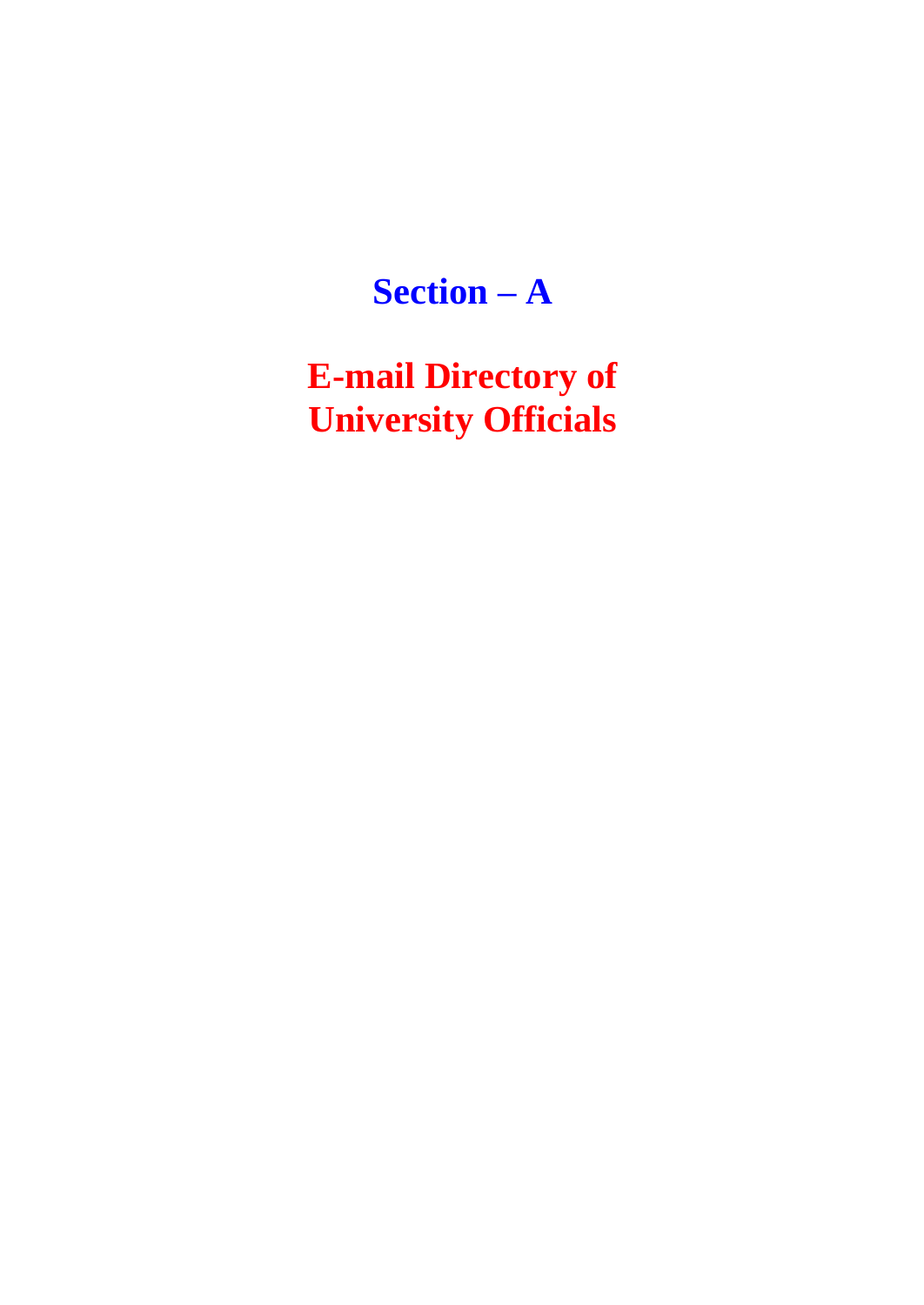#### **E-Mail Directory Jamia Millia Islamia**

### **Officers of Jamia**

| <b>Name</b>               | <b>Designation</b>                 | <b>Email Addresses</b> |
|---------------------------|------------------------------------|------------------------|
| Prof. Shahid Ashraf       | Offg. Vice Chancellor              | sashraf@jmi.ac.in      |
| Mr. A P. Siddiqui         | Registrar                          | registrar@jmi.ac.in    |
| Prof. Wahajuddin Alvi     | Dean, F/o Humanities and Languages | walvi@jmi.ac.in        |
| Prof. Niamatullah Khan    | Dean, F/o Social Sciences          | nkhan1@jmi.ac.in       |
| Prof. Mohammad Sami       | Dean, F/o Natural Sciences         | msami@jmi.ac.in        |
| Prof. Ilyas Husain        | Dean, F/o Education                | ihusain@jmi.ac.in      |
| Prof. Mehtab Alam         | Dean, F/o Engineering & Technology | malam1@jmi.ac.in       |
| Prof. Nuzhat Parveen Khan | Dean, F/o Law                      | npkhan@jmi.ac.in       |
| Prof. Hina Zia            | Dean, F/o Architecture & Ekistics  | hzia@jmi.ac.in         |
| Prof. Sarita Kohli        | Dean, F/o Dentistry                | skohli@jmi.ac.in       |
| Prof. Nuzhat Kazmi        | Dean, F/o Fine Arts                | nkazmi@jmi.ac.in       |
| Prof. Naved Iqbal         | Dean, Students' Welfare            | niqbal@jmi.ac.in       |
|                           | Finance Officer                    |                        |

## **Other Officials of Jamia**

| <b>Name</b>                 | <b>Designation</b>                              | <b>Email Addresses</b>        |
|-----------------------------|-------------------------------------------------|-------------------------------|
|                             |                                                 |                               |
| Dr. Amir Afaque Ahmad Faizi | <b>Controller of Examinations</b>               | afaizi@jmi.ac.in              |
| Prof. Haroon Sajjad         | <b>Chief Proctor</b>                            | hsajjad@jmi.ac.in             |
| Prof. Shakeb Ahmad Khan     | <b>Public Information Officer</b>               | skhan3@jmi.ac.in              |
| Prof. Eqbal Hussain         | Provost (Boys) Campus-A (M.M.A. Jauhar Hall)    | ehussain@jmi.ac.in            |
| Prof. Arshad Khan           | Provost (Boys) Campus-B (Dr. Zakir Husain Hall) | akhan2@jmi.ac.in              |
| Dr. Syeda Azra Khursheed    | Provost (Girls) Hall of Girls Residence (Old)   | skhursheed@jmi.ac.in          |
| Prof. Sabiha Anjum Zaidi    | Provost Begum Hazrat Mahal Girls' Hostel        | szaidi@jmi.ac.in              |
| Prof. Zubair Meenai         | Jamia Cultural Committee                        | zmeenai@jmi.ac.in             |
| Prof. Naimatullah Khan      | <b>NCC Officer</b>                              | nkhan1@jmi.ac.in              |
| Prof. Siraj Uddin Ahmed     | Prof Incharge, B & C Department                 | suahmed@jmi.ac.in             |
| Prof. Zainul Abdin Jaffery  | <b>Placement Officer</b>                        | zjaffery@jmi.ac.in            |
| Dr. Lubna Siddiqui          | Foreign Students' Advisor                       | lsiddiqui@jmi.ac.in           |
| Prof. Mukesh Ranjan         | Coordinator, International Relations            | mranjan@jmi.ac.in             |
| Mr. Ahmad Azeem             | PRO-cum-Media Coordinator                       | mediacoordinator@jmi.ac.in    |
| Mr. Shahabuddin Azmi        | University Librarian                            | universitylibrarian@jmi.ac.in |
| Dr. Irshad Husain Naqvi     | <b>Chief Medical Officer</b>                    | inaqvi@jmi.ac.in              |
| Mr. Zafar Alam              | Executive Engineer, B & C Department            | zalam@jmi.ac.in               |
|                             |                                                 |                               |
| Mr. Aftab Ahmad             | Dy. Registrar                                   | aahmad7@jmi.ac.in             |
| M. Nasim Haider             | AR (Establishment) and AR (Legal)               | mhaider2@jmi.ac.in            |
| Mr. Abbas Haider Rizvi      | AR (Admin)                                      | arizvi2@jmi.ac.in             |
| Mr. Abbas Haider Rizvi      | AR(A&C)                                         | arizvi2@jmi.ac.in             |
| Mr. Mohd. Shahid            | AR (PICO)                                       | shahidm1@jmi.ac.in            |
| Mr. M. Mazharul Haq Ansari  | AR(0&M)                                         | mmansari@jmi.ac.in            |
| Mr. Noorul Hoda             | AR (Property)                                   | nhoda1@jmi.ac.in              |
| Ms. Naseem Fatima           | AR (School)                                     | nfatima2@jmi.ac.in            |
| Mr. Kaneez Fatima           | AR (S&L)                                        | kfatima3@jmi.ac.in            |
|                             | AR (RPS)                                        | rps@jmi.ac.in                 |
| Mr. Saqib Aziz              | AR (Sanitation Unit Zone 'A')                   | saziz@jmi.ac.in               |
| Mr. Owais Ahmad             | AR (Sanitation Unit Zone 'B')                   | oahmad@jmi.ac.in              |
| Mr. Nasim Ahmad             | <b>AR</b>                                       | nahmad@jmi.ac.in              |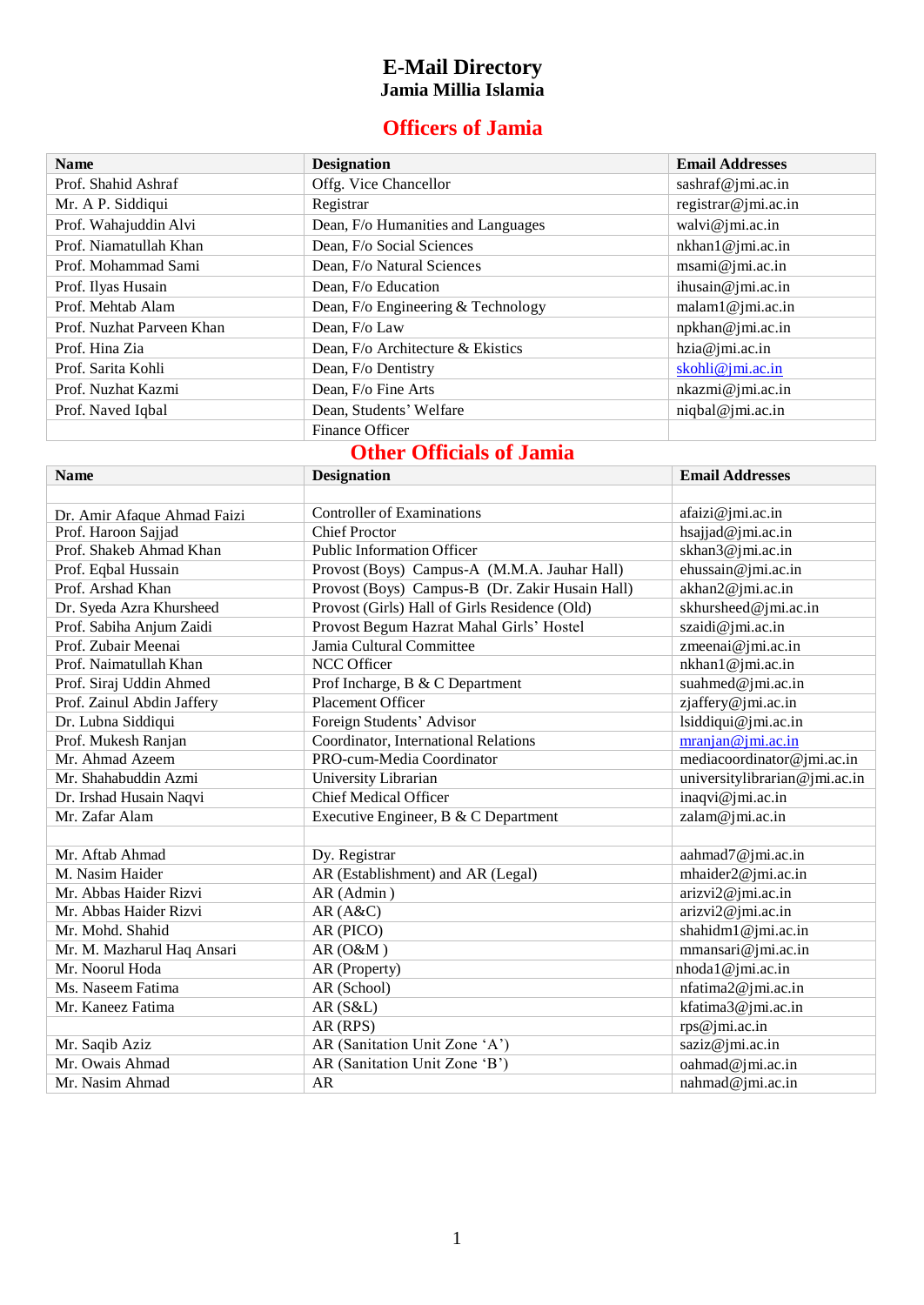# **Heads of the Departments**

| <b>Name</b>                      | <b>Faculties/Departments</b>                          | <b>Email Addresses</b> |
|----------------------------------|-------------------------------------------------------|------------------------|
|                                  | F/o Humanities & Languages                            |                        |
| Prof. Mohammad Ayub              | Department of Arabic                                  | mayub@jmi.ac.in        |
| Prof. Nishat Zaidi               | Department of English                                 | nzaidi@jmi.ac.in       |
| Prof. Krishna Kumar Kaushik      | Department of Hindi                                   | kkaushik@jmi.ac.in     |
| Prof. Rameshwar P. Bahuguna      | Department of History & Culture                       | rbahuguna@jmi.ac.in    |
| Prof. Mohammad Ishaque           | Department of Islamic Studies                         | mishaque@jmi.ac.in     |
| Prof. Abdul Halim                | Department of Persian                                 | ahalim@jmi.ac.in       |
| Prof. Wajeehuddin Shehper Rasool | Department of Urdu                                    | wrasool@jmi.ac.in      |
| Prof. Nimit Ranjan Chowdhary     | Department of Tourism and Hospitality Management      | thm@jmi.ac.in          |
|                                  | <b>F/o Social Sciences</b>                            |                        |
| Prof. Shagufta Jamal             | Department of Adult and Continuing Education          | sjamal@jmi.ac.in       |
| Prof. Abdul Aziz Ansari          | Department of Commerce & Business studies             | aaansari@jmi.ac.in     |
| Prof. Halima Sadia Rizvi         | Department of Economics                               | hrizvi@jmi.ac.in       |
| Prof. Syed A. Muneeb Pasha       | Department of Political Science                       | spasha@jmi.ac.in       |
| Prof. Mohammad G. Shahnawaz      | Department of Psychology                              | mshahnawaz@jmi.ac.in   |
| Prof. Ushvinder Kaur Popli       | Department of Social work                             | upopli@jmi.ac.in       |
| Prof. Arvinder A. Ansari         | Department of Sociology                               | aansari@jmi.ac.in      |
|                                  | <b>F/o Natural Sciences</b>                           |                        |
| Prof. Mushahid Alam Rizvi        | Department of Biosciences                             | mrizvi@jmi.ac.in       |
| Prof. Mohammad Mahfuzul Haque    | Department of Biotechnology                           | mhaque@jmi.ac.in       |
| Prof. Amir Azam                  | Department of Chemistry                               | aazam@jmi.ac.in        |
| Prof. Syed Afzal Murtaza Rizvi   | Department of Computer Science                        | sarizvi@jmi.ac.in      |
| Prof. Masood Ahsan Siddiqui      | Department of Geography                               | msiddiqui@jmi.ac.in    |
| Prof. S.M. Khursheed Haider      | Department of Mathematics                             | shaider@jmi.ac.in      |
| Prof. Saeed Uddin                | Department of Physics                                 | suddin@jmi.ac.in       |
|                                  | <b>F/o Education</b>                                  |                        |
| Prof. Sara Begum                 | Teacher Training & Non-formal Education               | sbegum@jmi.ac.in       |
| Prof. Aejaz Masih                | Department of Educational studies                     | amasih@jmi.ac.in       |
|                                  |                                                       |                        |
|                                  | F/o Engineering & Technology                          |                        |
| Prof. Gauhar Mehmood             | Department of Civil engineering                       | gmehmood@jmi.ac.in     |
| Prof. Jamshed Ahmad Usmani       | Department of Mechanical Engineering                  | jusmani@jmi.ac.in      |
| Prof. Zainul Abdin Jaffery       | Department of Electrical Engineering                  | zjaffery@jmi.ac.in     |
| Prof. Mirza Tariq Beg            | Department of Electronics & Communication Engineering | mtbeg@jmi.ac.in        |
| Prof. Musheer Ahmad              | Department of Applied Science & Humanities            | mahmad@jmi.ac.in       |
| Prof. Tanvir Ahmad               | Department of Computer Engineering                    | tahmad2@jmi.ac.in      |
| Iqbal Azam                       | University Polytechnic                                | iazam@jmi.ac.in        |
|                                  | F/o Architecture                                      |                        |
| Prof. S. M. Akhtar               | Department of Architecture                            | sakhtar@jmi.ac.in      |
|                                  | F/o Fine Arts                                         |                        |
| Hafeez Ahmed                     | Department of Applied Art                             | hahmed@jmi.ac.in       |
| Seeme Murtaza                    | Department of Art Education                           | smurtaza@jmi.ac.in     |
| Syed Mohammad Shahid Jawed       | Department of Sculpture                               | sjawed@jmi.ac.in       |
| Prof. Nuzhat Kazmi               | Department of Art History & Art Appreciation          | nkazmi@jmi.ac.in       |
|                                  | Department of Graphic Art                             |                        |
| Sadre Alam                       | Department of Painting                                | salam@jmi.ac.in        |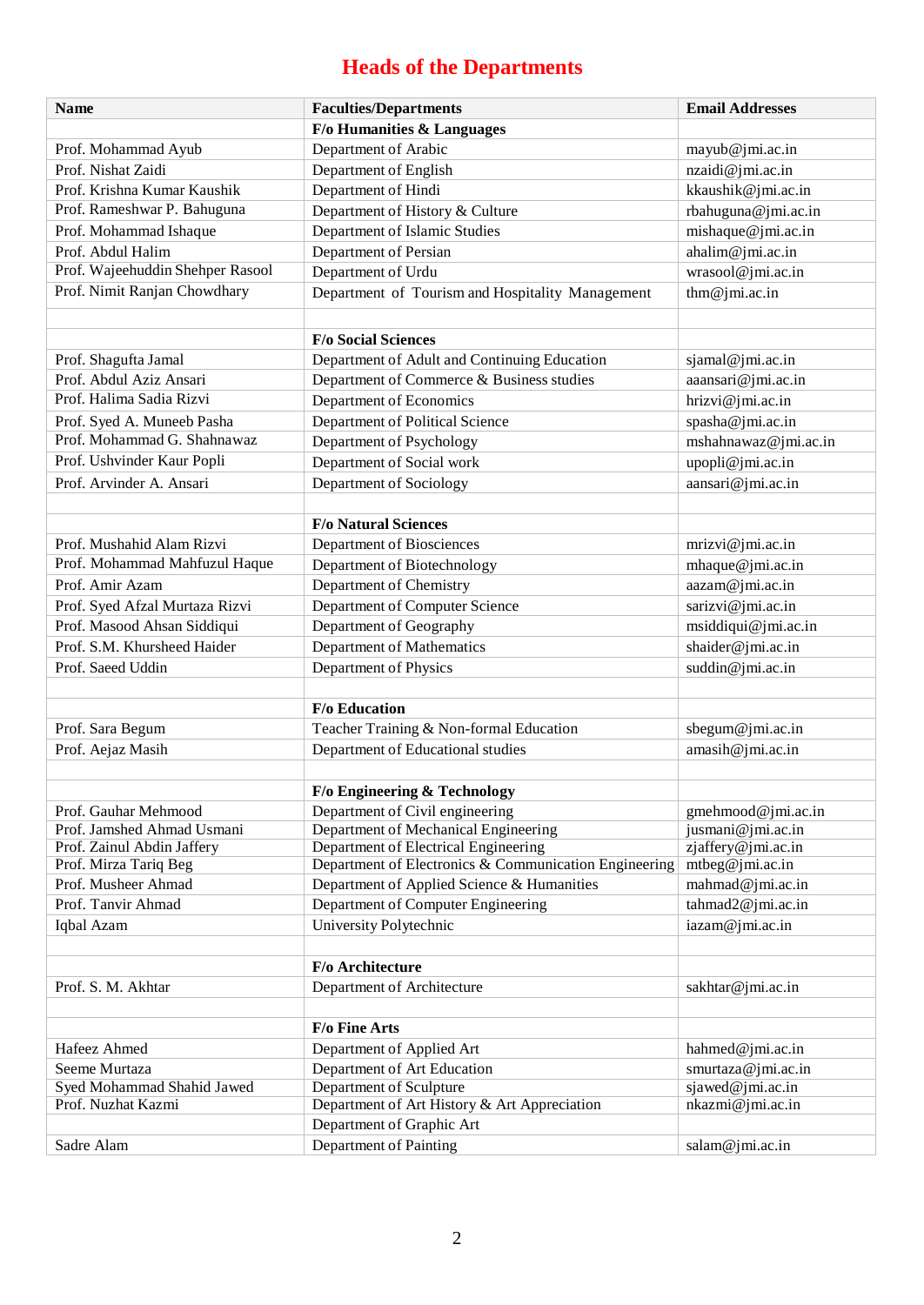### **Directors of the Centres**

| Name                                | Centres                                                       | <b>Email Addresses</b> |
|-------------------------------------|---------------------------------------------------------------|------------------------|
| Prof. Iftekhar Ahmed                | AJK-Mass Communication Research Centre                        | mcrc@jmi.ac.in         |
| Prof. Ghazanfar Ali                 | Academy for Professional Development of Urdu Teachers         | ghazanfarali@jmi.ac.in |
| Dr. M Mujtaba Khan                  | OSD, CDOL                                                     | mkhan@jmi.ac.in        |
| Prof. Rameshwar P. Bahuguna         | Hony. Director                                                | rbahuguna@jmi.ac.in    |
| Mr. Prashant Negi                   | Hony. Jt. Director (Administration), CDOL                     | pnegi@jmi.ac.in        |
| Dr. Arvind Kumar                    | Hony. Jt. Director, CDOL                                      | akumar3@jmi.ac.in      |
| Mr. M. F. Farooqui                  | Centre for Coaching and Career Planning                       | mffarooqui@jmi.ac.in   |
| Prof. Biswajit das                  | Centre for Culture Media & Governance                         | bdas@jmi.ac.in         |
| Prof. Shubhada Kaul                 | Centre for European and Latin American Studies                | skaul@jmi.ac.in        |
| Prof. Shafeeque Ahmed Ansari        | Centre for Interdisciplinary Research in Basic Sciences       | saansari@jmi.ac.in     |
| Prof. Velayutham Saravanan          | Centre for Jawaharlal Nehru Studies                           | vsaravanan@jmi.ac.in   |
| Prof. Amirul Hasan Ansari           | <b>Centre for Management Studies</b>                          | ahansari@jmi.ac.in     |
| Prof. Ejaz Husain                   | Centre for Physiotherapy & Rehabilitation Sciences            | ehusain@jmi.ac.in      |
| Prof. Niamatullah Khan              | Centre for Comparative Religions and Civilizations            | nkhan1@jmi.ac.in       |
| Prof. M. Sami                       | Centre for Theoretical Physics                                | msami@jmi.ac.in        |
| Dr. Javed Ahmad Khan                | <b>Centre for West Asian Studies</b>                          | jkhan2@jmi.ac.in       |
| Prof. Zubair Meenai                 | Centre for Early Childhood Development and Research           | zmeenai@jmi.ac.in      |
| Prof. Simi Malhotra                 | Centre for North East Studies and Policy Research             | smalhotra@jmi.ac.in    |
| Prof. S. Saiful Islam               | Centre for Nanoscience and Nanotechnology                     | sislam@jmi.ac.in       |
| Prof. Zishan Husain Khan            | Centre for Innovation and Entrepreneurship                    | zishanhk@jmi.ac.in     |
| Prof. Rahul Ramagundam              | Centre for the Study of Social Exclusion and Inclusive Policy | rramagundam@jmi.ac.in  |
| Prof. Niamatullah Khan              | Dr. K.R. Narayanan Centre for Dalit and Minorities Studies    | nkhan1@jmi.ac.in       |
| Prof. Mohammad Ishaque              | Dr. Zakir Husain Institute of Islamic Studies                 | mishaque@jmi.ac.in     |
| Prof. SMK Quadri (Hony. Director)   | FTK-Centre for Information Technology                         | quadrismk@jmi.ac.in    |
| Dr. S. K. Naqvi (Addl. Director)    | FTK-Centre for Information Technology                         | sknaqvi@jmi.ac.in      |
| Prof. Tanvir Ahmad (Addl. Director) | FTK-Centre for Information Technology                         | tahmad2@jmi.ac.in      |
| Prof. Iqtidar Mohd. Khan            | Director (Games & Sports)                                     | imkhan@jmi.ac.in       |
| Dr. Nasir Raza Khan                 | India - Arab Cultural Centre                                  | nrkhan@jmi.ac.in       |
| Prof. Sabiha A. Zaidi               | Jamia's Premchand Archives & Literary Centre                  | szaidi@jmi.ac.in       |
| Prof. Rashmi Doraiswamy             | MMAJ Academy of International Studies                         | rdoraiswamy@jmi.ac.in  |
| Prof. Sushant G. Ghosh              | Multidisciplinary Centre for Advance Research and Studies     | sghosh2@jmi.ac.in      |
| Prof. Tasneem Meenai                | Nelson Mandela Centre for Peace and Conflict Resolution       | tmeenai@jmi.ac.in      |
| Prof. Sabiha Hussain                | Sarojini Naidu Centre for Women's Studies                     | shussain1@jmi.ac.in    |
| Dr. Anisur Rahman                   | UGC-Human Resource Development Centre                         | arahman@jmi.ac.in      |
| Prof. Naved Iqbal                   | University Counseling & Guidance Centre                       | niqbal@jmi.ac.in       |

### **Officials of the Schools**

| <b>Name</b>               | <b>Schools</b>                                     | <b>Email Addresses</b> |
|---------------------------|----------------------------------------------------|------------------------|
| Mr. H.A. Arfi, IAS (Retd) | <b>Hony. Director (Schools)</b>                    | haarfi $@$ imi.ac.in   |
| Naseem Fatima             | Asstt. Registrar (School)                          | nfatima2@jmi.ac.in     |
|                           | <b>Jamia Senior Secondary School (Morning)</b>     |                        |
| Dr. Muzaffar Hassan       | Principal, Jamia Senior Secondary School           | mhassan1@jmi.ac.in     |
|                           | <b>Syed Abid Husain Senior Secondary School</b>    |                        |
| Mr Abdul Naseeb Khan      | Incharge, Syed Abid Husain Senior Secondary School | akhan4@jmi.ac.in       |
|                           | Jamia Girls Sr. Sec. School (Urdu Medium)          |                        |
| Ms. Anjum Iqbal           | Principal, Jamia Girls Sr. Sec. School             | aiqbal@jmi.ac.in       |
|                           | <b>Jamia Middle School</b>                         |                        |
| Mr. Zahir Ahmad Ansari    | Headmaster                                         | zansari@jmi.ac.in      |
|                           | <b>Mushir Fatma Nursery School</b>                 |                        |
| Rukhsana Parveen          | Honorary Director, Mushir Fatma Nursery School     | rparveen1@jmi.ac.in    |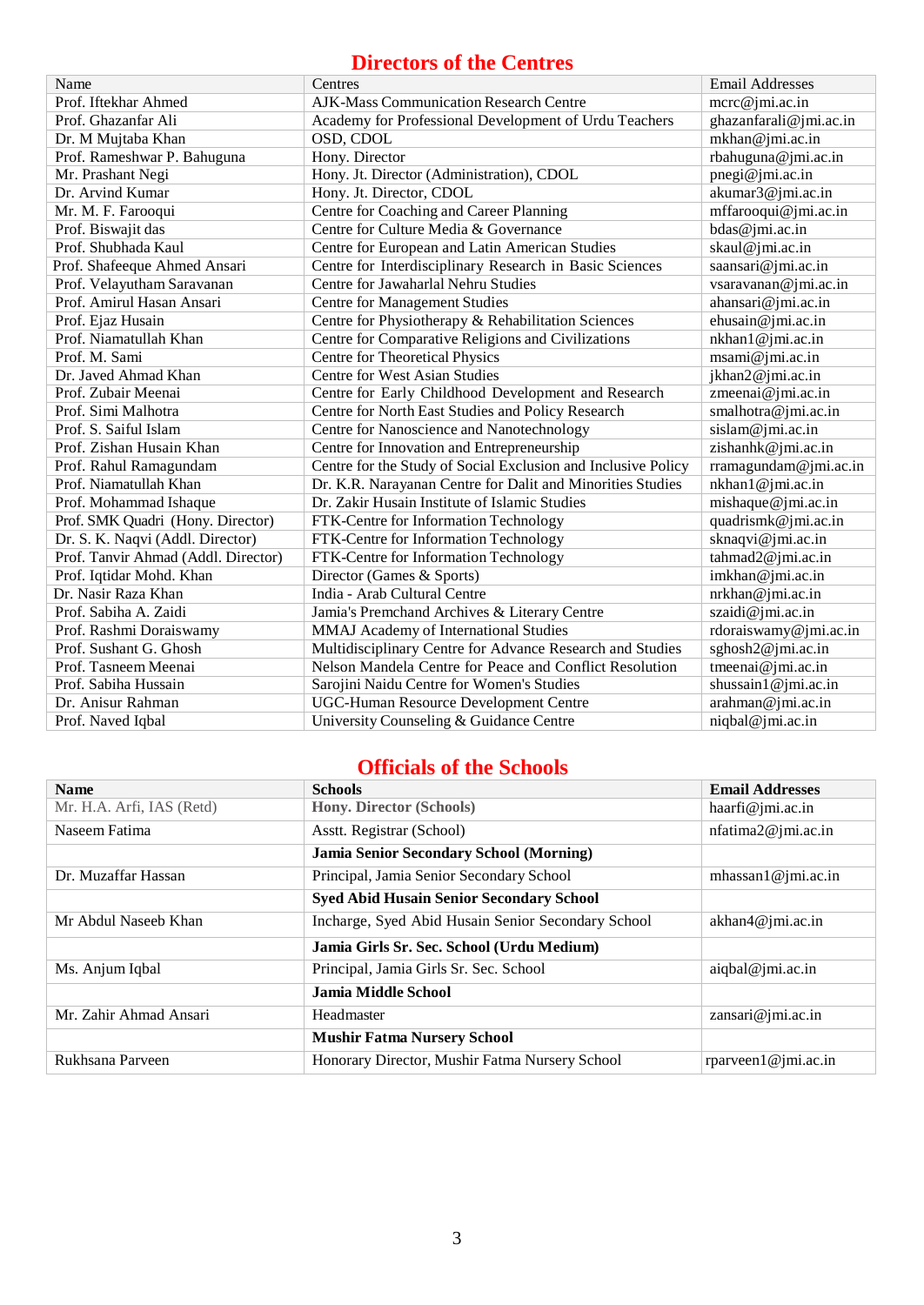# **Section – B**

# **General E-mail Directory**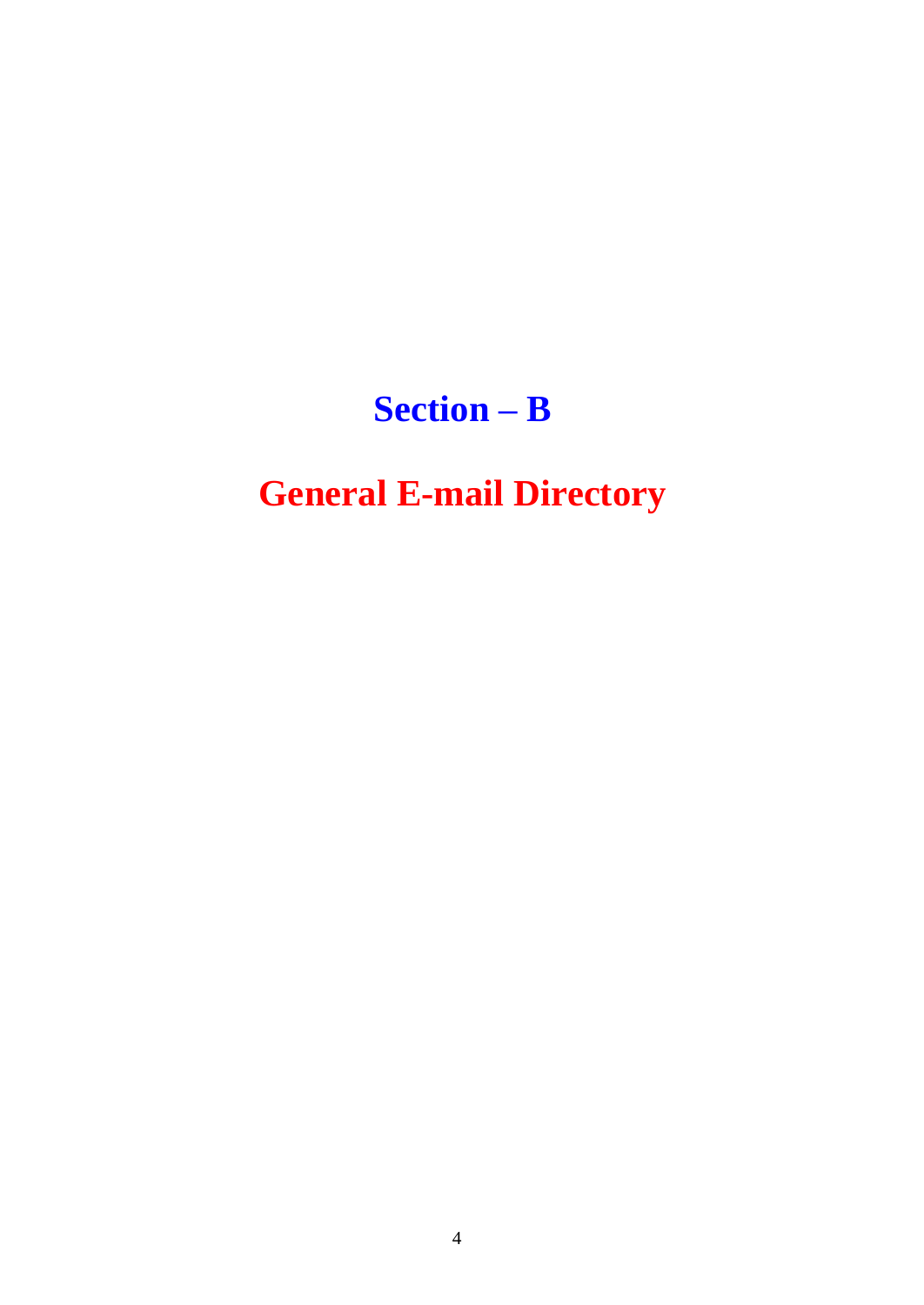| Name                   | Faculty/Department/Centre/Office, Designation                 | <b>Email-Address</b>                  |
|------------------------|---------------------------------------------------------------|---------------------------------------|
|                        | <b>Vice Chancellor's Office</b>                               |                                       |
| Prof. Shhaid Ashraf    | Offg. Vice-Chancellor                                         | sashraf@jmi.ac.in                     |
| Vijay Kurup            | Office of the VC                                              | vkurup@jmi.ac.in                      |
|                        |                                                               |                                       |
| Prof. Shahid Ashraf    | <b>Pro-Vice Chancellor</b><br>Pro-Vice Chancellor             |                                       |
|                        | Office of the PVC                                             | sashraf@jmi.ac.in<br>vkurup@jmi.ac.in |
| Vijay Kurup            |                                                               |                                       |
|                        | <b>Registrar's Office</b><br><b>Registrar's Secretariat</b>   |                                       |
| A.P. Siddiqui, IPS     | Registrar                                                     | registrar@jmi.ac.in                   |
| Kaneez Fatima          | AR (Registrar's Secretariat)                                  | kfatima3@jmi.ac.in                    |
|                        | <b>Planning and Development Branch</b>                        |                                       |
| Dr. Abdul Malik        | Joint Registrar                                               | amalik@jmi.ac.in                      |
| Abdul Mueed Mujaddidi  | Asstt. Registrar                                              | amujaddidi@jmi.ac.in                  |
|                        | <b>Establishment</b>                                          |                                       |
| M. Nasim Haider        | Asstt. Registrar (Establishment) and Asstt. Registrar (Legal) | mhaider2@jmi.ac.in                    |
| Ashhad Alam            | Assistant Registrar (Estab. II)                               | malam1@jmi.ac.in                      |
| Syed Enayatullah       | <b>Section Officer</b>                                        | senayatullah@jmi.ac.in                |
| Abbas Raza Naqvi       | <b>Section Officer</b>                                        | anaqvi@jmi.ac.in                      |
| Ayazuddin              | <b>Section Officer</b>                                        | ayazuddin@jmi.ac.in                   |
|                        |                                                               |                                       |
|                        | <b>Administration Branch</b>                                  |                                       |
|                        | <b>AR</b> (Admin)                                             |                                       |
| Mr. Abbas Haider Rizvi | AR (Admin)                                                    | arizvi2@jmi.ac.in                     |
| Mr. Abbas Haider Rizvi | A & C Branch<br>AR (Admin)                                    | arizvi2@jmi.ac.in                     |
|                        |                                                               |                                       |
|                        | <b>Recruitment and Promotion</b>                              |                                       |
| Shahid Akhtar          | <b>Section Officer</b>                                        | sakhtar2@jmi.ac.in                    |
|                        | <b>Legal and Ordinance Branch</b>                             |                                       |
| Prof. Eqbal Hussain    | Hony. Coordinator, Legal & Ordinance Cell                     | coordinator_legalcell@jmi.a           |
|                        |                                                               | c.in                                  |
| M. Nasim Haider        | Asstt. Registrar (Legal)                                      | mhaider2@jmi.ac.in                    |
|                        |                                                               |                                       |
|                        | O & M Branch                                                  |                                       |
| M. Mazharul Haq Ansari | Asstt. Registrar (O&M Section)                                | mmansari@jmi.ac.in                    |
| Mohd Firoze Akhtar     | <b>Statistical Assistant</b>                                  | makhtar2@jmi.ac.in                    |
|                        | Rajbhasha Hindi Cell                                          |                                       |
| Rajesh Kumar           | Hindi Officer                                                 | rkumar5@jmi.ac.in                     |
|                        | <b>Property Department</b>                                    |                                       |
| Noorul Hoda            | Asstt. Registrar (Property)                                   | $n$ hoda1@jmi.ac.in                   |
|                        | <b>Purchase &amp; Inventory Control Office</b>                |                                       |
| Mohd. Shahid           | Asstt. Registrar                                              | shahidm1@jmi.ac.in                    |
| Parvez Alam            | <b>Section Officer</b>                                        | palam@jmi.ac.in                       |
| Mohd Suhel Ghaffar     | Clerk/Typist                                                  | mghaffar@jmi.ac.in                    |
|                        |                                                               |                                       |
|                        | <b>Horticulture &amp; Sanitation Units</b>                    |                                       |
| Saqib Aziz             | Asstt. Registrar (Sanitation Unit Zone 'A')                   | saziz@jmi.ac.in                       |
| Owes Ahmad             | Asstt. Registrar (Sanitation Unit Zone 'B')                   | oahmad@jmi.ac.in                      |
| Mohammad Ali           | Garden Superintendent -North Zone                             | mali3@jmi.ac.in                       |
|                        |                                                               |                                       |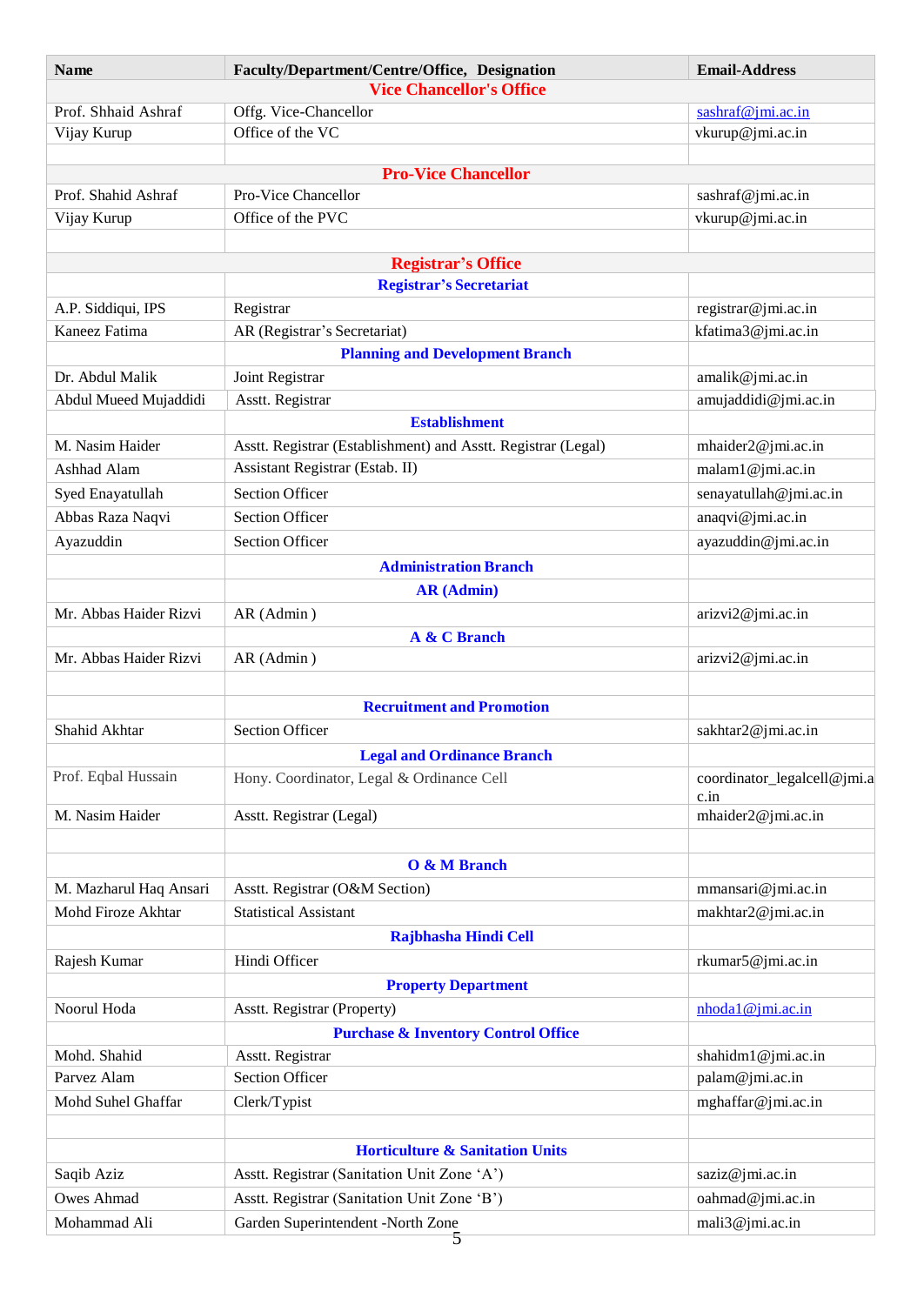| <b>Bharat Bhushan</b>          | Horticulturist - - South Zone                                            | bbhushan@jmi.ac.in    |
|--------------------------------|--------------------------------------------------------------------------|-----------------------|
|                                | <b>Finance &amp; Accounts Office</b>                                     |                       |
|                                | <b>Finance Officer</b>                                                   |                       |
| Shaikh Safiullah               | <b>DFO</b>                                                               | ssafiullah@jmi.ac.in  |
|                                | <b>Account Officer Payment (Salary)</b>                                  | asiddiqui3@jmi.ac.in  |
| Akhtar Masroor Siddiqui        |                                                                          |                       |
| Mohd. Hadis Lari               | Asstt. Registrar (Bill and Payment Section)                              | mlari@jmi.ac.in       |
| A. Vajihuddin                  | Sr. Asstt. PF & pension                                                  | avajihuddin@jmi.ac.in |
| Mushir Ahmad                   | <b>Section Officer</b>                                                   | mahmad6@jmi.ac.in     |
| Anil Kumar Jha                 | <b>Internal Audit Officer</b>                                            | iao@jmi.ac.in         |
| Mohammad Y. Rahman             | Auditor                                                                  | mrahman1@jmi.ac.in    |
|                                | <b>Dean Students' Welfare</b><br>Dean of Students' Welfare               |                       |
| Prof. Naved Iqbal              |                                                                          | niqbal@jmi.ac.in      |
| Jitendra Singh                 | Office Assistant                                                         | jsingh1@jmi.ac.in     |
| Alauddin<br>Shakeel Ahmad Khan | <b>LDC</b>                                                               | alauddin@jmi.ac.in    |
|                                | <b>AVAO</b>                                                              | skhan7@jmi.ac.in      |
| Dr. Lubna Siddiqui             | <b>Office of the Foreign Students Advisor</b><br>Foreign Student Advisor | lsiddiqui@jmi.ac.in   |
|                                | <b>Office of International Relations</b>                                 |                       |
|                                | Coordinator                                                              | mranjan@jmi.ac.in     |
| Prof. Mukesh Ranjan            | <b>Office of the Media Coordinator</b>                                   |                       |
| Ahmad Azeem                    | Public Relation Officer / Media Coordinator                              | mazeem@jmi.ac.in      |
|                                | <b>Public Information Office</b>                                         |                       |
|                                | <b>Public Information Officer</b>                                        |                       |
| Prof. Shakeb Ahmad Khan        | <b>University Placement Cell</b>                                         | skhan3@jmi.ac.in      |
| Prof. Zainul Abdin Jaffery     | Placement Officer                                                        | zjaffery@jmi.ac.in    |
|                                | <b>Office of the Controller of Examinations</b>                          |                       |
|                                | <b>Controller of Examinations</b>                                        | afaizi@jmi.ac.in      |
| Dr. Amir Afaque Ahmad          |                                                                          |                       |
| Faizi                          |                                                                          |                       |
| Dr Neelam Sukhramani           | Hony. Asstt. Controller of Examinations                                  | nsukhramani@jmi.ac.in |
| Dr Ahteshamul Haque            | Hony. Asstt. Controller of Examinations                                  | ahaque@jmi.ac.in      |
| Aftab Ahmad                    | DR                                                                       | aahmad7@jmi.ac.in     |
| Jitender Singh                 | Asstt. Controller Examinations -II                                       | jsingh@jmi.ac.in      |
| Mohd. Muntazir Ahmad           | <b>Section Officer</b>                                                   | mahmad8@jmi.ac.in     |
| Md. Mustaquim Ansari           | Computer Operator                                                        | mansari1@jmi.ac.in    |
| Aslam Rasheed                  | <b>Computer Operator</b>                                                 | arasheed2@jmi.ac.in   |
|                                | <b>NCC</b>                                                               |                       |
| Prof. Naimatullah Khan         | NCC officer                                                              | nkhan1@jmi.ac.in      |
|                                | <b>NSS</b>                                                               |                       |
| Prof. Naimatullah Khan         | NSS, Coordinator                                                         | nkhan1@jmi.ac.in      |
|                                | <b>Proctor Office</b>                                                    |                       |
| Prof. Haroon Sajjad            | <b>Chief Proctor</b>                                                     | hsajjad@jmi.ac.in     |
|                                | <b>Security Centre</b>                                                   |                       |
| $\ldots$                       |                                                                          |                       |
|                                | <b>Halls of Residence</b>                                                |                       |
| Prof. Eqbal Hussain            | Provost (Boys) Campus A (M.M.A. Jauhar Hall)                             | ehussain@jmi.ac.in    |
| Dr. Arshad Khan                | Provost (Boys) Campus-B (Dr. Zakir Husain Hall)                          | akhan2@jmi.ac.in      |
| Dr. S. Azra Khursheed          | Provost (Girls) Hall of Girls Residence (Old)                            | skhursheed@jmi.ac.in  |
| Prof. Sabiha Anjum Zaidi       | Provost Begum Hazrat Mahal Girls' Hostel                                 | szaidi@jmi.ac.in      |
| Gulzar Ali                     | Provost Office (Boys)                                                    | gali@jmi.ac.in        |
| Mohd. Tariq                    | Provost Office (Boys)                                                    | mtariq@jmi.ac.in      |
|                                | <b>Faculty of Humanities &amp; Languages</b>                             |                       |
| Wahajuddin Alvi                | Dean                                                                     | walvi@jmi.ac.in       |
| Fayyaz Ali                     | <b>Technical Officer</b>                                                 | fali@jmi.ac.in        |
| Mohammad Wajahat               | Office Assistant                                                         | mwajahat@jmi.ac.in    |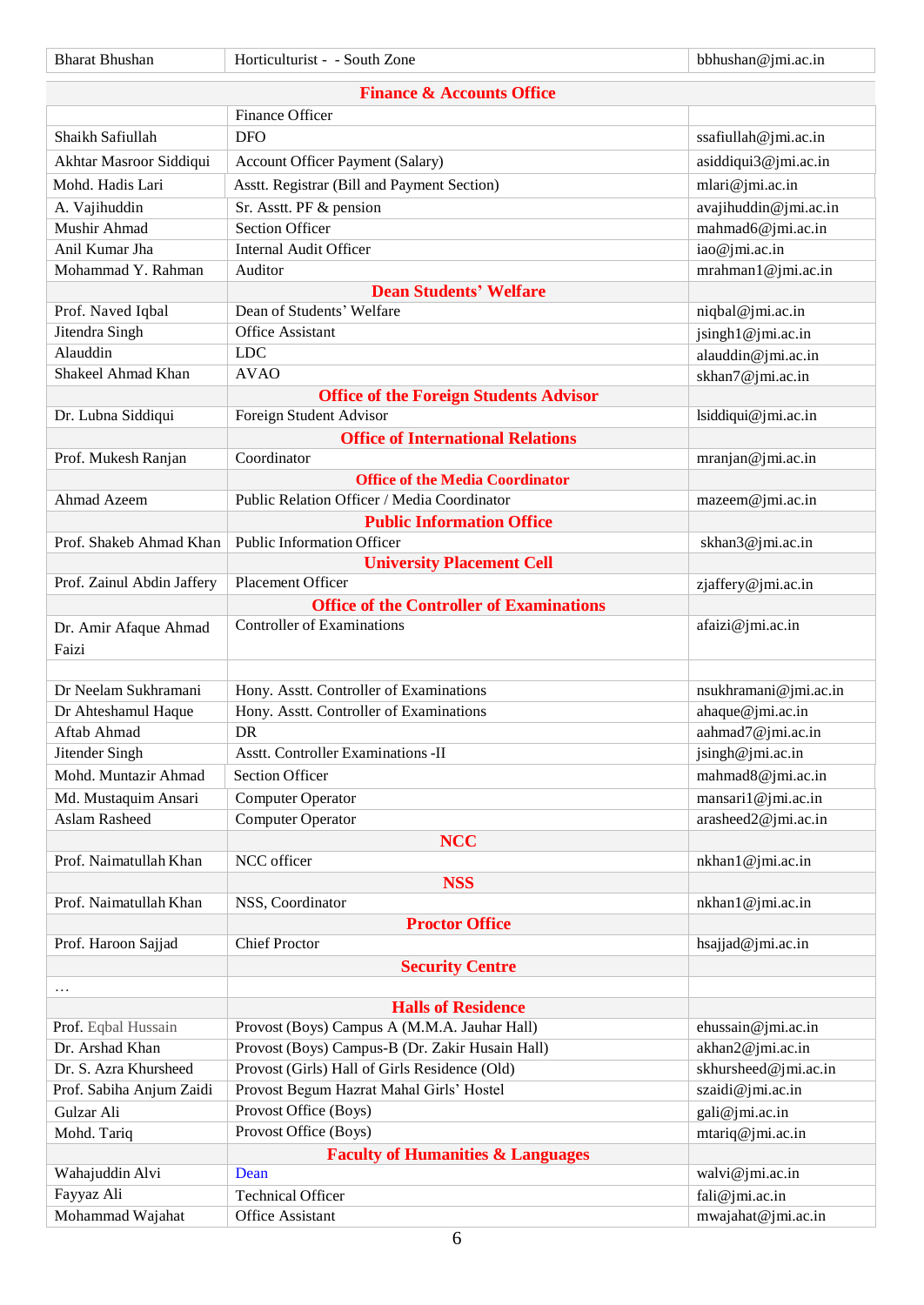| Mohammad Abad                | Clerk Typist                                             | mabad@jmi.ac.in                       |
|------------------------------|----------------------------------------------------------|---------------------------------------|
|                              | <b>Department of Arabic</b>                              |                                       |
| Mohammad Ayub                | Head                                                     | mayub@jmi.ac.in                       |
| Abdul Majid Qazi             | Professor                                                | aqazi@jmi.ac.in                       |
| Habibullah Khan              | Professor                                                | hkhan@jmi.ac.in                       |
| Rafiel Imad Faynan           | Professor                                                | rfaynan@jmi.ac.in                     |
| Shafiq Ahmad Khan            | Professor                                                | sakhan@jmi.ac.in                      |
| S. M. Khalid Ali             | Professor                                                | khamidi@jmi.ac.in                     |
| Nasim Akhtar                 | <b>Associate Professor</b>                               | nakhtar@jmi.ac.in                     |
| Aurang Zeb Azmi              | <b>Assistant Professor</b>                               | aazmi@jmi.ac.in                       |
| Fauzan Ahmad<br>Heifa Shakri | <b>Assistant Professor</b><br><b>Assistant Professor</b> | fahmad2@jmi.ac.in<br>hsakri@jmi.ac.in |
| Suhaib Alam                  | <b>Assistant Professor</b>                               | salam5@jmi.ac.in                      |
|                              |                                                          |                                       |
| Nishat Zaidi                 | <b>Department of English</b><br>Head                     | nzaidi@jmi.ac.in                      |
| Ameena Kazi Ansari           | Professor                                                | akansari@jmi.ac.in                    |
| Baran Farooqi                | Professor                                                | bfarooqi@jmi.ac.in                    |
|                              |                                                          |                                       |
| Mohammad Asaduddin           | Professor                                                | masaduddin@jmi.ac.in                  |
| Mukesh Ranjan                | Professor                                                | mranjan@jmi.ac.in                     |
| Simi Malhotras               | Professor                                                | smalhotra@jmi.ac.in                   |
| Adeel Mehdi                  | <b>Associate Professor</b>                               | amehdi@jmi.ac.in                      |
| A. C. Kharingpam             | <b>Assistant Professor</b>                               | akharingpam@jmi.ac.in                 |
| Anuradha Ghosh               | <b>Assistant Professor</b>                               | aghosh@jmi.ac.in                      |
| Asmat Jahan                  | <b>Assistant Professor</b>                               | ajahan@jmi.ac.in                      |
| Ivy Imogene Hansdak          | <b>Assistant Professor</b>                               | ihansdak@jmi.ac.in                    |
| Milind Eknath Awad           | <b>Assistant Professor</b>                               | mawad@jmi.ac.in                       |
| Roomy Fakhrul Naqvy          | <b>Assistant Professor</b>                               | rnaqvy@jmi.ac.in                      |
| Saroj Kumar Mahananda        | <b>Assistant Professor</b>                               | smahananda@jmi.ac.in                  |
| Shimi Moni Doley             | <b>Assistant Professor</b>                               | sdoley@jmi.ac.in                      |
| Sumitra Thoidingjam          | <b>Assistant Professor</b>                               | sthoidingjam@jmi.ac.in                |
|                              | <b>Department of Hindi</b>                               |                                       |
| Krishna Kumar Kaushik        | Head                                                     | kkaushik@jmi.ac.in                    |
| Anil Kumar                   | Professor                                                | akumar@jmi.ac.in                      |
|                              |                                                          |                                       |
| Durga Parsad Gupta           | Professor                                                | dgupta@jmi.ac.in                      |
| Hemlata Mahishwar            | Professor                                                | hmahishwar@jmi.ac.in                  |
| Mahendra Pal Sharma          | Professor                                                | msharma@jmi.ac.in                     |
| Syed Asghar Wajahat          | Professor                                                | awajahat@jmi.ac.in                    |
| Chandra Dev Singh Yadav      | Associate Professor                                      | cyadav@jmi.ac.in                      |
| Indu Virendera               | <b>Associate Professor</b>                               | ivirendera@jmi.ac.in                  |
| Kahkashan Ahsan Saad         | <b>Associate Professor</b>                               | ksaad@jmi.ac.in                       |
| Neeraj Kumar                 | <b>Associate Professor</b>                               | nkumar3@jmi.ac.in                     |
| Abdur Rehman                 |                                                          |                                       |
| Musawwir                     | <b>Assistant Professor</b>                               | amusawwir@jmi.ac.in                   |
| Ajay Kumar Nauriya           | <b>Assistant Professor</b>                               | anauriya@jmi.ac.in                    |
| Dileep Kumar Shakya          | <b>Assistant Professor</b>                               | dshakya@jmi.ac.in                     |
| Mukesh Kumar Mirotha         | <b>Assistant Professor</b>                               | mmirotha@jmi.ac.in                    |
| Vivek Dubey                  | <b>Assistant Professor</b>                               | vdubey@jmi.ac.in                      |
|                              | <b>Department of History &amp; Culture</b>               |                                       |
| Rameshwar Prasad             |                                                          |                                       |
| Bahuguna                     | Head                                                     | rbahuguna@jmi.ac.in                   |
| Amiya Prosab Sen             | Professor                                                | asen@jmi.ac.in                        |
| Gyan Prakash Sharma          | Professor                                                | gsharma@jmi.ac.in                     |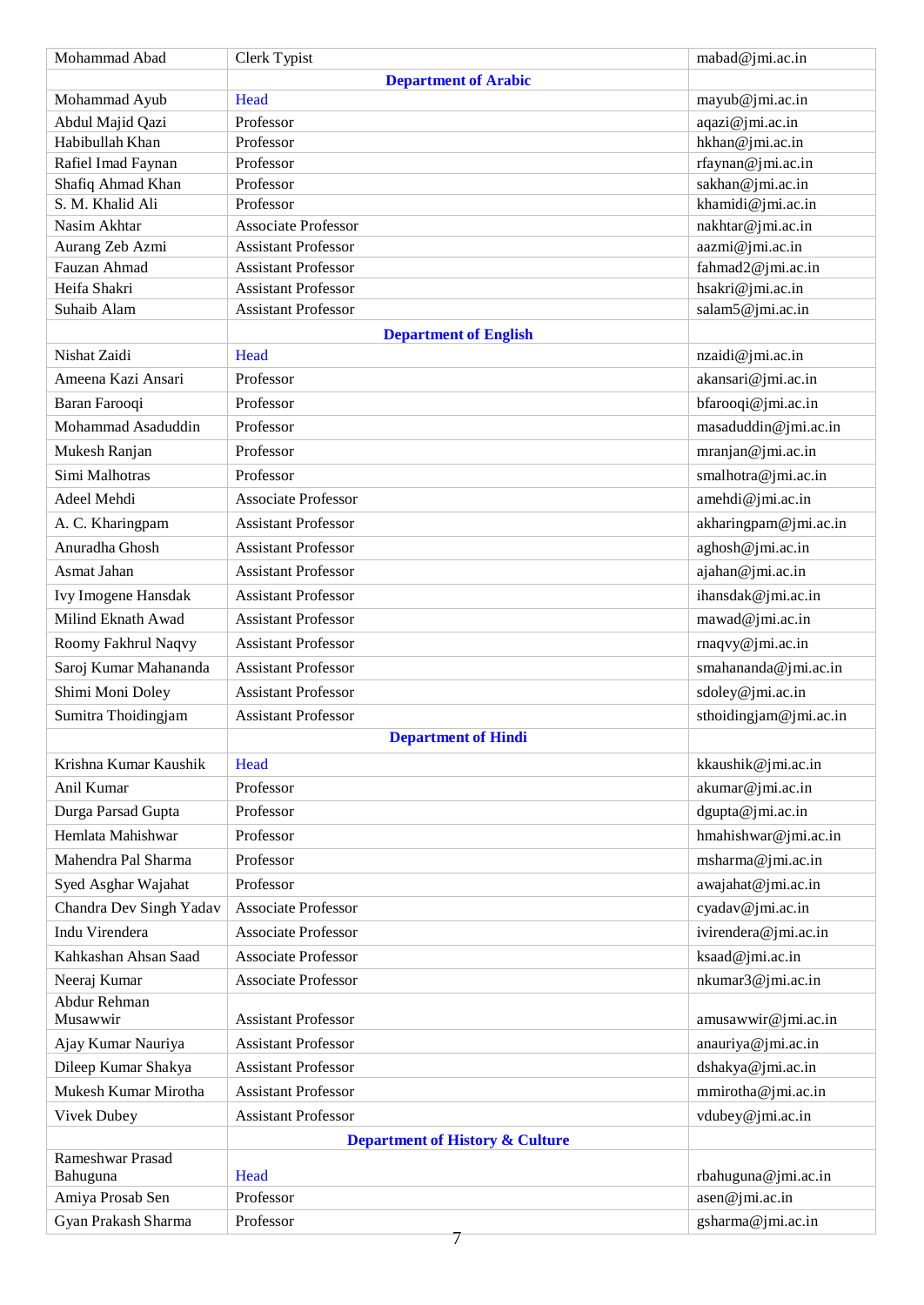| Nishat Manzar                 | Professor                                                         | nmanzar@jmi.ac.in   |
|-------------------------------|-------------------------------------------------------------------|---------------------|
| Ravindran Gopinath            | Professor                                                         | rgopinath@jmi.ac.in |
| Rizwan Qaiser                 | Professor                                                         | rqaiser@jmi.ac.in   |
| S. M. Azizuddin Husain        | Professor                                                         | ahusain@jmi.ac.in   |
| Mukul Kesavan                 | <b>Associate Professor</b>                                        | mkesavan@jmi.ac.in  |
| Prabhat Kumar Basant          | <b>Associate Professor</b>                                        | pbasant@jmi.ac.in   |
| <b>Farhat Nasreen</b>         | Reader                                                            | fnasreen@jmi.ac.in  |
| Jawaid Alam                   | <b>Assistant Professor</b>                                        | jalam@jmi.ac.in     |
| Samana Zafar                  | <b>Assistant Professor</b>                                        | szafar3@jmi.ac.in   |
| Rajneesh Kumar                | <b>Assistant Professor</b>                                        | rkumar2@jmi.ac.in   |
|                               | <b>Department of Islamic Studies</b>                              |                     |
| Mohammad Ishaque              | Head                                                              | mishaque@jmi.ac.in  |
| <b>Akhtarul Wasey</b>         | Professor                                                         | awasey@jmi.ac.in    |
| Iqtidar Mohammad Khan         | Professor                                                         | imkhan@jmi.ac.in    |
| Razi Ahmad Kamal              | Professor                                                         | rkamal@jmi.ac.in    |
| Farida Khanam                 | Professor                                                         | fkhanam@jmi.ac.in   |
| Syed Shahid Ali               | Professor                                                         | ssali@jmi.ac.in     |
| <b>Junaid Haris</b>           | <b>Assistant Professor</b>                                        | jharis@jmi.ac.in    |
| <b>Mohammad Mushtak</b>       | <b>Assistant Professor</b>                                        | mmushtak@jmi.ac.in  |
|                               | <b>Department of Persian</b>                                      |                     |
| Abdul Halim                   | Head                                                              | ahalim@jmi.ac.in    |
| Iraq Raza Zaidi               | Professor                                                         | izaidi@jmi.ac.in    |
| Mohsin Ali                    | <b>Assistant Professor</b>                                        | mali1@jmi.ac.in     |
| Sarfraz Ahmad                 | <b>Assistant Professor</b>                                        | sahmad4@jmi.ac.in   |
| Syed Kaleem Asghar            | <b>Assistant Professor</b>                                        | sasghar@jmi.ac.in   |
|                               | <b>Department of Urdu</b>                                         |                     |
| Wajeehuddin Shehper<br>Rasool | Head                                                              | wrasool@jmi.ac.in   |
| Khalid Mahmood                | Professor                                                         | kmahmood@jmi.ac.in  |
| Mohammad Mahfooz<br>Khan      | Professor                                                         | mmkhan@jmi.ac.in    |
| Shahzad Anjum                 | Professor                                                         | sanjum2@jmi.ac.in   |
| S. Hasan Mahmud               | Professor                                                         | smahmud@jmi.ac.in   |
| Wahajuddin Alvi               | Professor                                                         | walvi@jmi.ac.in     |
| Mohammad Ehsanul Haq          | Professor                                                         | mhaq@jmi.ac.in      |
| Imran Ahmad                   | <b>Assistant Professor</b>                                        | iahmad1@jmi.ac.in   |
| Khalid Jawed                  | <b>Assistant Professor</b>                                        | kjawed@jmi.ac.in    |
| Md. Mubashshir Husain         | <b>Assistant Professor</b>                                        | mhusain3@jmi.ac.in  |
| Mohammad Sarwarul<br>Hoda     | <b>Assistant Professor</b>                                        | mhoda@jmi.ac.in     |
| Nadim Ahmad                   | <b>Assistant Professor</b>                                        | nahmad2@jmi.ac.in   |
| Suhail Ahmad Farooqi          | <b>Assistant Professor</b>                                        | sfarooqi@jmi.ac.in  |
|                               | <b>Department of Tourism and Hospitality Management</b>           |                     |
| Nimit Ranjan Chowdhary        | Head                                                              | thm@jmi.ac.in       |
| Abdul Qadir                   | <b>Assistant Professor</b>                                        | aqadir@jmi.ac.in    |
| <b>Nusrat Yasmeen</b>         | <b>Assistant Professor</b>                                        | nyasmen@jmi.ac.in   |
| Vijay Kumar                   | <b>Assistant Professor</b>                                        | vkumar@jmi.ac.in    |
|                               | <b>Faculty of Social Sciences</b>                                 |                     |
| Niamatullah Khan              | Dean                                                              | nkhan1@jmi.ac.in    |
|                               | <b>Department of Adult and Continuing Education and Extension</b> |                     |
| Shagufta Jamal                | Head<br>8                                                         | sjamal@jmi.ac.in    |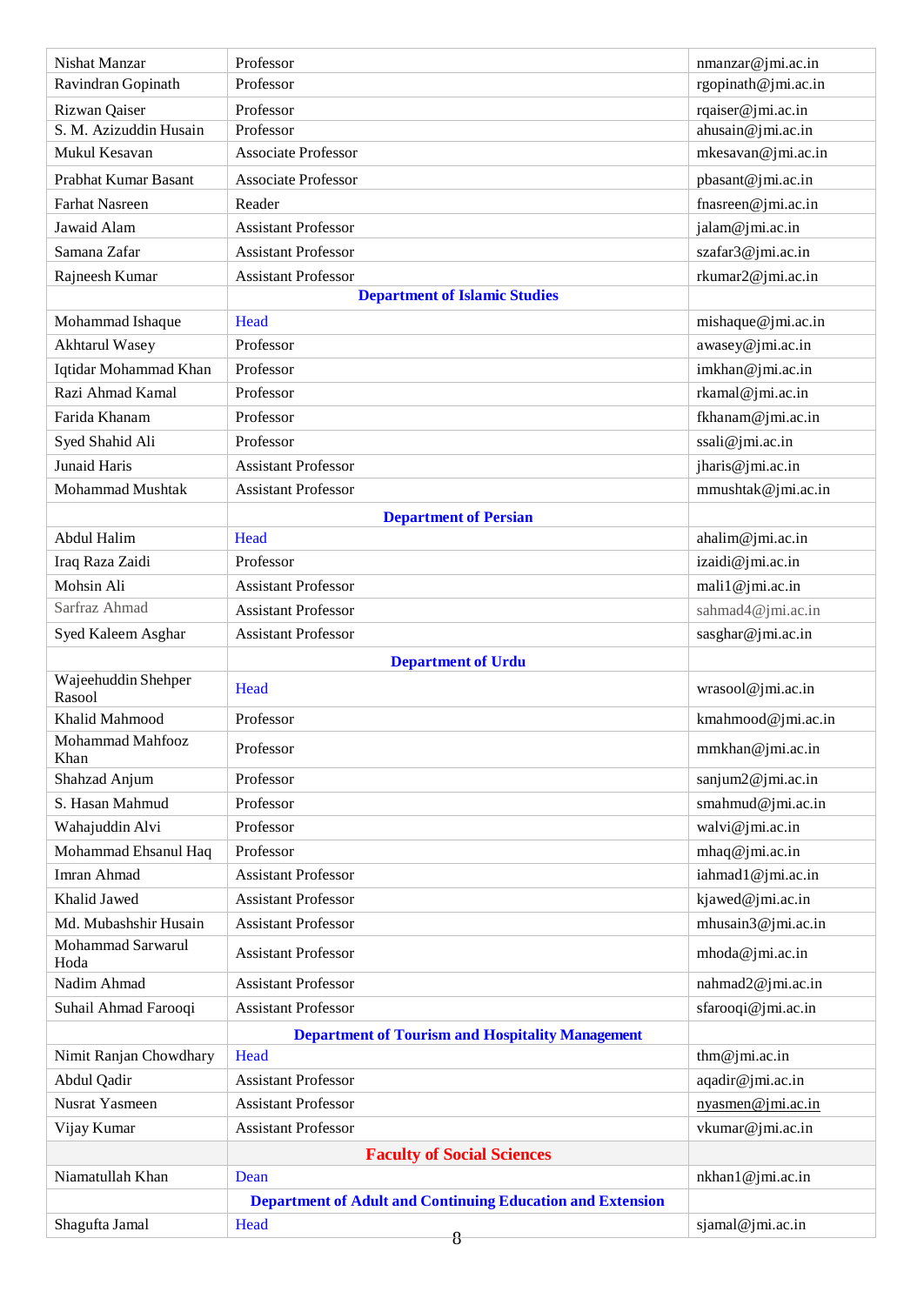| Satish Kumar Bhati               | Professor                                            | sbhati@jmi.ac.in                            |
|----------------------------------|------------------------------------------------------|---------------------------------------------|
| <b>Ashok Kumar</b>               | Reader                                               | akumar2@jmi.ac.in                           |
| Nasra Shabnam                    | <b>Assistant Professor</b>                           | nshabnam@jmi.ac.in                          |
| Shikha Kapoor                    | <b>Assistant Professor</b>                           | skapoor@jmi.ac.in                           |
|                                  | <b>Department of Commerce &amp; Business Studies</b> |                                             |
| Abdul Aziz Ansari                | Head                                                 | aaansari@jmi.ac.in                          |
| Mohammad Altaf Khan              | Professor                                            | makhan1@jmi.ac.in                           |
| Najeeb Uzzaman Khan              | Professor                                            | nukhan@jmi.ac.in                            |
| <b>Ravinder Kumar</b>            | <b>Associate Professor</b>                           | rkumar4@jmi.ac.in                           |
| Devendra Kumar Dhusia            | <b>Assistant Professor</b>                           | ddhusia@jmi.ac.in                           |
| Mohammed Kamalun<br>Nabi         | <b>Assistant Professor</b>                           | mnabi@jmi.ac.in                             |
| Naseeb Ahmad                     | <b>Assistant Professor</b>                           | nahmad3@jmi.ac.in                           |
| Ritu Sapra                       | <b>Assistant Professor</b>                           | rsapra@jmi.ac.in                            |
|                                  | <b>Department of Economics</b>                       |                                             |
| Halima Sadia Rizvi               | Head                                                 | hrizvi@jmi.ac.in                            |
| Shahid Ashraf                    | Professor                                            | sashraf@jmi.ac.in                           |
| Shahid Ahmed                     | Professor                                            | sahmed@jmi.ac.in                            |
| Asheref Illiyan                  | <b>Associate Professor</b>                           | ailliyan@jmi.ac.in                          |
| Mirza Allim Baig                 | <b>Associate Professor</b>                           | mabaig@jmi.ac.in                            |
| Shakeel Ahmad                    | <b>Associate Professor</b>                           | sahmad6@jmi.ac.in                           |
| Tauqir Alam Farooqui             | <b>Associate Professor</b>                           | tfarooqui@jmi.ac.in                         |
| Abdul Quadir                     | <b>Assistant Professor</b>                           | aquadir@jmi.ac.in                           |
| Bathula Srinivasu                | <b>Assistant Professor</b>                           | bsrinivasu@jmi.ac.in                        |
| Saba Ismail                      | <b>Assistant Professor</b>                           | sismail@jmi.ac.in                           |
|                                  |                                                      |                                             |
|                                  |                                                      |                                             |
| Syed A. Muneeb Pasha             | <b>Department of Political Science</b><br>Head       |                                             |
| Furqan Ahmad                     | Professor                                            | spasha@jmi.ac.in                            |
|                                  | Professor                                            | fahmad3@jmi.ac.in                           |
| Kadloor Savitri<br>Mehtab Manzar | Professor                                            | ksavitri@jmi.ac.in                          |
| Mohammad Badrul Alam             | Professor                                            | mmanzar@jmi.ac.in<br>mbalam@jmi.ac.in       |
| Mohammad Muslim Khan             | Professor                                            |                                             |
| Nisar Ul Haq                     | Professor                                            | mmuslim@jmi.ac.in<br>nhaq@jmi.ac.in         |
| Rumki Basu                       | Professor                                            |                                             |
| <b>Bulbul Dhar James</b>         |                                                      | rbasu@jmi.ac.in                             |
|                                  | <b>Associate Professor</b>                           | bjames@jmi.ac.in                            |
| Adnan Farooqui<br>Farah Naaz     | <b>Assistant Professor</b>                           | afarooqui@jmi.ac.in                         |
|                                  | <b>Assistant Professor</b>                           | fnaaz@jmi.ac.in                             |
| Krishna Swamy Dara               | <b>Assistant Professor</b>                           | kdara@jmi.ac.in                             |
| Naved Jamal                      | <b>Assistant Professor</b>                           | njamal@jmi.ac.in                            |
| S.Mehartaz Begum                 | <b>Assistant Professor</b>                           | smbegum@jmi.ac.in                           |
| S.R.T.P. Sugunakararaju          | <b>Assistant Professor</b>                           | ssugunakararaju@jmi.ac.in                   |
| Sreepati Ramudu                  | <b>Assistant Professor</b>                           | sramudu@jmi.ac.in                           |
| Sucharita Sengupta               | <b>Assistant Professor</b>                           | ssengupta@jmi.ac.in                         |
| Mohammad Ghazi                   | <b>Department of Psychology</b>                      |                                             |
| Shahnawaz                        | Head                                                 | mshahnawaz@jmi.ac.in                        |
| Naved Iqbal                      | Professor                                            | niqbal@jmi.ac.in                            |
| Mohammad Shafiq                  | Professor                                            | mshafiq@jmi.ac.in                           |
| Akbar Hussain                    | <b>Assistant Professor</b>                           | ahussain@jmi.ac.in<br>kkharshiing@jmi.ac.in |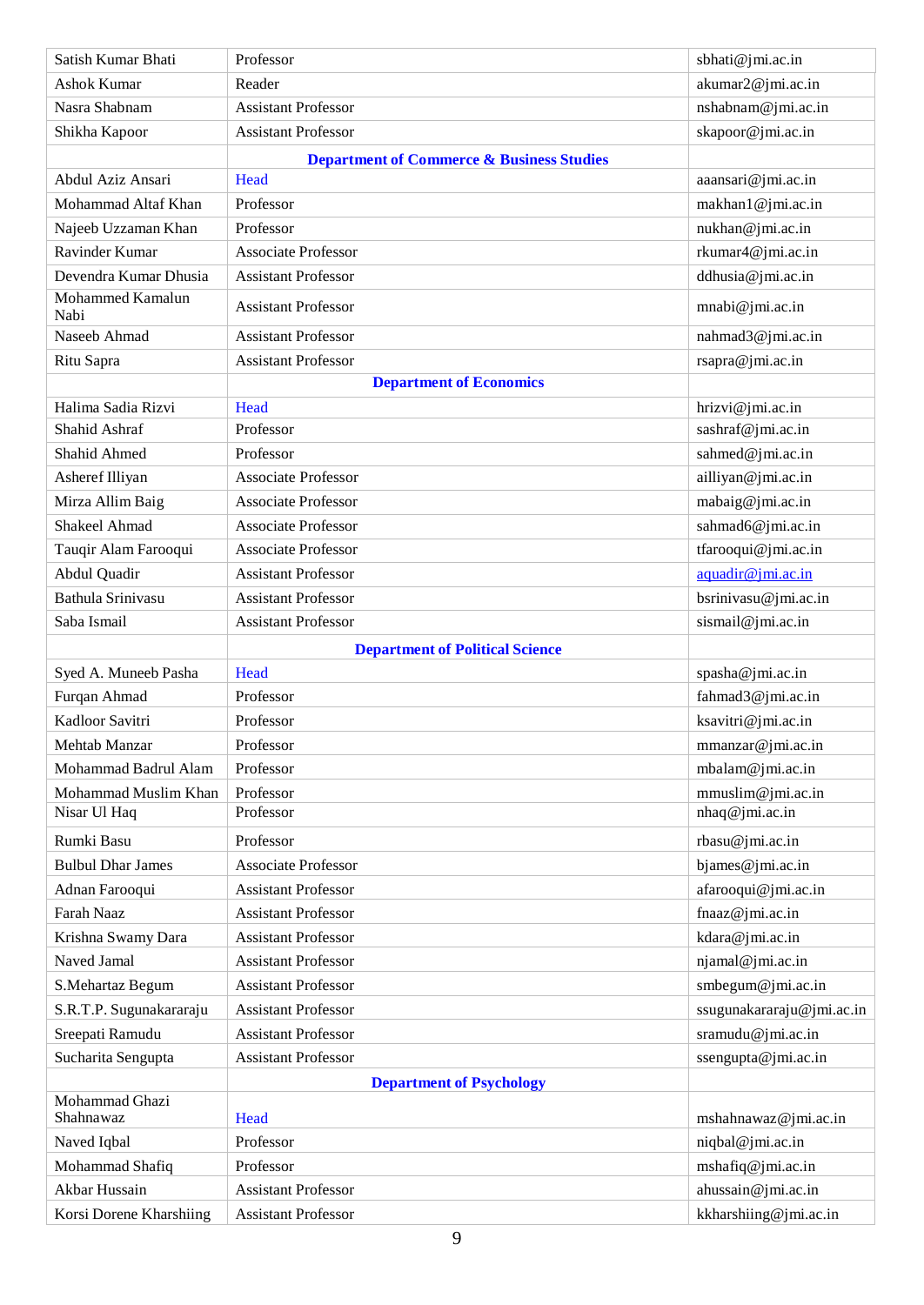| Samina Bano             | <b>Assistant Professor</b>       | sbano@jmi.ac.in       |
|-------------------------|----------------------------------|-----------------------|
| Sheema Aleem            | <b>Assistant Professor</b>       | saleem@jmi.ac.in      |
| Sushma Suri             | <b>Assistant Professor</b>       | ssuri@jmi.ac.in       |
|                         | <b>Department of Social Work</b> |                       |
| Ushvinder Kaur Popli    | Head                             | upopli@jmi.ac.in      |
| Anjali Gandhi           | Professor                        | agandhi@jmi.ac.in     |
| Arbinder Singh Kohli    | Professor                        | akohli@jmi.ac.in      |
| Naimatullah Khan        | Professor                        | nkhan1@jmi.ac.in      |
| S. M. Sajid             | Professor                        | ssajid@jmi.ac.in      |
| Zubair Meenai           | Professor                        | zmeenai@jmi.ac.in     |
| Archana Dassi           | <b>Associate Professor</b>       | adassi@jmi.ac.in      |
| Jyoti Kakkar            | <b>Associate Professor</b>       | jkakkar@jmi.ac.in     |
| Neelam Sukhramani       | <b>Associate Professor</b>       | nsukhramani@jmi.ac.in |
| Ushvinder Kaur Popli    | <b>Associate Professor</b>       | upopli@jmi.ac.in      |
| Vani Narula             | <b>Associate Professor</b>       | vnarula@jmi.ac.in     |
| Ravindra Ramesh Patil   | Reader                           | rpatil@jmi.ac.in      |
| Ashvini Kumar Singh     | <b>Assistant Professor</b>       | aksingh@jmi.ac.in     |
| Habeebul Rahiman V.M.   | <b>Assistant Professor</b>       | hrahiman@jmi.ac.in    |
| <b>Intezar Khan</b>     | <b>Assistant Professor</b>       | ikhan2@jmi.ac.in      |
| Lal Hming Mawii Gangte  | <b>Assistant Professor</b>       | lgangte@jmi.ac.in     |
| Rashmi Jain             | <b>Assistant Professor</b>       | rjain@jmi.ac.in       |
| Sanjay Ingole           | <b>Assistant Professor</b>       | singole@jmi.ac.in     |
| Sigamani P.             | <b>Assistant Professor</b>       | sigamanip@jmi.ac.in   |
| Virendra Balaji Shahare | <b>Assistant Professor</b>       | vshahare@jmi.ac.in    |
| Asiya Nasreen           | <b>Sr Research Assistant</b>     | anasreen@jmi.ac.in    |
| <b>Noshin Nizam</b>     | <b>Research Assistant</b>        | nnizam@jmi.ac.in      |
| Mohammad Nadeem         | <b>Extension Assistant</b>       | mnadeem@jmi.ac.in     |
|                         |                                  |                       |
|                         | <b>Department of Sociology</b>   |                       |
| Arvinder A. Ansari      | Head                             | aansari@jmi.ac.in     |
| Neshat Quaiser          | Professor                        | nquaiser@jmi.ac.in    |
| Savya Saachi            | Professor                        | ssaachi@jmi.ac.in     |
| Manisha Tripathi Pandey | Associate Professor              | mpandey@jmi.ac.in     |
| Azra Abidi              | <b>Assistant Professor</b>       | aabidi@jmi.ac.in      |
| Gomati Bodra            | <b>Assistant Professor</b>       | gbodra@jmi.ac.in      |
| Kulwinder Kaur          | <b>Assistant Professor</b>       | kkaur@jmi.ac.in       |
| Manoj Kumar Jena        | <b>Assistant Professor</b>       | mjena@jmi.ac.in       |
| Pradyumna Bag           | <b>Assistant Professor</b>       | pbag@jmi.ac.in        |
| Shareena Banu           | <b>Assistant Professor</b>       | sbanu@jmi.ac.in       |
| Shakeel Ahmad           | Research Assistant               | sahmad26@jmi.ac.in    |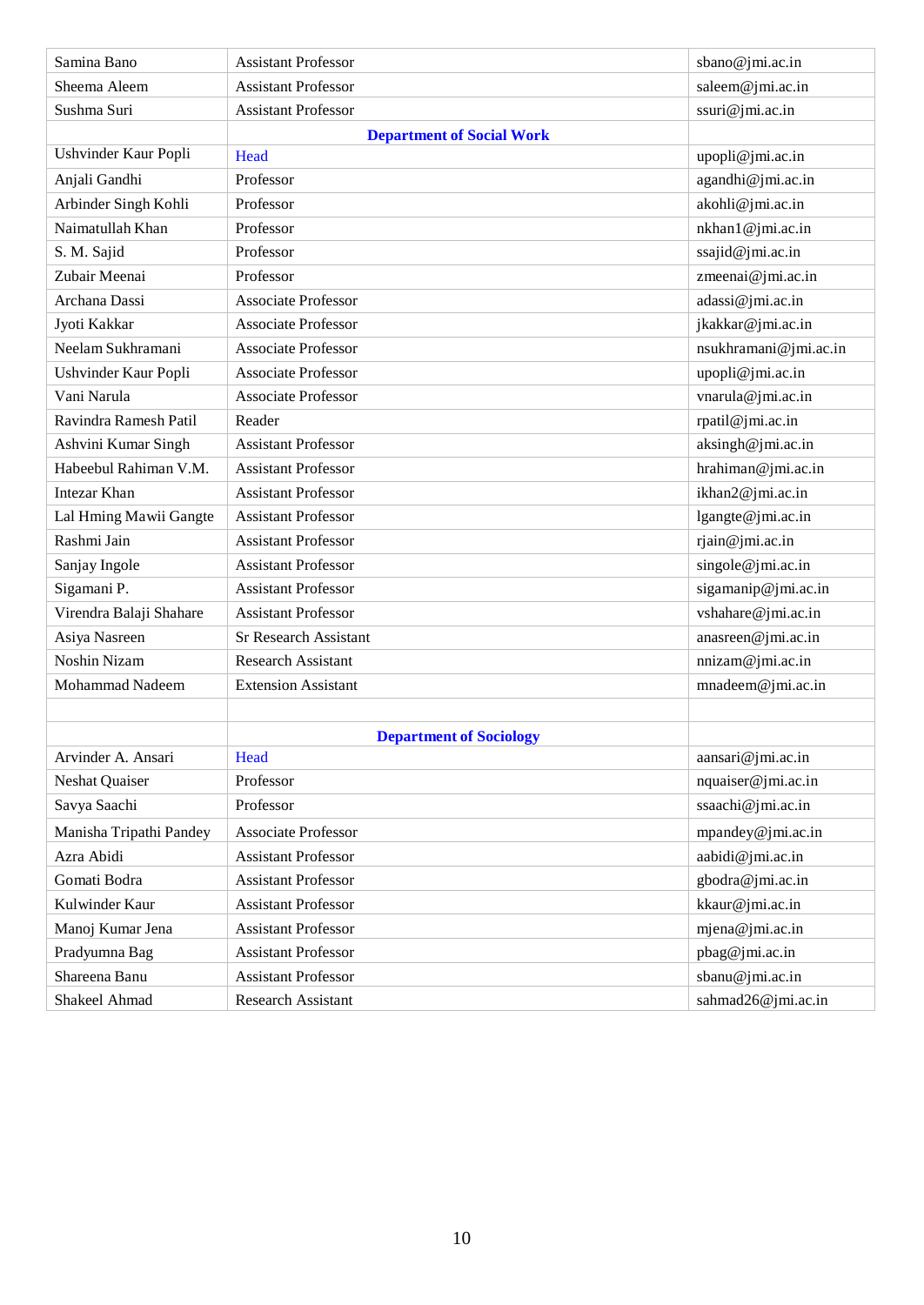|                                          | <b>Faculty of Natural Sciences</b> |                       |
|------------------------------------------|------------------------------------|-----------------------|
| Mohammad Sami                            | Dean                               | msami@jmi.ac.in       |
|                                          |                                    |                       |
|                                          | <b>Department of Biosciences</b>   |                       |
| Mushahid Alam Rizvi                      | Head                               | mrizvi@jmi.ac.in      |
| Arif Ali                                 | Professor                          | aali@jmi.ac.in        |
| Jawaid Ahmad Khan                        | Professor                          | jkhan1@jmi.ac.in      |
| Luqman Ahmad Khan                        | Professor                          | lkhan@jmi.ac.in       |
| Mohammad Aman Jairajpuri                 | Professor                          | mjairajpuri@jmi.ac.in |
| <b>Oazi Mohammad Rizwan-</b><br>ul-Haque | Professor                          | qhaque@jmi.ac.in      |
| Seemi Farhat Basir                       | Professor                          | sbasir@jmi.ac.in      |
| Syed Akhtar Husain                       | Professor                          | shusain@jmi.ac.in     |
| Tasneem Fatima                           | Professor                          | tfatima@jmi.ac.in     |
| Meryam Sardar                            | <b>Associate Professor</b>         | msardar@jmi.ac.in     |
| Amit Kumar Verma                         | <b>Assistant Professor</b>         | averma@jmi.ac.in      |
| Mohammad Abid                            | <b>Assistant Professor</b>         | mabid@jmi.ac.in       |
| Mohd. Mohsin                             | <b>Assistant Professor</b>         | mmohsin1@jmi.ac.in    |
| Nadeem Ahmad                             | <b>Assistant Professor</b>         | nahmad1@jmi.ac.in     |
| Nida Jamil Khan                          | <b>Assistant Professor</b>         | njkhan@jmi.ac.in      |
| Nikhat Manzoor                           | <b>Assistant Professor</b>         | nmanzoor@jmi.ac.in    |
|                                          | <b>Department of Biotechnology</b> |                       |
| Mohammad Mahfuzul Haque                  | Head                               | mhaque@jmi.ac.in      |
| Abdur Rub                                | <b>Assistant Professor</b>         | arub@jmi.ac.in        |
| Kapil Dev                                | <b>Assistant Professor</b>         | kdev@jmi.ac.in        |
| Meetu Gupta                              | <b>Assistant Professor</b>         | mgupta@jmi.ac.in      |
| Mohammad Irfan Qureshi                   | <b>Assistant Professor</b>         | $miqureshi@jmi.ac.in$ |
| Sadaf Fatima                             | <b>Assistant Professor</b>         | sfatima1@jmi.ac.in    |
|                                          | <b>Department of Chemistry</b>     |                       |
| Amir Azam                                | Head                               | aazam@jmi.ac.in       |
| Anwar Ali                                | Professor                          | aali2@jmi.ac.in       |
| Athar Adil Hashmi                        | Professor                          | ahashmi@jmi.ac.in     |
| Imran Ali                                | Professor                          | iali2@jmi.ac.in       |
| Khalid Iftikhar                          | Professor                          | kiftikhar@jmi.ac.in   |
| Nahid Nishat                             | Professor                          | nnishat@jmi.ac.in     |
| Rabia Ahmad                              | Professor                          | rahmad@jmi.ac.in      |
| <b>Shareef Ahmad</b>                     | Professor                          | sahmad@jmi.ac.in      |
| Tabrez Alam Khan                         | Professor                          | takhan@jmi.ac.in      |
| Faqeer Mohammad                          | <b>Assistant Professor</b>         | fmohammad@jmi.ac.in   |
| Nasimul Hoda                             | <b>Assistant Professor</b>         | nhoda@jmi.ac.in       |
| Nasreen Akhter Mazumdar                  | <b>Assistant Professor</b>         | nmazumdar@jmi.ac.in   |
| Rahisuddin                               | <b>Assistant Professor</b>         | rahisuddin@jmi.ac.in  |
| Saif Ali Chaudhry                        | <b>Assistant Professor</b>         | schaudhry@jmi.ac.in   |
| Saiqa Ikram                              | <b>Assistant Professor</b>         | sikram@jmi.ac.in      |
| Sapan Kumar Jain                         | <b>Assistant Professor</b>         | skjain@jmi.ac.in      |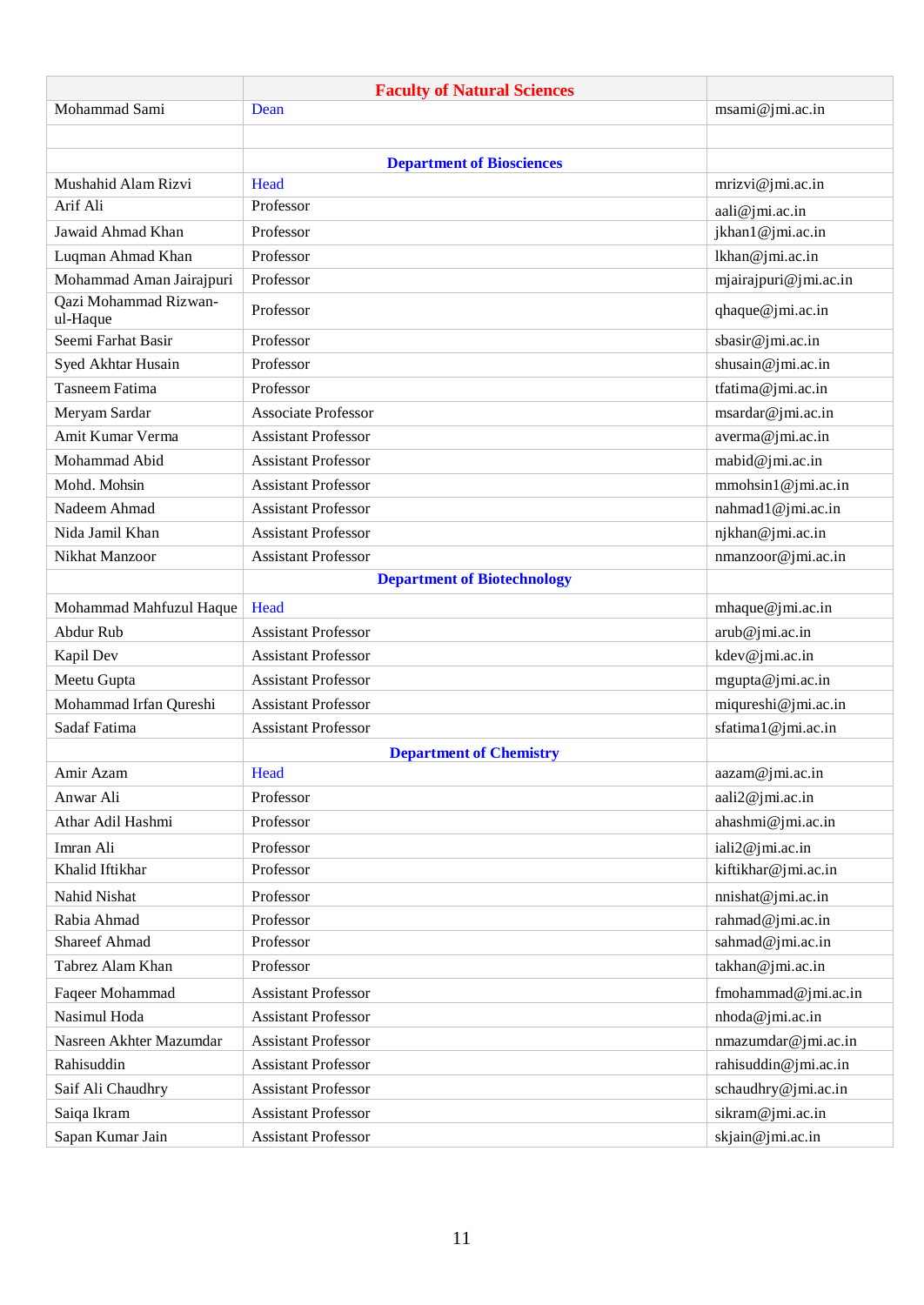| <b>Tokeer Ahmad</b>          | <b>Assistant Professor</b>            | tahmad3@jmi.ac.in                      |
|------------------------------|---------------------------------------|----------------------------------------|
| Ufana Riaz                   | <b>Assistant Professor</b>            | uriaz@jmi.ac.in                        |
|                              | <b>Department of Computer Science</b> |                                        |
| Syed Afzal Murtaza Rizvi     | Head                                  | sarizvi@jmi.ac.in                      |
| Khurram Mustafa              | Professor                             | kmustafa@jmi.ac.in                     |
| Mohammad Abulaish            | Professor                             | mabulaish@jmi.ac.in                    |
| S. M. K. Quadri              | Professor                             | quadrismk@jmi.ac.in                    |
| Monica Mehrotra              | <b>Associate Professor</b>            | mmehrotra@jmi.ac.in                    |
| Jahiruddin                   | <b>Assistant Professor</b>            | jahiruddin@jmi.ac.in                   |
| Khalid Raza                  | <b>Assistant Professor</b>            | kraza@jmi.ac.in                        |
| <b>Mansaf Alam</b>           | <b>Assistant Professor</b>            | malam2@jmi.ac.in                       |
| Mohammad Nazir               | <b>Assistant Professor</b>            | mnazir@jmi.ac.in                       |
| <b>Rafat Parveen</b>         | <b>Assistant Professor</b>            | rparveen@jmi.ac.in                     |
| Rajendra Kumar               | <b>Assistant Professor</b>            | rkumar1@jmi.ac.in                      |
| Suraiya Jabin                | <b>Assistant Professor</b>            | sjabin@jmi.ac.in                       |
| Syed Zeeshan Hussain         | <b>Assistant Professor</b>            | szhussain@jmi.ac.in                    |
| Taran Singh Bharti           | <b>Assistant Professor</b>            | tbharti@jmi.ac.in                      |
| <b>Israr Ahmad</b>           | Programmer                            | iahmad3@jmi.ac.in                      |
|                              | <b>Department of Geography</b>        |                                        |
| Masood Ahsan Siddiqui        | Head                                  | msiddiqui@jmi.ac.in                    |
| Haseena Hashia               | Professor                             | hhashia@jmi.ac.in                      |
| Mohammad Ishtiaque           | Professor                             | mishtiaque@jmi.ac.in                   |
| Mohammad Mazhar Ali          |                                       |                                        |
| Khan<br>Syed Mohammad Rashid | Professor                             | mmakhan@jmi.ac.in<br>srashid@jmi.ac.in |
|                              | Professor                             |                                        |
| <b>Shahnaz Parveen</b>       | Professor                             | sparveen1@jmi.ac.in                    |
| Atiqur Rahman                | <b>Associate Professor</b>            | arahman2@jmi.ac.in                     |
| Haroon Sajjad                | <b>Associate Professor</b>            | hsajjad@jmi.ac.in                      |
| Mary Tahir                   | <b>Associate Professor</b>            | mtahir@jmi.ac.in                       |
| Mumtaz Khan                  | Associate Professor                   | mkhan1@jmi.ac.in                       |
| Aruna Paarcha                | <b>Assistant Professor</b>            | apaarcha@jmi.ac.in                     |
| Lubna Siddiqui               | <b>Assistant Professor</b>            | lsiddiqui@jmi.ac.in                    |
| Madan Mohan                  | <b>Assistant Professor</b>            | mmohan@jmi.ac.in                       |
| Taruna Bansal                | <b>Assistant Professor</b>            | tbansal@jmi.ac.in                      |
|                              | <b>Department of Mathematics</b>      |                                        |
| S.M. Khursheed Haider        | Head                                  | shaider@jmi.ac.in                      |
| Ayub Khan                    | Professor                             | akhan12@jmi.ac.in                      |
| M. Hasan Shahid              | Professor                             | mshahid@jmi.ac.in                      |
| Naseem Ahmad                 | Professor                             | nahmad4@jmi.ac.in                      |
| Abdul Wafi                   | Professor                             | awafi@jmi.ac.in                        |
| Shehzad Hasan                | <b>Associate Professor</b>            | shasan@jmi.ac.in                       |
| Ahmad Kamal                  | <b>Assistant Professor</b>            | akamal1@jmi.ac.in                      |
| Arshad Khan                  | <b>Assistant Professor</b>            | akhan2@jmi.ac.in                       |
| Izhar Uddin                  | <b>Assistant Professor</b>            | izharuddin1@jmi.ac.in                  |
| Mohammad Yahya Abbasi        | <b>Assistant Professor</b>            | mabbasi@jmi.ac.in                      |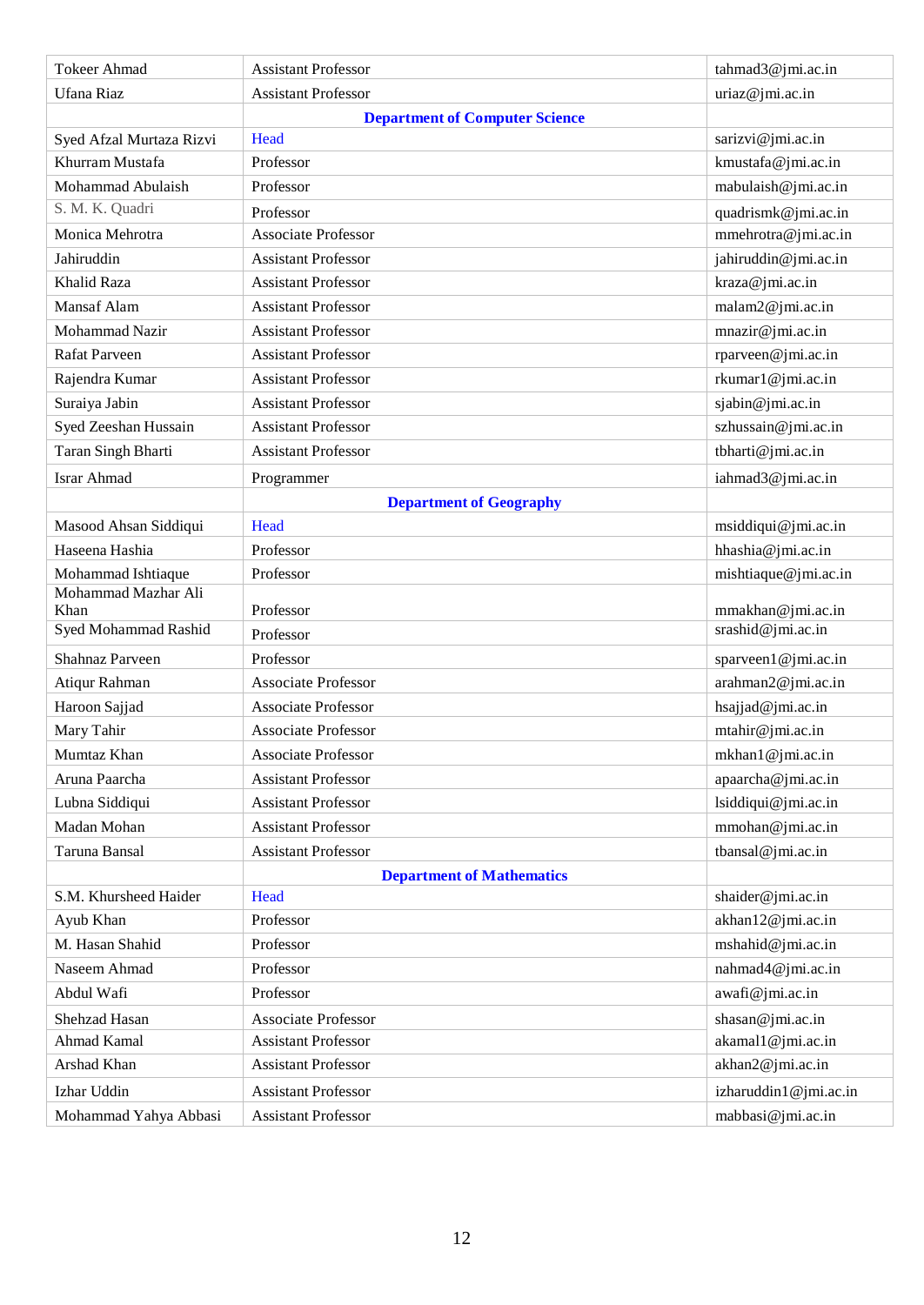| Syed Nasir Aziz Rizvi          | Programmer                                                         | snrizvi@jmi.ac.in          |
|--------------------------------|--------------------------------------------------------------------|----------------------------|
| Aqeel Ahmad                    | Computer Operator                                                  | aahmad6@jmi.ac.in          |
|                                | <b>Department of Physics</b>                                       |                            |
| Saeed Uddin                    | Head                                                               | suddin@jmi.ac.in           |
| Mohammad Zulfequar             | Professor                                                          | suddin@jmi.ac.in           |
| Pankaj Sharan                  | Professor                                                          | psharan@jmi.ac.in          |
| <b>Anver Aziz</b>              | <b>Assistant Professor</b>                                         | aaziz@jmi.ac.in            |
| <b>Asad Niazi</b>              | <b>Assistant Professor</b>                                         | aniazi@jmi.ac.in           |
| Aurangzeb Khurram Hafiz        | <b>Assistant Professor</b>                                         | ahafiz@jmi.ac.in           |
| Azher Majid Siddiqui           | <b>Assistant Professor</b>                                         | amsiddiqui@jmi.ac.in       |
| Lekha Nair                     | <b>Assistant Professor</b>                                         | lnair@jmi.ac.in            |
| Mohammed Ahsanul Hoda<br>Ahsan | <b>Assistant Professor</b>                                         | mahsan@jmi.ac.in           |
| Mohammad Shahid Khan           | <b>Assistant Professor</b>                                         | mskhan@jmi.ac.in           |
| Pumlianmunga                   | <b>Assistant Professor</b>                                         | pumlianmunga@jmi.ac.i<br>n |
| Sharf Alam                     | <b>Assistant Professor</b>                                         | salam3@jmi.ac.in           |
| Somasri Sen                    | <b>Assistant Professor</b>                                         | ssen@jmi.ac.in             |
| Syed Rashid Ahmad              | <b>Assistant Professor</b>                                         | srahmad@jmi.ac.in          |
| Sirajuddin                     | Computer Operator                                                  | sirajuddin@jmi.ac.in       |
| Nasim Ahmad                    | Stenographer                                                       | nahmad6@jmi.ac.in          |
|                                | <b>Faculty of Education</b>                                        |                            |
| Ilyas Husain                   | Dean                                                               | ihusain@jmi.ac.in          |
| Saqib Ahmad Ansari             | Assistant Librarian                                                | sansari@jmi.ac.in          |
| Mumtaz Ali                     | <b>UDC</b>                                                         | mali2@jmi.ac.in            |
|                                | <b>Department of Educational Studies</b>                           |                            |
| Aejaz Masih                    | Head                                                               | amasih@jmi.ac.in           |
| Harjeet Kaur Bhatia            | Professor                                                          | hbhatia@jmi.ac.in          |
| Anita Rastogi                  | Professor                                                          | arastogi@jmi.ac.in         |
| Farida Abdullah Khan           | Professor                                                          | fakhan@jmi.ac.in           |
| Ilyas Husain                   | Professor                                                          | ihusain@jmi.ac.in          |
| Arshad Ikram Ahmad             | <b>Assistant Professor</b>                                         | aiahmad@jmi.ac.in          |
| Harpreet Kaur Jass             | <b>Assistant Professor</b>                                         | hjass@jmi.ac.in            |
| Quazi Ferdoushi Islam          | <b>Assistant Professor</b>                                         | qislam@jmi.ac.in           |
| Sarita Kumari                  | <b>Assistant Professor</b>                                         | skumari@jmi.ac.in          |
| Atul Pati Tripathi             | Senior Research Fellow                                             | atripathi@jmi.ac.in        |
|                                | Department of Institute of Advance Studies in Faculty of Education |                            |
| Sara Begum                     | Head                                                               | sbegum@jmi.ac.in           |
| Ahrar Husain                   | Professor                                                          | ahusain1@jmi.ac.in         |
| Farah Javed Farooqui           | Professor                                                          | ffarooqui@jmi.ac.in        |
| Janaki Rajan                   | Professor                                                          | jrajan@jmi.ac.in           |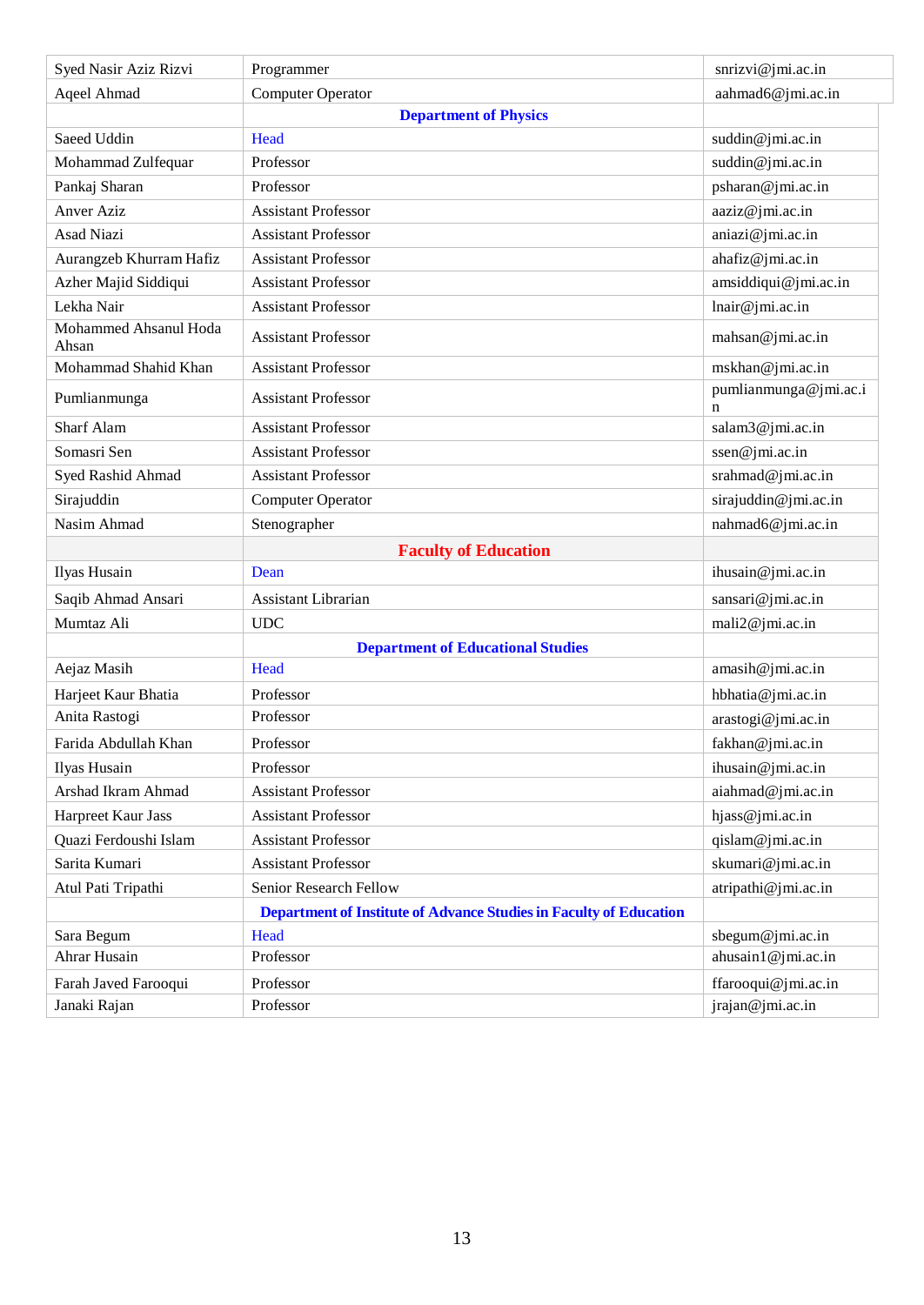| Jessy Abraham           | Professor                                             | jabraham@jmi.ac.in   |
|-------------------------|-------------------------------------------------------|----------------------|
| Mehnaz Ansari           | Professor                                             | mansari@jmi.ac.in    |
| Naheed Zahoor           | Professor                                             | nzahoor@jmi.ac.in    |
| Shankar Mukherjee       | Professor                                             | smukherjee@jmi.ac.in |
| Shoeb Abdullah          | Professor                                             | sabdullah@jmi.ac.in  |
| <b>Shree Ram Mittal</b> | Professor                                             | smittal@jmi.ac.in    |
| Sohrab Ali              | Professor                                             | sohrabali@jmi.ac.in  |
| Waseem Ahmad Khan       | Professor                                             | wakhan@jmi.ac.in     |
| Ali Mohammad            | <b>Associate Professor</b>                            | amohammad2@jmi.ac.in |
| Gurjeet Kaur            | <b>Associate Professor</b>                            | gkaur@jmi.ac.in      |
| Fauzia Khan             | <b>Associate Professor</b>                            | fkhan@jmi.ac.in      |
| Jasim Ahmad             | <b>Associate Professor</b>                            | jahmad@jmi.ac.in     |
| Kartar Singh            | <b>Associate Professor</b>                            | ksingh@jmi.ac.in     |
| Sarwat Ali              | <b>Associate Professor</b>                            | sarwatali@jmi.ac.in  |
| Syedah Fawzia Nadeem    | <b>Associate Professor</b>                            | snadeem@jmi.ac.in    |
| Ajit Kumar Bohet        | <b>Assistant Professor</b>                            | abohet@jmi.ac.in     |
| Asfia Daneshyar         | <b>Assistant Professor</b>                            | adaneshyar@jmi.ac.in |
| Bharti Sharma           | <b>Assistant Professor</b>                            | bsharma1@jmi.ac.in   |
| Dori Lal                | <b>Assistant Professor</b>                            | dlal@jmi.ac.in       |
| Kapil Dhingra           | <b>Assistant Professor</b>                            | kdhingra@jmi.ac.in   |
| Mohammad Irshad         | <b>Assistant Professor</b>                            | mirshad@jmi.ac.in    |
| Mohammad Yusuf          | <b>Assistant Professor</b>                            | myusuf@jmi.ac.in     |
| Muzammil H Quasmi       | <b>Assistant Professor</b>                            | mquasmi@jmi.ac.in    |
| Roohi Fatima            | <b>Assistant Professor</b>                            | rfatima@jmi.ac.in    |
| Savitri                 | <b>Assistant Professor</b>                            | savitri@jmi.ac.in    |
| Tabassum Naqi           | <b>Assistant Professor</b>                            | tnaqi@jmi.ac.in      |
|                         | <b>Faculty of Engineering &amp; Technology</b>        |                      |
| Prof. Mehtab Alam       | Dean                                                  | malam1@jmi.ac.in     |
|                         | <b>Department of Applied Science &amp; Humanities</b> |                      |
| Musheer Ahmad           | Head                                                  | mahmad@jmi.ac.in     |
| Ch. Wali Mohammad       | Professor                                             | cmohammad@jmi.ac.in  |
| Waquar Ahmad Siddiqui   | Professor                                             | wsiddiqui@jmi.ac.in  |
| Mohd. Ataur Rehman Khan | Professor                                             | arkhan@jmi.ac.in     |
| S. Saiful Islam         | Professor                                             | sislam@jmi.ac.in     |
| Masood Alam             | Professor                                             | malam@jmi.ac.in      |
| Mohammad Idris Qureshi  | Professor                                             | mqureshi@jmi.ac.in   |
| Mohammad Rafat          | Professor                                             | mrafat@jmi.ac.in     |
| Zishan Husain Khan      | Professor                                             | zishanhk@jmi.ac.in   |
| Mohammad Muddassir      | Associate Professor                                   | mmhusain@jmi.ac.in   |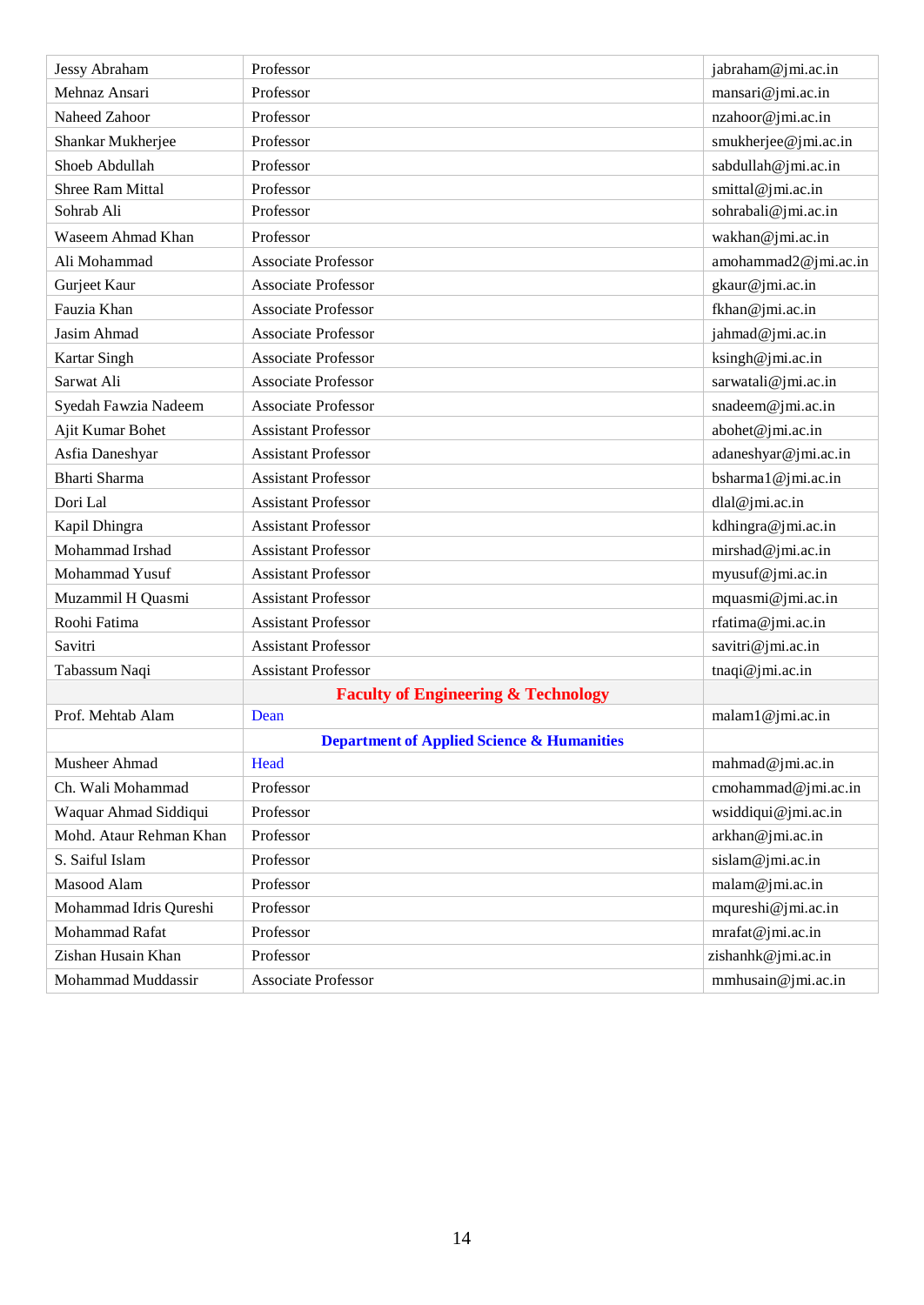| Husain                     |                                           |                     |
|----------------------------|-------------------------------------------|---------------------|
| Fehmeeda Khatoon           | <b>Assistant Professor</b>                | fkhatoon@jmi.ac.in  |
| Mukesh Pratap Singh        | Reader                                    | mpsingh@jmi.ac.in   |
| Rajesh Bhagwat Jadhao      | <b>Assistant Professor</b>                | rjadhao@jmi.ac.in   |
| Satya Prakash Prasad       | <b>Assistant Professor</b>                | sprasad@jmi.ac.in   |
|                            | <b>Department of Civil Engineering</b>    |                     |
| Gauhar Mehmood             | Head                                      | gmehmood@jmi.ac.in  |
| Asif Husain                | Professor                                 | ahusain2@jmi.ac.in  |
| Farhan Ahmad Kidwai        | Professor                                 | fkidwai@jmi.ac.in   |
| Kafeel Ahmad               | Professor                                 | kahmad2@jmi.ac.in   |
| Khalid Moin                | Professor                                 | kmoin@jmi.ac.in     |
| Mehtab Alam                | Professor                                 | malam1@jmi.ac.in    |
| Mohammad Shakeel           | Professor                                 | mshakeel@jmi.ac.in  |
| Mohammad Sharif            | Professor                                 | msharif@jmi.ac.in   |
| Nazrul Islam               | Professor                                 | nislam@jmi.ac.in    |
| Quamrul Hassan             | Professor                                 | qhassan@jmi.ac.in   |
| Shamshad Ahmad (Naginvi)   | Professor                                 | sahmad8@jmi.ac.in   |
| Siraj Uddin Ahmed          | Professor                                 | suahmed@jmi.ac.in   |
| <b>Azhar Husain</b>        | <b>Associate Professor</b>                | ahusain3@jmi.ac.in  |
| S. M. Mudassir             | <b>Associate Professor</b>                | smudassir@jmi.ac.in |
| Syed Mohammad Abbas        | <b>Associate Professor</b>                | sabbas@jmi.ac.in    |
| Naved Ahsan                | <b>Associate Professor</b>                | nahsan@jmi.ac.in    |
| Ziauddin Ahmad             | <b>Associate Professor</b>                | zahmad@jmi.ac.in    |
| Shamshad Ahmad (Gorkhpuri) | Reader                                    | sahmad7@jmi.ac.in   |
| Syed Asad Abdus Salam      | Lecturer (Sr. Scale)                      | ssalam@jmi.ac.in    |
| Abid Ali Khan              | <b>Assistant Professor</b>                | akhan23@jmi.ac.in   |
| Adil Ahmad                 | <b>Assistant Professor</b>                | aahmad1@jmi.ac.in   |
| Akil Ahmed                 | <b>Assistant Professor</b>                | aahmed@jmi.ac.in    |
| Mohammad Umair             | <b>Assistant Professor</b>                | mumair@jmi.ac.in    |
| Rehan Ahmad Khan           | <b>Assistant Professor</b>                | rkhan1@jmi.ac.in    |
| Saif Said                  | <b>Assistant Professor</b>                | ssaid@jmi.ac.in     |
| Syed Shakil Afsar          | <b>Assistant Professor</b>                | safsar@jmi.ac.in    |
|                            | <b>Department of Computer Engineering</b> |                     |
| Tanvir Ahmad               | Head                                      | tahmad2@jmi.ac.in   |
| Mohammad Najmud Doja       | Professor                                 | mdoja@jmi.ac.in     |
| <b>Bashir Alam</b>         | <b>Associate Professor</b>                | balam2@jmi.ac.in    |
| Faiyaz Ahmad               | <b>Assistant Professor</b>                | fahmad1@jmi.ac.in   |
| Jawahar Lal                | <b>Assistant Professor</b>                | jlal@jmi.ac.in      |
| Mohammad Amjad             | <b>Assistant Professor</b>                | mamjad@jmi.ac.in    |
| Mohammad Fahim             | <b>Assistant Professor</b>                | mfahim@jmi.ac.in    |
| Mohd Zeeshan Ansari        | <b>Assistant Professor</b>                | mzansari@jmi.ac.in  |
| Mumtaz Ahmed               | <b>Assistant Professor</b>                | mahmed1@jmi.ac.in   |
| Musheer Ahmad              | <b>Assistant Professor</b>                | mahmad9@jmi.ac.in   |
| Sarfaraz Masood            | <b>Assistant Professor</b>                | smasood@jmi.ac.in   |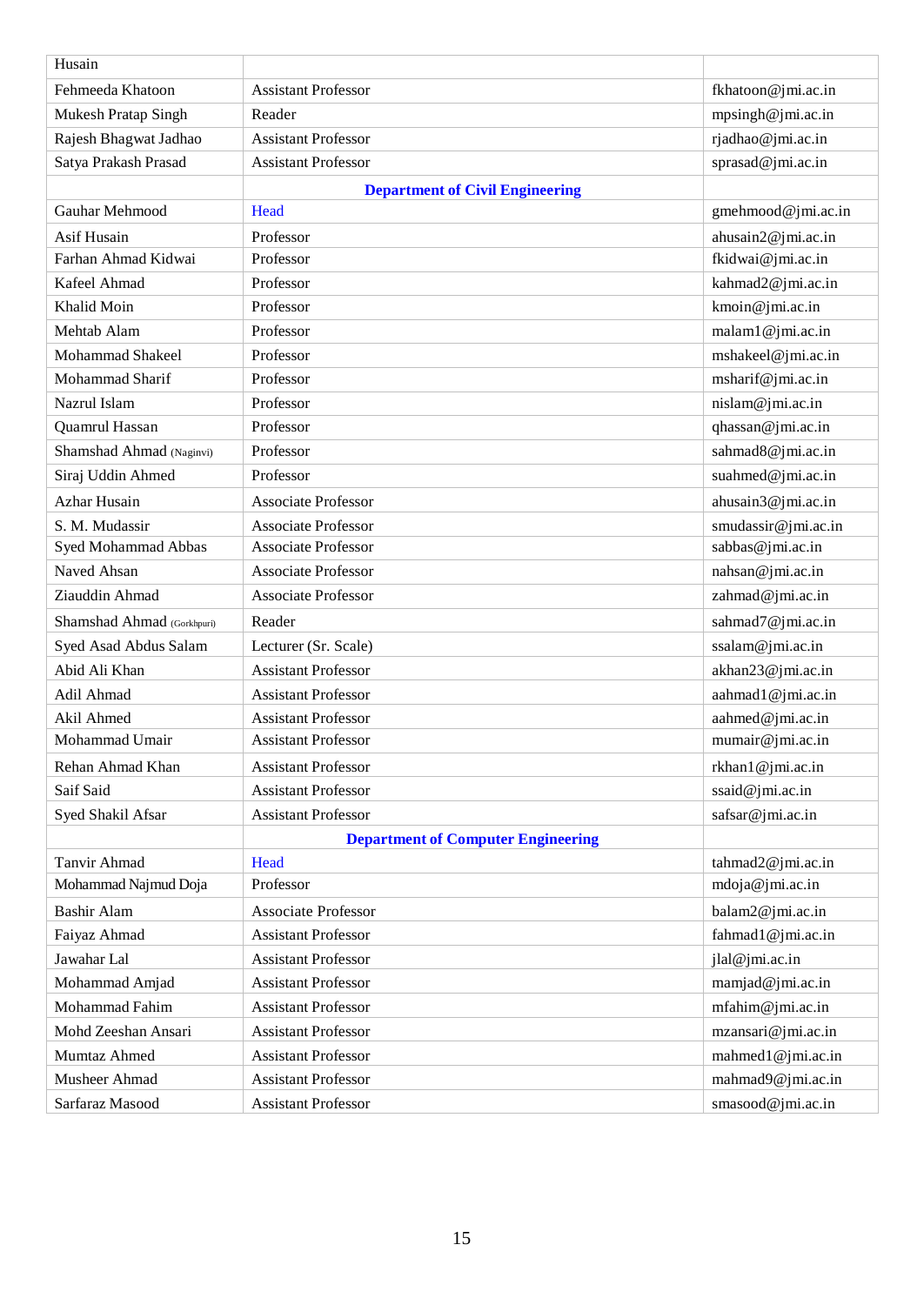|                        | <b>Department of Electrical Engineering</b>                      |                       |
|------------------------|------------------------------------------------------------------|-----------------------|
| Zainul Abdin Jaffery   | Head                                                             | zjaffery@jmi.ac.in    |
| Abdul Quaiyum Ansari   | Professor                                                        | aqansari@jmi.ac.in    |
| Anwar Shahzad Siddiqui | Professor                                                        | assiddiqui@jmi.ac.in  |
| Hamid Ehsan Akhter     | Professor                                                        | hakhter@jmi.ac.in     |
| Ibraheem               | Professor                                                        | ibraheem@jmi.ac.in    |
| Majid Jamil            | Professor                                                        | mjamil@jmi.ac.in      |
| Manaullah              | Professor                                                        | manaullah@jmi.ac.in   |
| Mini Shaji Thomas      | Professor                                                        | mthomas@jmi.ac.in     |
| Munna Khan             | Professor                                                        | mkhan4@jmi.ac.in      |
| Naimul Hasan           | Professor                                                        | nhasan@jmi.ac.in      |
| Shabana Mehfuz         | Professor                                                        | smehfuz@jmi.ac.in     |
| Shahida Khatoon        | Professor                                                        | skhatoon@jmi.ac.in    |
| Shakeb Ahmad Khan      | Professor                                                        | skhan3@jmi.ac.in      |
| Tariqul Islam          | Professor                                                        | tislam@jmi.ac.in      |
| Zaheeruddin            | Professor                                                        | zaheeruddin@jmi.ac.in |
| Ikbal Ali              | <b>Associate Professor</b>                                       | iali1@jmi.ac.in       |
| Abrar Ahmad            | <b>Assistant Professor</b>                                       | aahmad15@jmi.ac.in    |
| Arunesh Kumar Singh    | <b>Assistant Professor</b>                                       | asingh1@jmi.ac.in     |
| Ahteshamul Haque       | <b>Assistant Professor</b>                                       | ahaque@jmi.ac.in      |
| Haroon Ashfaq          | <b>Assistant Professor</b>                                       | hashfaq@jmi.ac.in     |
| Mehmood Husain Zaidi   | <b>Assistant Professor</b>                                       | mzaidi@jmi.ac.in      |
| Rajveer Singh          | <b>Assistant Professor</b>                                       | rsingh@jmi.ac.in      |
| Sheeraz Kirmani        | <b>Assistant Professor</b>                                       | skirmani@jmi.ac.in    |
|                        | <b>Department of Electronics &amp; Communication Engineering</b> |                       |
| Mirza Tariq Beg        | Head                                                             | mtbeg@jmi.ac.in       |
| Mainuddin              | Professor                                                        | mainuddin@jmi.ac.in   |
| Data Ram Bhaskar       | Professor                                                        | dbhaskar@jmi.ac.in    |
| S Naseem Ahmad         | Professor                                                        | snahmad@jmi.ac.in     |
| Anwar Ahmad            | <b>Associate Professor</b>                                       | aahmad4@jmi.ac.in     |
| Dinesh Prasad          | <b>Associate Professor</b>                                       | dprasad@jmi.ac.in     |
| Sajad Ahmad Loan       | <b>Associate Professor</b>                                       | sloan@jmi.ac.in       |
| Syed Akhtar Imam       | <b>Associate Professor</b>                                       | saimam@jmi.ac.in      |
| Amber Khan             | <b>Assistant Professor</b>                                       | akhan1@jmi.ac.in      |
| Md. Waseem Akram       | <b>Assistant Professor</b>                                       | makram1@jmi.ac.in     |
| Neelofer Afzal         | <b>Assistant Professor</b>                                       | nafzal@jmi.ac.in      |
|                        | <b>Department of Mechanical Engineering</b>                      |                       |
| Jamshed Ahmad Usmani   | Head                                                             | jusmani@jmi.ac.in     |
| Abid Haleem            | Professor                                                        | ahaleem@jmi.ac.in     |
| M. N. Karimi           | Professor                                                        | mkarimi@jmi.ac.in     |
| Mohammad Islam         | Professor                                                        | mislam@jmi.ac.in      |
| Mohammad Imran Khan    | Professor                                                        | mikhan@jmi.ac.in      |
| Mohammad Muzaffarul    |                                                                  |                       |
| Hasan                  | Professor                                                        | mmhasan@jmi.ac.in     |
| Mohammad Suhaib        | Professor                                                        | msuhaib@jmi.ac.in     |
| Zahid Akhtar Khan      | Professor                                                        | zakhan@jmi.ac.in      |
| Zulquer Nain Mallick   | Professor                                                        | zmallick@jmi.ac.in    |
| Aas Mohammad           | Professor                                                        | amohammad1@jmi.ac.in  |
| Arshad Noor Siddiqui   | Professor                                                        | ansiddiqui@jmi.ac.in  |
| <b>Islam Nawaz</b>     | Professor<br>16                                                  | inawaz@jmi.ac.in      |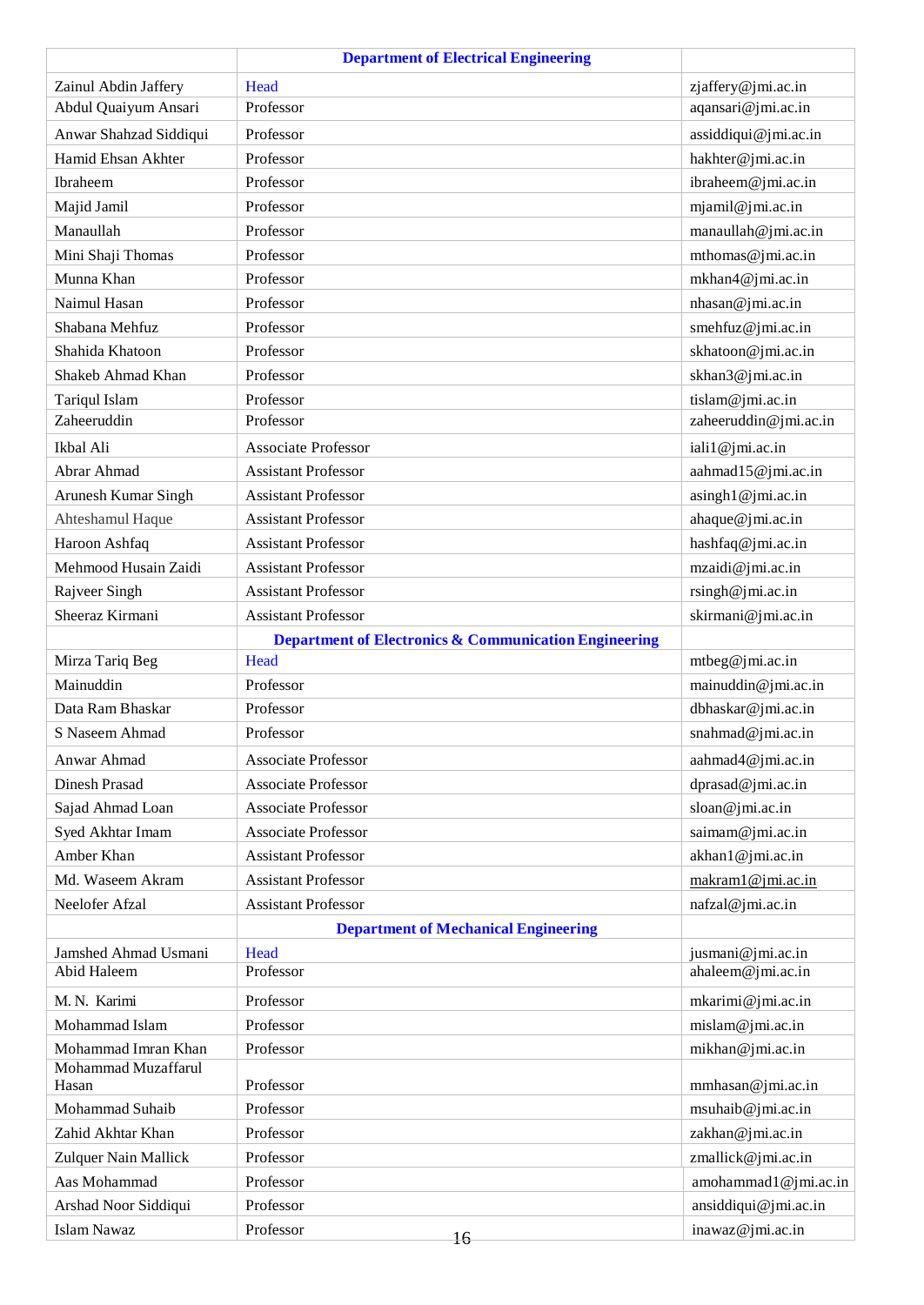| Abdur Rahim               | <b>Associate Professor</b>                             | arahim@jmi.ac.in     |
|---------------------------|--------------------------------------------------------|----------------------|
| Halima Begum Mohd. Ali    | <b>Associate Professor</b>                             | hali@jmi.ac.in       |
| S. M. Muzakkir            | <b>Associate Professor</b>                             | smuzakkir@jmi.ac.in  |
| Ahmad Faizan Sherwani     | <b>Assistant Professor</b>                             | asherwani@jmi.ac.in  |
| Ali Hasan                 | <b>Assistant Professor</b>                             | ahasan@jmi.ac.in     |
| Mohammad Asjad            | <b>Assistant Professor</b>                             | masjad@jmi.ac.in     |
| Lokesh Kumar              | <b>Assistant Professor</b>                             | lkumar@jmi.ac.in     |
| Sabah Khan                | <b>Assistant Professor</b>                             | skhan2@jmi.ac.in     |
| <b>Tasmeem Ahmed Khan</b> | <b>Assistant Professor</b>                             | tkhan@jmi.ac.in      |
|                           | <b>University Polytechnic</b>                          |                      |
| Iqbal Azam                | Principal                                              | iazam@jmi.ac.in      |
| Zafar Ullah Khan          | PA to Director                                         | zkhan4@jmi.ac.in     |
| Mumtaz Ahmad Khan         | Head, Electrical Engg. Section                         | makhan2@jmi.ac.in    |
| Mohammad Abul Hasan       | Head, Civil Engg Section                               | mahasan@jmi.ac.in    |
| Mohammad Nasim Faruque    | Head, Electronics Engineering Section                  | mnfaruque@jmi.ac.in  |
| Md. Khursheed Akram       | Head, Applied Sciences & Humanities                    | makram@jmi.ac.in     |
| <b>Abdul Basit</b>        | <b>Associate Professor</b>                             | abasit@jmi.ac.in     |
| Afroz Khalid              | <b>Associate Professor</b>                             | akhalid@jmi.ac.in    |
| Abdul Ahad                | Associate Professor                                    | aahad@jmi.ac.in      |
| Ataullah Siddiqui         | <b>Associate Professor</b>                             | asiddiqui2@jmi.ac.in |
| Anisur Rehman Nasir       | <b>Associate Professor</b>                             | anasir@jmi.ac.in     |
| Dillan Qureshi            | <b>Associate Professor</b>                             | dqureshi@jmi.ac.in   |
| Husain Arshad Naqvi       | <b>Associate Professor</b>                             | hnaqvi@jmi.ac.in     |
| Khushnood Husain          | <b>Associate Professor</b>                             | khusain@jmi.ac.in    |
| Mohammad Arif             | <b>Associate Professor</b>                             | marif@jmi.ac.in      |
| Mohammad Kamil            | Associate Professor / Training & Placement Coordinator | mkamil@jmi.ac.in     |
| Mohammad S. Akhtar        | <b>Associate Professor</b>                             | makhtar@jmi.ac.in    |
| Mumtaz Ahmad              | <b>Associate Professor</b>                             | mahmad4@jmi.ac.in    |
| Rana Kausar Khan          | <b>Associate Professor</b>                             | rkkhan@jmi.ac.in     |
| Shah Alam                 | <b>Associate Professor</b>                             | salam2@jmi.ac.in     |
| Shahzad Ahmad             | <b>Associate Professor</b>                             | sahmad5@jmi.ac.in    |
| Muazzam-jahun Nabi Khan   | Lecturer (SG)                                          | mnkhan@jmi.ac.in     |
| Arshi Salamat             | <b>Assistant Professor</b>                             | asalamat@jmi.ac.in   |
| Badshah Alam              | <b>Assistant Professor</b>                             | balam1@jmi.ac.in     |
| Farah Jamal Ansari        | <b>Assistant Professor</b>                             | fansari@jmi.ac.in    |
| Kavita Bhatnagar          | <b>Assistant Professor</b>                             | kbhatnagar@jmi.ac.in |
| Mohammad Haider Azam      | <b>Assistant Professor</b>                             | mazam@jmi.ac.in      |
| Mohammad Sadiq            | <b>Assistant Professor</b>                             | msadiq@jmi.ac.in     |
| Mohammad Saleem           | <b>Assistant Professor</b>                             | msaleem@jmi.ac.in    |
| Mohammad Shareef          | <b>Assistant Professor</b>                             | mshareef1@jmi.ac.in  |
| <b>Mohammad Shoeb</b>     | <b>Assistant Professor</b>                             | mshoeb@jmi.ac.in     |
| Naresh Kumar              | <b>Assistant Professor</b>                             | nkumar2@jmi.ac.in    |
| Riazuddin                 | <b>Assistant Professor</b>                             | riazuddin@jmi.ac.in  |
| Saleha Siddiqui           | <b>Assistant Professor</b>                             | ssiddiqui2@jmi.ac.in |
| Sunil                     | <b>Assistant Professor</b>                             | sunil@jmi.ac.in      |
| Syed Mohammad Mahmood     | <b>Assistant Professor</b>                             | smahmood@jmi.ac.in   |
| Syed Mushtaq Ali          | <b>Assistant Professor</b>                             | smali2@jmi.ac.in     |
| Syed Shane Haider Rizvi   | <b>Assistant Professor</b>                             | ssrizvi@jmi.ac.in    |
| Zeeshan A Abbasi          | <b>Assistant Professor</b>                             | zaabbasi@jmi.ac.in   |
| Mohammad Arif             | Instructor                                             | marif2@jmi.ac.in     |
| Shabbir Ahmad             | Instructor<br>17                                       | sahmad2@jmi.ac.in    |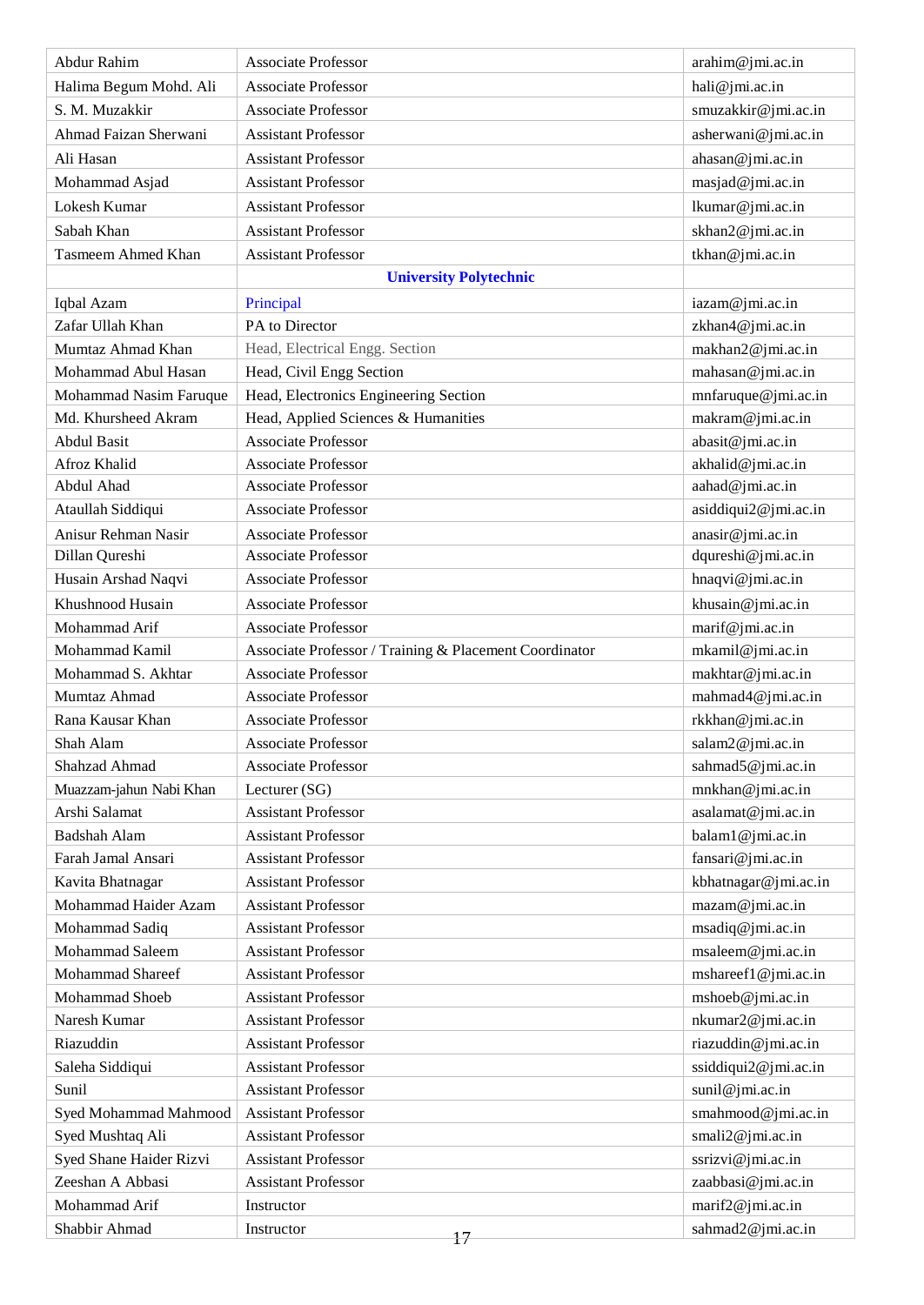|                       | <b>Faculty of Law</b>                       |                      |
|-----------------------|---------------------------------------------|----------------------|
| Nuzhat Parveen Khan   | Dean                                        | npkhan@jmi.ac.in     |
| <b>Eqbal Hussain</b>  | Professor                                   | ehussain@jmi.ac.in   |
| Kahkashan Y Danyal    | Professor                                   | kdanyal@jmi.ac.in    |
| Manjula Batra         | Professor                                   | mbatra@jmi.ac.in     |
| Rose Varghese         | Professor                                   | rvarghese@jmi.ac.in  |
| Sajid Zaheer Amani    | <b>Associate Professor</b>                  | samani@jmi.ac.in     |
| Faizanur Rahman       | <b>Assistant Professor</b>                  | frahman@jmi.ac.in    |
| Ghulam Yazdani        | <b>Assistant Professor</b>                  | gyazdani@jmi.ac.in   |
| Mohammad Asad Malik   | <b>Assistant Professor</b>                  | mmalik@jmi.ac.in     |
| Qazi Mohammad Usman   | <b>Assistant Professor</b>                  | qusman@jmi.ac.in     |
|                       | <b>Faculty of Architecture and Ekistics</b> |                      |
| Hina Zia              | Dean                                        | hzia@jmi.ac.in       |
|                       | <b>Department of Architecture</b>           |                      |
| S. M. Akhtar          | Head                                        | sakhtar@jmi.ac.in    |
| Hina Zia              | Professor                                   | hzia@jmi.ac.in       |
| Abdul Halim Babbu     | <b>Associate Professor</b>                  | ababbu@jmi.ac.in     |
| Adeel Ahmad           | <b>Associate Professor</b>                  | aahmad1@jmi.ac.in    |
| Mohammad Firoz Anwar  | <b>Associate Professor</b>                  | manwar@jmi.ac.in     |
| Mohammad Saquib       | <b>Associate Professor</b>                  | msaquib@jmi.ac.in    |
| Mohammad Ziauddin     | <b>Associate Professor</b>                  | mziauddin@jmi.ac.in  |
| Qamar Irshad          | <b>Associate Professor</b>                  | qirshad@jmi.ac.in    |
| Abrar Ahmad           | <b>Assistant Professor</b>                  | aahmad9@jmi.ac.in    |
| Arshad Abideen        | <b>Assistant Professor</b>                  | aabideen@jmi.ac.in   |
| Arshad Ameen          | <b>Assistant Professor</b>                  | aameen@jmi.ac.in     |
| Ayla Khan             | <b>Assistant Professor</b>                  | akhan3@jmi.ac.in     |
| Iram Aziz             | <b>Assistant Professor</b>                  | iaziz@jmi.ac.in      |
| Jamal Abdul Nasir     | <b>Assistant Professor</b>                  | jnasir@jmi.ac.in     |
| Kulsum Fatima         | <b>Assistant Professor</b>                  | kfatima@jmi.ac.in    |
| Layeeque Azam         | Assistant Professor                         | lazam@jmi.ac.in      |
| Mariam Ahmad          | <b>Assistant Professor</b>                  | mahmad7@jmi.ac.in    |
| Nisar Khan            | <b>Assistant Professor</b>                  | nkhan2@jmi.ac.in     |
| Sandeep Sankat        | <b>Assistant Professor</b>                  | ssankat@jmi.ac.in    |
| Sonia Chaudhary       | <b>Assistant Professor</b>                  | schaudhary@jmi.ac.in |
| Taiyaba Munawer       | <b>Assistant Professor</b>                  | tmunawer@jmi.ac.in   |
| <b>Tauheed Mehtab</b> | <b>Assistant Professor</b>                  | tmehtab@jmi.ac.in    |
| Tanweer Samdani       | <b>Section Officer</b>                      | tsamdani@jmi.ac.in   |
|                       | <b>Faculty of Dentistry</b>                 |                      |
| Sarita Kohli          | Dean                                        | skohli@jmi.ac.in     |
| Haseeb Ahsan          | Professor                                   | hahsan@jmi.ac.in     |
| Keya Sircar           | Professor                                   | ksircar@jmi.ac.in    |
| Ragini                | Professor                                   | ragini@jmi.ac.in     |
| Sanjay Singh          | Professor                                   | ssingh2@jmi.ac.in    |
| Saranjit Singh Bhasin | Professor                                   | ssbhasin@jmi.ac.in   |
| Aman Chowdhry         | <b>Associate Professor</b>                  | achowdhry@jmi.ac.in  |
| Eram Perwez           | <b>Associate Professor</b>                  | eperwez@jmi.ac.in    |
| Madhuri Alankar Sawai | <b>Associate Professor</b>                  | msawai@jmi.ac.in     |
| Mohd. Irfan Ansari    | <b>Associate Professor</b>                  | mansari2@jmi.ac.in   |
| Nadeem Yunus          | <b>Associate Professor</b>                  | nyunus@jmi.ac.in     |
|                       |                                             |                      |
| Sanjay Miglani        | <b>Associate Professor</b><br>18            | smiglani@jmi.ac.in   |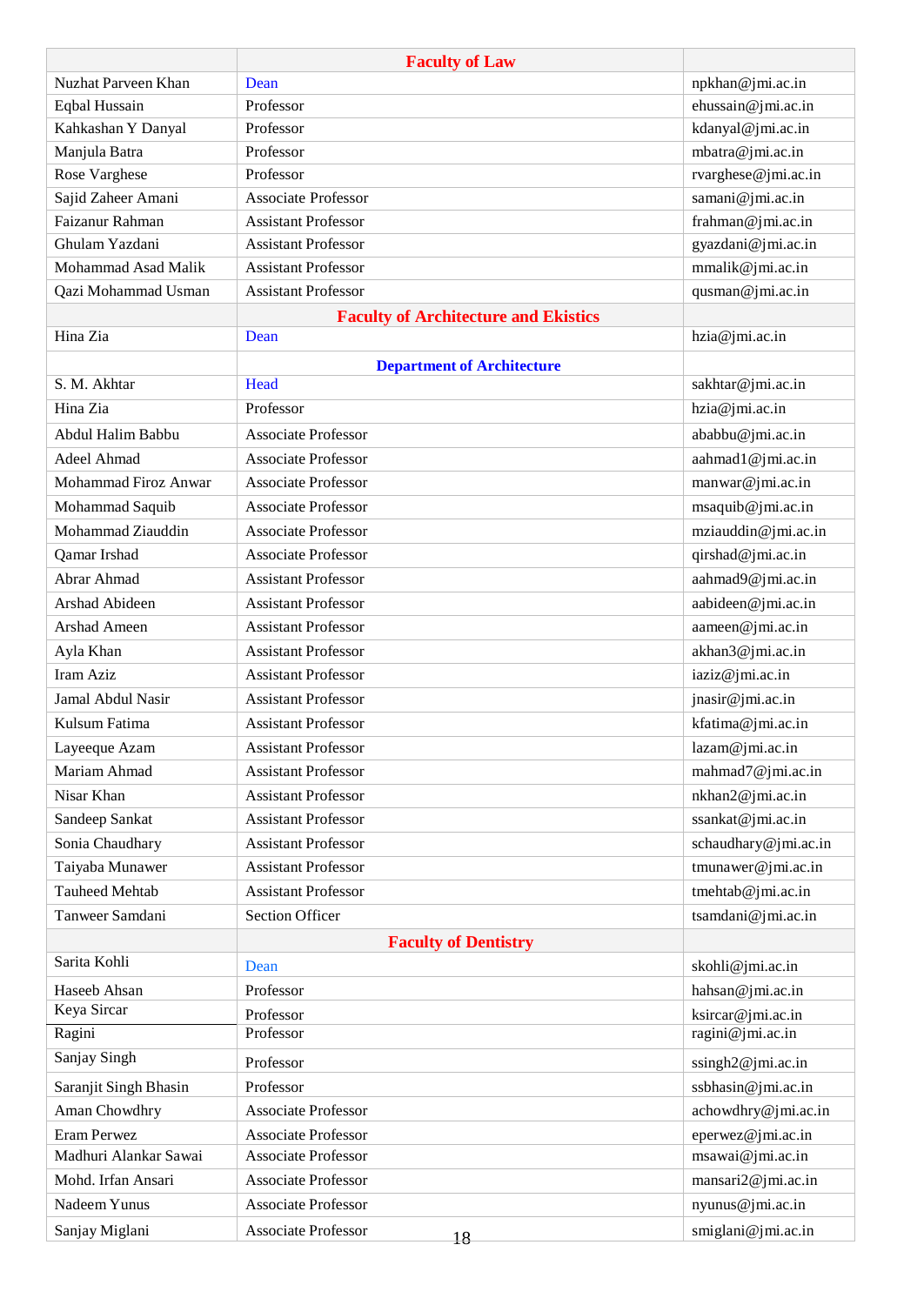| Anita Sharma                  | Reader                                                  | asharma@jmi.ac.in     |
|-------------------------------|---------------------------------------------------------|-----------------------|
| Dalvinder Singh               | Reader                                                  | dsingh@jmi.ac.in      |
| Amit Kumar Tamrakar           | <b>Assistant Professor</b>                              | atamrakar@jmi.ac.in   |
| Anurag Negi                   | <b>Assistant Professor</b>                              | anegi@jmi.ac.in       |
| Chandra Shekhar               | <b>Assistant Professor</b>                              | cshekhar@jmi.ac.in    |
| Imran Khan                    | <b>Assistant Professor</b>                              | ikhan3@jmi.ac.in      |
| Mahesh H Waghmare             | <b>Assistant Professor</b>                              | mwaghmare@jmi.ac.in   |
| Naveen Chhabra                | <b>Assistant Professor</b>                              | nchhabra@jmi.ac.in    |
| Panchali Batra                | <b>Assistant Professor</b>                              | pbatra@jmi.ac.in      |
| Priyanka kapoor               | <b>Assistant Professor</b>                              | pkapoor@jmi.ac.in     |
| Rana Noor                     | <b>Assistant Professor</b>                              | rnoor@jmi.ac.in       |
| Rizwana Mallick               | <b>Assistant Professor</b>                              | rmallick@jmi.ac.in    |
| Sazina Muzammil               | <b>Assistant Professor</b>                              | smuzammil@jmi.ac.in   |
| Shabina Sachdeva              | <b>Assistant Professor</b>                              | ssachdeva@jmi.ac.in   |
| Shailendra Kumar              | <b>Assistant Professor</b>                              | skumar@jmi.ac.in      |
| Tanupriya Gupta               | <b>Assistant Professor</b>                              | tgupta@jmi.ac.in      |
| <b>Tanveer Ahmad</b>          | <b>Assistant Professor</b>                              | tahmad1@jmi.ac.in     |
| Vatchala Rani Rm              | <b>Assistant Professor</b>                              | rvatchala@jmi.ac.in   |
| Anand Kr Srivastava           | Programmer                                              | asrivastava@jmi.ac.in |
|                               | <b>Faculty of Fine</b>                                  |                       |
| Nuzhat Kazmi                  | Dean                                                    | nkazmi@jmi.ac.in      |
|                               | <b>Department of Applied Art</b>                        |                       |
| Hafeez Ahmed                  | Head                                                    | hahmed@jmi.ac.in      |
| Athar Ali Khan                | Computer Operator cum Clerk                             | aakhan4@jmi.ac.in     |
| Badri Dutt Balodi             | Lab Attendant                                           | bbalodi@jmi.ac.in     |
|                               | <b>Department of Art Education</b>                      |                       |
| Seeme Murtaza                 | Head                                                    | smurtaza@jmi.ac.in    |
| M. G. Kidwai                  | Professor                                               | mkidwai@jmi.ac.in     |
| Mamoon Nomani                 | <b>Associate Professor</b>                              | mnomani@jmi.ac.in     |
| Bindulika Sharma              | <b>Associate Professor</b>                              | bsharma2@jmi.ac.in    |
| Viqar Husain Siddqui          | <b>Associate Professor</b>                              | vsiddqui@jmi.ac.in    |
| Vijayata Bhamri               | <b>Assistant Professor</b>                              | vbhamri@jmi.ac.in     |
|                               | <b>Department of Art History &amp; Art Appreciation</b> |                       |
| Nuzhat Kazmi                  | Head                                                    | nkazmi@jmi.ac.in      |
| Hamida Tabassum Usmani        | <b>Assistant Professor</b>                              | husmani@jmi.ac.in     |
| Mrinal Kulkarni               | <b>Assistant Professor</b>                              | mkulkarni@jmi.ac.in   |
|                               | <b>Department of Graphic Art</b>                        |                       |
| Nuzhat Kazmi                  | Head                                                    | nkazmi@jmi.ac.in      |
|                               | <b>Department of Painting</b>                           |                       |
| Sadre Alam                    | Head                                                    | salam@jmi.ac.in       |
| Kaushal Kumar                 | <b>Associate Professor</b>                              | kkumar@jmi.ac.in      |
| Moeen Fatma                   | <b>Associate Professor</b>                              | mfatma@jmi.ac.in      |
| Shah Abul Faiz                | <b>Assistant Professor</b>                              | sfaiz@jmi.ac.in       |
|                               | <b>Department of Sculpture</b>                          |                       |
| Syed Mohammad Shahid<br>Jawed | Head                                                    | sjawed@jmi.ac.in      |
| Mir Imtiyaz                   | <b>Associate Professor</b>                              | mimtiyaz@jmi.ac.in    |
|                               | <b>UGC-Human Resource Development Centre</b>            |                       |
| Anisur Rahman                 | Offg. Director                                          | arahman@jmi.ac.in     |
| S. Azra Khursheed             | <b>Assistant Professor</b>                              | skhursheed@jmi.ac.in  |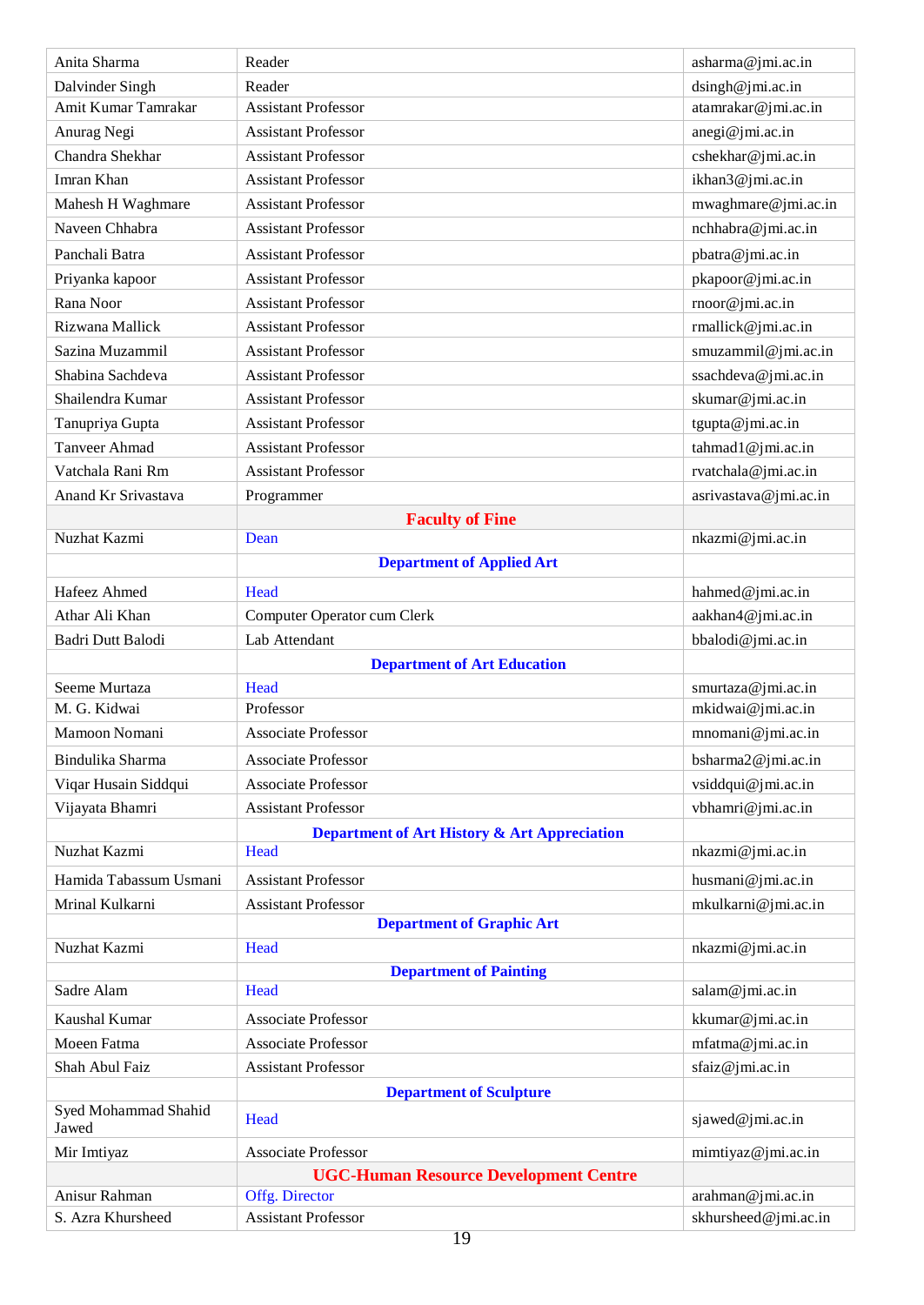|                            | <b>Academy for Professional Development of Urdu Teachers</b> |                        |
|----------------------------|--------------------------------------------------------------|------------------------|
| Ghazanfar Ali              | <b>Director</b>                                              | ghazanfarali@jmi.ac.in |
| Hina Afreen                | <b>Assistant Professor</b>                                   | hafreen@jmi.ac.in      |
| <b>Wahid Nazeer</b>        | <b>Assistant Professor</b>                                   | wnazeer@jmi.ac.in      |
| Naushad Alam               | Translator                                                   | nalam1@jmi.ac.in       |
| Saroj Verma                | P. A.                                                        | sverma@jmi.ac.in       |
|                            | <b>AJK-Mass Communication Research Centre</b>                |                        |
| <b>Iftekhar Ahmed</b>      | <b>Director</b>                                              | iahmed1@jmi.ac.in      |
| M Kasim                    | Professor                                                    | mkasim@jmi.ac.in       |
| Mohammad Obaid<br>Siddiqui | Professor                                                    | mosiddiqui@jmi.ac.in   |
| Shaibani Azam              | Professor                                                    | sazam@jmi.ac.in        |
| Shohini Ghosh              | Professor                                                    | sghosh1@jmi.ac.in      |
| Farhat B. Khan             | <b>Associate Professor</b>                                   | fbkhan@jmi.ac.in       |
| Ghyasur Rahman Syed        | <b>Associate Professor</b>                                   | gsyed@jmi.ac.in        |
| Sabina Gadihoke            | <b>Associate Professor</b>                                   | sgadihoke@jmi.ac.in    |
| Sabina Kidwai              | <b>Associate Professor</b>                                   | skidwai@jmi.ac.in      |
| Sohail Akbar               | Reader                                                       | sakbar@jmi.ac.in       |
| Atul Sinha                 | <b>Assistant Professor</b>                                   | asinha@jmi.ac.in       |
| Fathima N                  | <b>Assistant Professor</b>                                   | nfathima@jmi.ac.in     |
| Krishna Sankar Kusuma      | <b>Assistant Professor</b>                                   | kkusuma@jmi.ac.in      |
| Mateen Ahmad               | <b>Assistant Professor</b>                                   | mahmad1@jmi.ac.in      |
| Suresh Kumar Verma         | <b>Assistant Professor</b>                                   | skverma@jmi.ac.in      |
| Abbas Kazim                | Producer (T.V.)                                              | akazim2@jmi.ac.in      |
| Pradeep Kumar              | Research Scientist A                                         | pkumar@jmi.ac.in       |
| Mohammad Rizwan Afzal      | Unit Manager                                                 | mafzal1@jmi.ac.in      |
| Ali Ullah                  | Asstt. Engineer                                              | aullah@jmi.ac.in       |
| Maqsud Aalam               | <b>Section Officer</b>                                       | maalam2@jmi.ac.in      |
|                            | <b>Centre for Distance and Open Learning</b>                 |                        |
| M. Mujtaba Khan            | <b>OSD Director</b>                                          | mkhan@jmi.ac.in        |
| Rameshwar P. Bahuguna      | Hony. Director                                               | rbahuguna@jmi.ac.in    |
| Prashant Negi              | Hony. Jt. Director (Administration)                          | pnegi@jmi.ac.in        |
| Arvind Kumar               | Hony. Jt. Director                                           | akumar3@jmi.ac.in      |
| A. Muhammad Chishti        | Dy. Director                                                 | achishti@jmi.ac.in     |
| Chandramohan Singh         | Deputy Director (Administration)/CPIO                        | csingh@jmi.ac.in       |
| A. Mannan Farooqui         | Academic Coordinator/A.D.                                    | afarooqui1@jmi.ac.in   |
| Farha Marghoob             | Academic Coordinator/A.D.                                    | fmarghoob@jmi.ac.in    |
| Imrana Parveen             | Academic Coordinator/A.D.                                    | iparveen@jmi.ac.in     |
| Juned Khan                 | Academic Coordinator/A.D.                                    | jkhan7@jmi.ac.in       |
| Mohammad Haris Siddiqui    | Academic Coordinator/A.D.                                    | hsiddiqui1@jmi.ac.in   |
| Mohd Ahteshamul Hasan      | Academic Coordinator/A.D.                                    | mhasan6@jmi.ac.in      |
| Musharraf Adil             | Academic Coordinator/A.D.                                    | madil1 @jmi.ac.in      |
| Najmus Sehar               | Academic Coordinator/A.D.                                    | nseharl@jmi.ac.in      |
| Naved Jamal                | Academic Coordinator/A.D.                                    |                        |
|                            | Academic Coordinator/A.D.                                    |                        |
| Nida Eqbal<br>Saima Naz    | Academic Coordinator/A.D.                                    | neqbal1@jmi.ac.in      |
|                            |                                                              | snaz@jmi.ac.in         |
| Sameena Rizvi              | Academic Coordinator/A.D.                                    | srizvi6@jmi.ac.in      |
| Sarfaraz Nawaz Khan        | Academic Coordinator/A.D.                                    |                        |
| Shah Alam Khan             | Academic Coordinator/A.D.                                    | skhan28@jmi.ac.in      |
| Abdul Sattar               | Evaluator                                                    | asattar@jmi.ac.in      |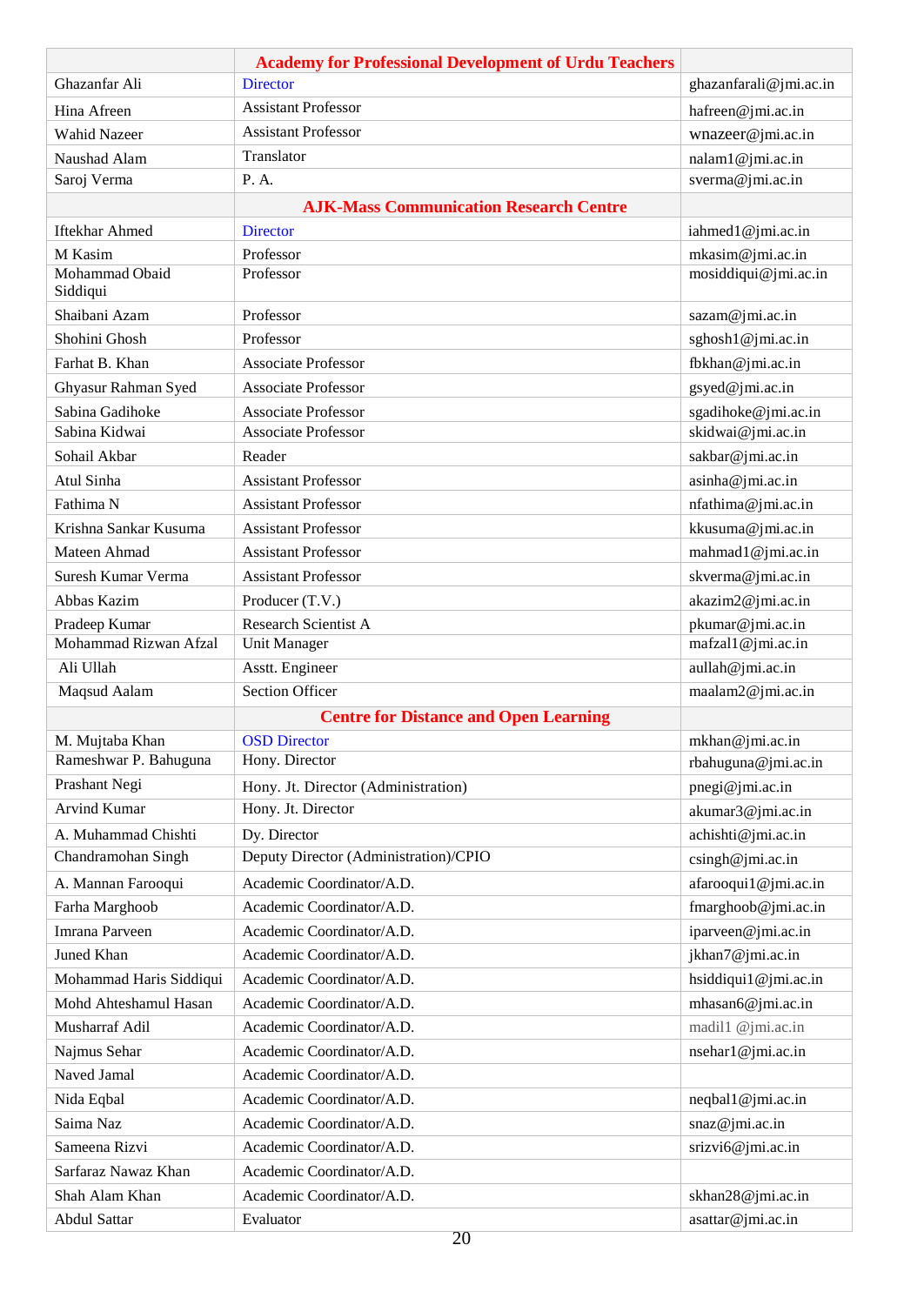| Masarrat Khan          | Office Assistant                                               | mkhan6@jmi.ac.in         |
|------------------------|----------------------------------------------------------------|--------------------------|
| Mumtaz Ahmed Khan      | <b>Account Assistant</b>                                       | makhan@jmi.ac.in         |
|                        |                                                                |                          |
|                        |                                                                |                          |
|                        | <b>Centre for Coaching and Career Planning</b>                 |                          |
| M. F. Farooqui         | <b>Director</b>                                                | mffarooqui               |
| H.A. Arfi, IAS (Retd)  | Coordinator (Academics)                                        | haarfi@jmi.ac.in         |
|                        |                                                                |                          |
| Mohammad Tarique       | Deputy Director                                                | mtarique@jmi.ac.in       |
|                        | <b>Centre for Culture Media and Governance</b>                 |                          |
| Biswajit das           | <b>Director</b>                                                | bdas@jmi.ac.in           |
| Vibodh Parthasarathi   | <b>Associate Professor</b>                                     | vparthasarathi@jmi.ac.in |
| Athikho Kaisii         | <b>Assistant Professor</b>                                     | akaisii@jmi.ac.in        |
| Saima Saeed            | <b>Assistant Professor</b>                                     | ssaeed1@jmi.ac.in        |
| Taberez Ahmed Neyazi   | <b>Assistant Professor</b>                                     | tneyazi@jmi.ac.in        |
| Syed Khalid Jamal      | Project Manager                                                | sjamal1@jmi.ac.in        |
|                        | <b>Centre for Early Childhood Development and Research</b>     |                          |
| Zubair Meenai          | <b>Director</b>                                                | zmeenai@jmi.ac.in        |
| Rekha Sharma Sen       | Professor                                                      | rsen@jmi.ac.in           |
| Sufia Azmat            | <b>Assistant Professor</b>                                     | sazmat@jmi.ac.in         |
| Naghma Qureshi         | <b>Assistant Professor</b>                                     | nqureshi@jmi.ac.in       |
| Neelima Chopra         | <b>Assistant Professor</b>                                     | nchopra@jmi.ac.in        |
| Saba Firdos            | <b>Research Assistant</b>                                      | sfirdos@jmi.ac.in        |
| Seema Naaz             | <b>Research Assistant</b>                                      | snaaz@jmi.ac.in          |
| Mohammad Usman         | Semi Professional Assistant                                    | musman@jmi.ac.in         |
| Mohd. Afroz            | Sr. Accounts Assistant                                         | mafroz@jmi.ac.in         |
| Adnan Alam             | Admin Assistant                                                | aalam3@jmi.ac.in         |
|                        | <b>Centre for European and Latin American Studies</b>          |                          |
| Shubhada Kaul          | Offg. Director                                                 | skaul@jmi.ac.in          |
| Sonya Surabhi Gupta    | Professor                                                      | sgupta@jmi.ac.in         |
| Ajay Kumar Prasad      | <b>Assistant Professor</b>                                     | aprasad1@jmi.ac.in       |
| Manmohan Singh         | <b>Assistant Professor</b>                                     | msingh@jmi.ac.in         |
| Mohammad F. Khan       | <b>Assistant Professor</b>                                     | mfkhan@jmi.ac.in         |
| Noorin Khan            | <b>Assistant Professor</b>                                     | nkhan3@jmi.ac.in         |
| Rohit Bajaj            | <b>Assistant Professor</b>                                     | rbajaj@jmi.ac.in         |
| Sumana Jha             | <b>Assistant Professor</b>                                     | sjha@jmi.ac.in           |
|                        | <b>Centre for Innovation and Entrepreneurship</b>              |                          |
| Zishan Husain Khan     | <b>Director</b>                                                | zishanhk@jmi.ac.in       |
| <b>Dinesh Prasad</b>   | Hony. Dy. Director                                             | dprasad@jmi.ac.in        |
| Mirza Allim Baig       | Hony. Dy. Director                                             | mabaig@jmi.ac.in         |
| <b>Mansaf Alam</b>     | Hony. Dy. Director, Planning                                   | malam2@jmi.ac.in         |
| Mohammad Asjad         | Hony. Asstt. Director                                          | masjad@jmi.ac.in         |
| Prabhash Mishra        | Hony. Asstt. Director                                          | pmishra@jmi.ac.in        |
|                        | <b>Centre for Interdisciplinary Research in Basic Sciences</b> |                          |
| Shafeeque Ahmed Ansari | <b>Director</b>                                                | saansari@jmi.ac.in       |
| Zubaida Ansari         | Professor                                                      | zaansari@jmi.ac.in       |
| Faizan Ahmad           | Professor                                                      | fahmad@jmi.ac.in         |
| Sher Ali               | Professor                                                      | alis@jmi.ac.in           |
| Asimul Islam           | <b>Assistant Professor</b>                                     | aislam@jmi.ac.in         |
|                        |                                                                |                          |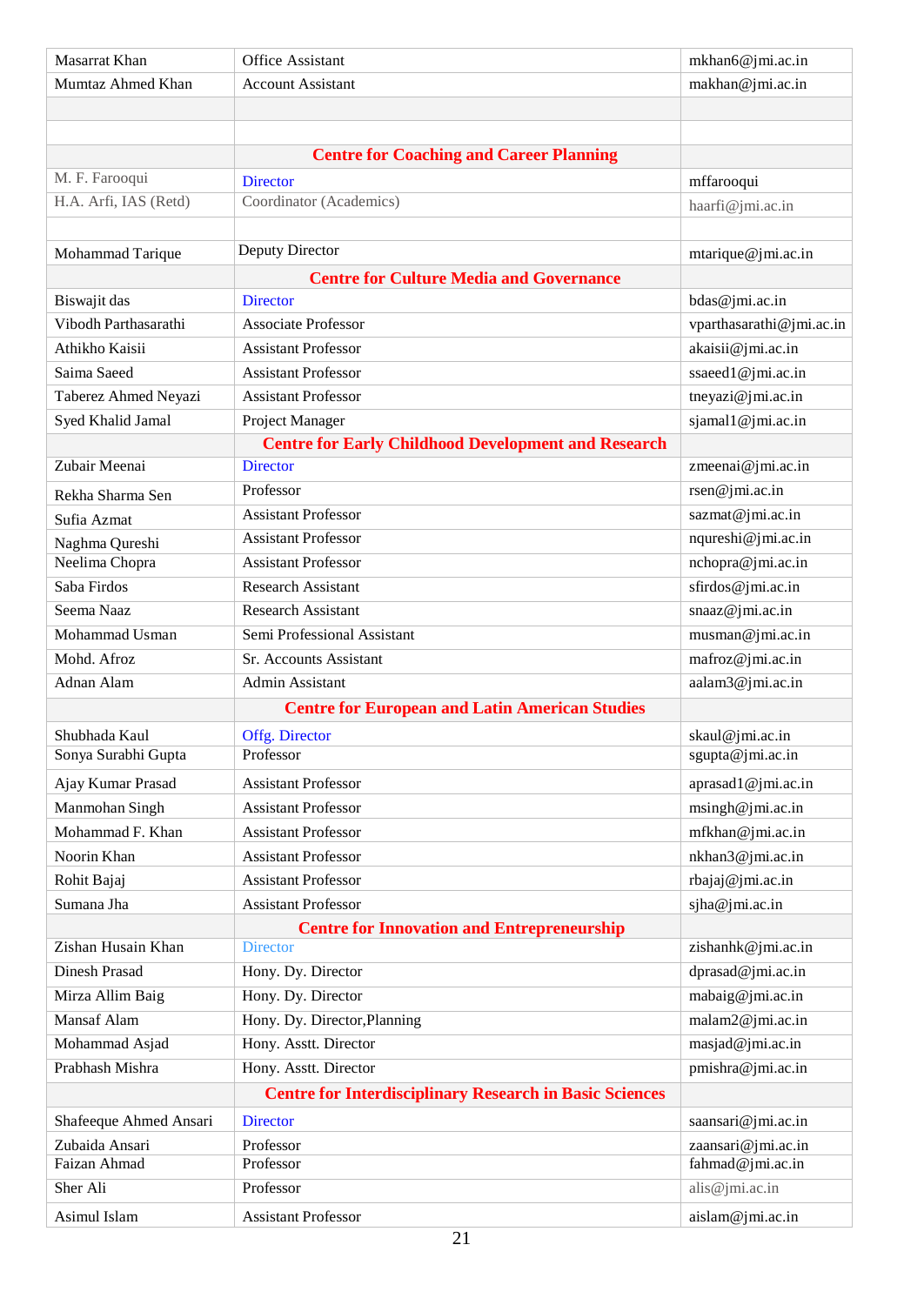| Fareeda Athar                         | <b>Assistant Professor</b>                                           | fathar@jmi.ac.in      |
|---------------------------------------|----------------------------------------------------------------------|-----------------------|
| Md Imtaiyaz Hassan                    | <b>Assistant Professor</b>                                           | mihassan@jmi.ac.in    |
| Najmul Arfin                          | <b>Assistant Professor</b>                                           | narfin@jmi.ac.in      |
| Rajan Patel                           | <b>Assistant Professor</b>                                           | rpatel@jmi.ac.in      |
| Ravins                                | <b>Assistant Professor</b>                                           | ravins@jmi.ac.in      |
| Romana Ishrat                         | <b>Assistant Professor</b>                                           | rishrat@jmi.ac.in     |
| Shama Parveen                         | <b>Assistant Professor</b>                                           | sparveen2@jmi.ac.in   |
| <b>Sonu Chand Thakur</b>              | <b>Assistant Professor</b>                                           | sthakur@jmi.ac.in     |
| Syed Naqui Kazim                      | <b>Assistant Professor</b>                                           | skazim@jmi.ac.in      |
|                                       | <b>Centre for Jawaharlal Nehru Studies</b>                           |                       |
| Velayutham Saravanan                  | <b>Director</b>                                                      | vsaravanan@jmi.ac.in  |
| Etee Bahadur                          | <b>Assistant Professor</b>                                           | ebahadur@jmi.ac.in    |
|                                       | <b>Centre for Management Studies</b>                                 |                       |
| Amirul Hasan Ansari                   | <b>Director</b>                                                      | ahansari@jmi.ac.in    |
| U M. Amin                             | Professor                                                            | uamin@jmi.ac.in       |
| Furqan Qamar                          | Professor                                                            | fqamar@jmi.ac.in      |
| Pankaj Kumar Gupta                    | Professor                                                            | pgupta@jmi.ac.in      |
| Rahela Farooqi                        | Professor                                                            | rfarooqi@jmi.ac.in    |
| Kavita Chauhan                        | <b>Associate Professor</b>                                           | kchauhan@jmi.ac.in    |
| Rachna Kishor Gedam                   | <b>Assistant Professor</b>                                           | rgedam@jmi.ac.in      |
| Saif Siddiqui                         | <b>Assistant Professor</b>                                           | ssiddiqui1@jmi.ac.in  |
| Saiyed Wajid Ali                      | Assistant Professor / Placement Advisor, CMS                         | swali@jmi.ac.in       |
| Yasmeen Rizvi                         | <b>Assistant Professor</b>                                           | yrizvi@jmi.ac.in      |
| Nasiha Munib                          | Assistant                                                            | nmunib@jmi.ac.in      |
| Minhajul Hasan                        | Data Entry Operator                                                  | mhasan2@jmi.ac.in     |
|                                       | <b>Centre for Physiotherapy &amp; Rehabilitation Sciences</b>        |                       |
| Ejaz Husain                           | <b>Director</b>                                                      | ehusain@jmi.ac.in     |
| Adila Parveen                         | <b>Assistant Professor</b>                                           | aparveen1@jmi.ac.in   |
| Jamal Ali Moiz                        | <b>Assistant Professor</b>                                           | jmoiz@jmi.ac.in       |
| Majumi Mohamad Noohu                  | <b>Assistant Professor</b>                                           | mnoohu@jmi.ac.in      |
| Moazzam Hussain Khan                  | <b>Assistant Professor</b>                                           | mkhan47@jmi.ac.in     |
| Saurabh Sharma                        | <b>Assistant Professor</b>                                           | ssharma@jmi.ac.in     |
| Zubia Veqar                           | <b>Assistant Professor</b>                                           | zveqar@jmi.ac.in      |
|                                       | <b>Centre for Comparative Religions and Civilizations</b>            |                       |
| Prof. Niamatullah Khan                | Offg. Director                                                       | nkhan1@jmi.ac.in      |
| Sameena Hasan Siddiqui                | Professor                                                            | shsiddiqui@jmi.ac.in  |
| <b>Ahmad Sohaib</b>                   | <b>Assistant Professor</b>                                           | asohaib@jmi.ac.in     |
| Manisha Sethi                         | <b>Assistant Professor</b>                                           | msethi@jmi.ac.in      |
|                                       | <b>Centre for the Study of Social Exclusion and Inclusive Policy</b> |                       |
| Dr. Rahul Ramagundam                  | Offg Director                                                        | rramagundam@jmi.ac.in |
| <b>Arvind Kumar</b>                   | <b>Assistant Professor</b>                                           | akumar3@jmi.ac.in     |
| Mujibur Rehman                        | <b>Assistant Professor</b>                                           | srehman@jmi.ac.in     |
| Abu Faizan                            | <b>Research Assistant</b>                                            | afaizan@jmi.ac.in     |
| Sufia Nizami                          | <b>Research Assistant</b>                                            | snizami@jmi.ac.in     |
| Anwar Nadim                           | Data Entry Operator                                                  | anadim@jmi.ac.in      |
| Shamshad Khan                         | Data Entry Operator                                                  | mkhan10@jmi.ac.in     |
| <b>Centre for Theoretical Physics</b> |                                                                      |                       |
| M. Sami                               | <b>Director</b>                                                      | msami@jmi.ac.in       |
| <b>Sushant Ghosh</b>                  | Professor                                                            | sghosh2@jmi.ac.in     |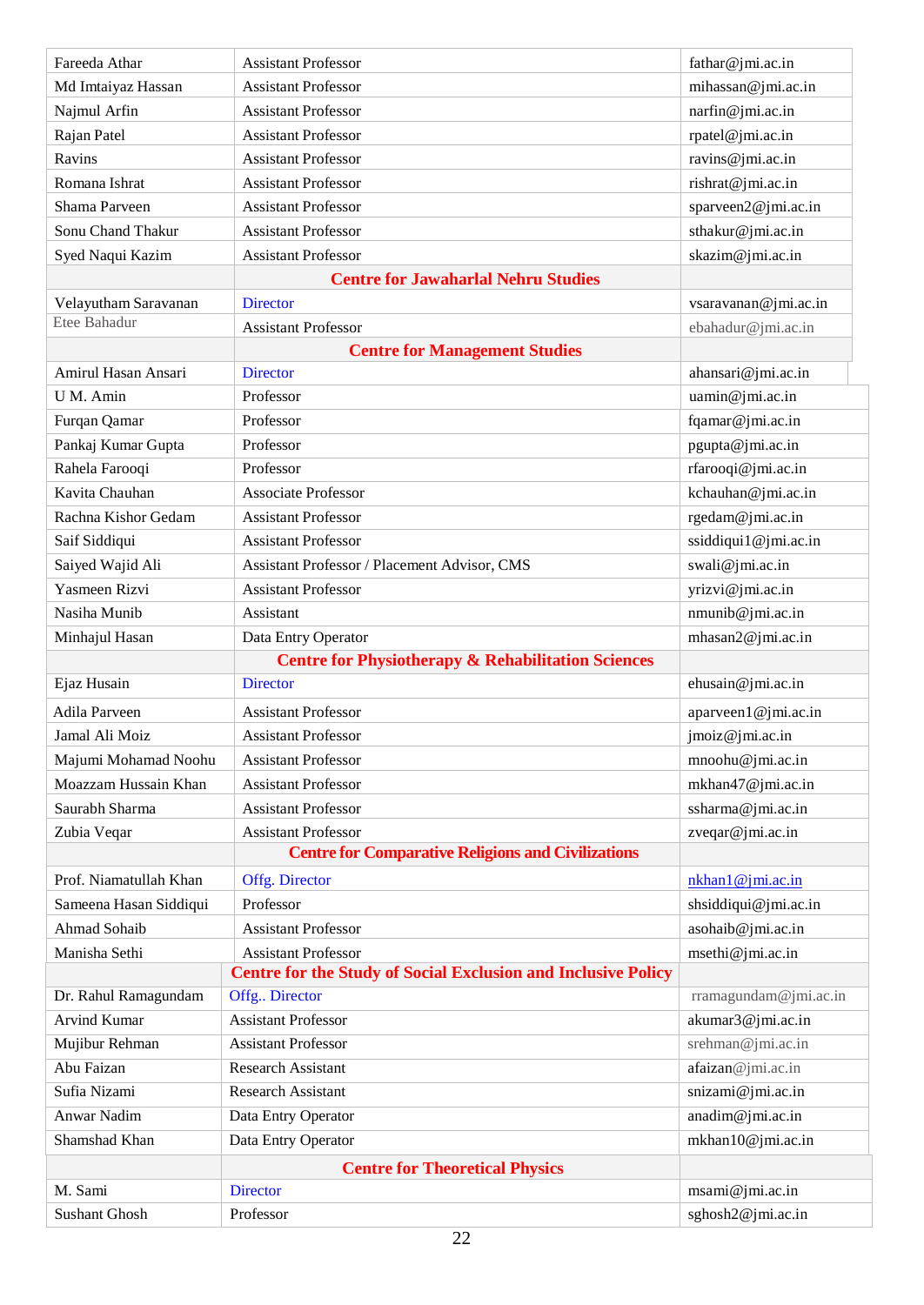| Anjan Ananda Sen        | Associate Professor                                         | aasen@jmi.ac.in       |
|-------------------------|-------------------------------------------------------------|-----------------------|
| Sanjay Jhingan          | <b>Associate Professor</b>                                  | sjhingan@jmi.ac.in    |
| Tabish Qureshi          | <b>Associate Professor</b>                                  | tqureshi@jmi.ac.in    |
| Rathin Adhikari         | <b>Assistant Professor</b>                                  | radhikari@jmi.ac.in   |
| Hemwati Nandan          | Fellow                                                      | hnandan@jmi.ac.in     |
| Malika Falak Naaz       | System Administrator                                        | mnaaz@jmi.ac.in       |
|                         | <b>Centre for West Asian Studies</b>                        |                       |
| Javed Ahmad Khan        | <b>Director</b>                                             | jkhan2@jmi.ac.in      |
| Anwar Alam              | Professor                                                   | aalam@jmi.ac.in       |
| Shahid Jamal Ansari     | <b>Associate Professor</b>                                  | sjansari@jmi.ac.in    |
| Hemayun Akhtar Nazmi    | <b>Assistant Professor</b>                                  | hnazmi@jmi.ac.in      |
| Sujata Ashwarya Cheema  | <b>Assistant Professor</b>                                  | scheema@jmi.ac.in     |
| Rafiullah Azmi          | <b>Research Associate</b>                                   | razmi@jmi.ac.in       |
|                         | Dr. K. R. Narayanan Centre for Dalit and Minorities Studies |                       |
| Prof Niamatullah Khan   | <b>Hony.</b> Director                                       | nkhan1@jmi.ac.in      |
| Azra Razzack            | Professor                                                   | arazzack@jmi.ac.in    |
| Padmanabh Samarendra    | <b>Associate Professor</b>                                  | psamarendra@jmi.ac.in |
| Rahul Ramagundam        | Reader                                                      | rramagundam@jmi.ac.in |
| Prashant Negi           | <b>Assistant Professor</b>                                  | pnegi@jmi.ac.in       |
|                         | Dr. Zakir Husain Institute of Islamic Studies               |                       |
| Mohammad Ishaque        | <b>Director</b>                                             | mishaque@jmi.ac.in    |
|                         | <b>FTK-Centre for Information Technology</b>                |                       |
| Prof. SMK Quadri        | Hony. Director                                              | quadrismk@jmi.ac.in   |
| S. Kazim Naqvi          | <b>Additional Director</b>                                  | sknaqvi@jmi.ac.in     |
| Aziz Ullah Khan         | <b>System Analyst</b>                                       | aukhan@jmi.ac.in      |
| Muzaffar Azim           | <b>System Analyst</b>                                       | mazim@jmi.ac.in       |
| M. Wasiful Hasan Ansari | Database Administrator                                      | mwansari@jmi.ac.in    |
| Syed Khalid Ali         | Network Engineering                                         | skali@jmi.ac.in       |
| Md Nurul Islam          | <b>Computer Operator</b>                                    | mnislam@jmi.ac.in     |
| Junaid Akhtar           | <b>Technical Assistant</b>                                  | jakhtar@jmi.ac.in     |
| Mohammad Hamid Khan     | <b>Technical Assistant</b>                                  | mhkhan@jmi.ac.in      |
| Nasir Ali Khan          | <b>Technical Assistant</b>                                  | nakhan@jmi.ac.in      |
| <b>Nusrat Husain</b>    | Sr. PA                                                      | nhusain@jmi.ac.in     |
| Mohammad Rafi           | <b>UDC</b>                                                  | mrafi@jmi.ac.in       |
|                         | <b>India - Arab Cultural Centre</b>                         |                       |
| Nasir Raza Khan         | <b>Associate Professor / Offg. Director</b>                 | nrkhan@jmi.ac.in      |
| Dr. M. H. Ilias         | Professor                                                   | milias@jmi.ac.in      |
| Sameena Hameed          | <b>Assistant Professor</b>                                  | shameed@jmi.ac.in     |
| Aftab Ahmad             | Programme Officer                                           | aahmad2@jmi.ac.in     |
|                         | <b>Jamia's Premchand Archives &amp; Literary Centre</b>     |                       |
| Sabiha A. Zaidi         | <b>Director</b>                                             | szaidi@jmi.ac.in      |
| Snigdha Roy             | <b>Assistant Archivist</b>                                  | sroy@jmi.ac.in        |
| Zehra Rashid            | <b>Assistant Archivist</b>                                  | zrashid@jmi.ac.in     |
| Syed Mohammad Amir      | Conservationist                                             | samir@jmi.ac.in       |
| Shradha Shankar         | <b>Assistant Conservationist</b>                            | sshankar@jmi.ac.in    |
|                         | <b>Centre for North East Studies and Policy Research</b>    |                       |
| Simi Malhotra           | <b>Director</b>                                             | smalhotra@jmi.ac.in   |
| M Amarjeet Singh        | Professor                                                   | msingh1@jmi.ac.in     |
| K Kokho                 | <b>Assistant Professor</b>                                  | kkokho@jmi.ac.in      |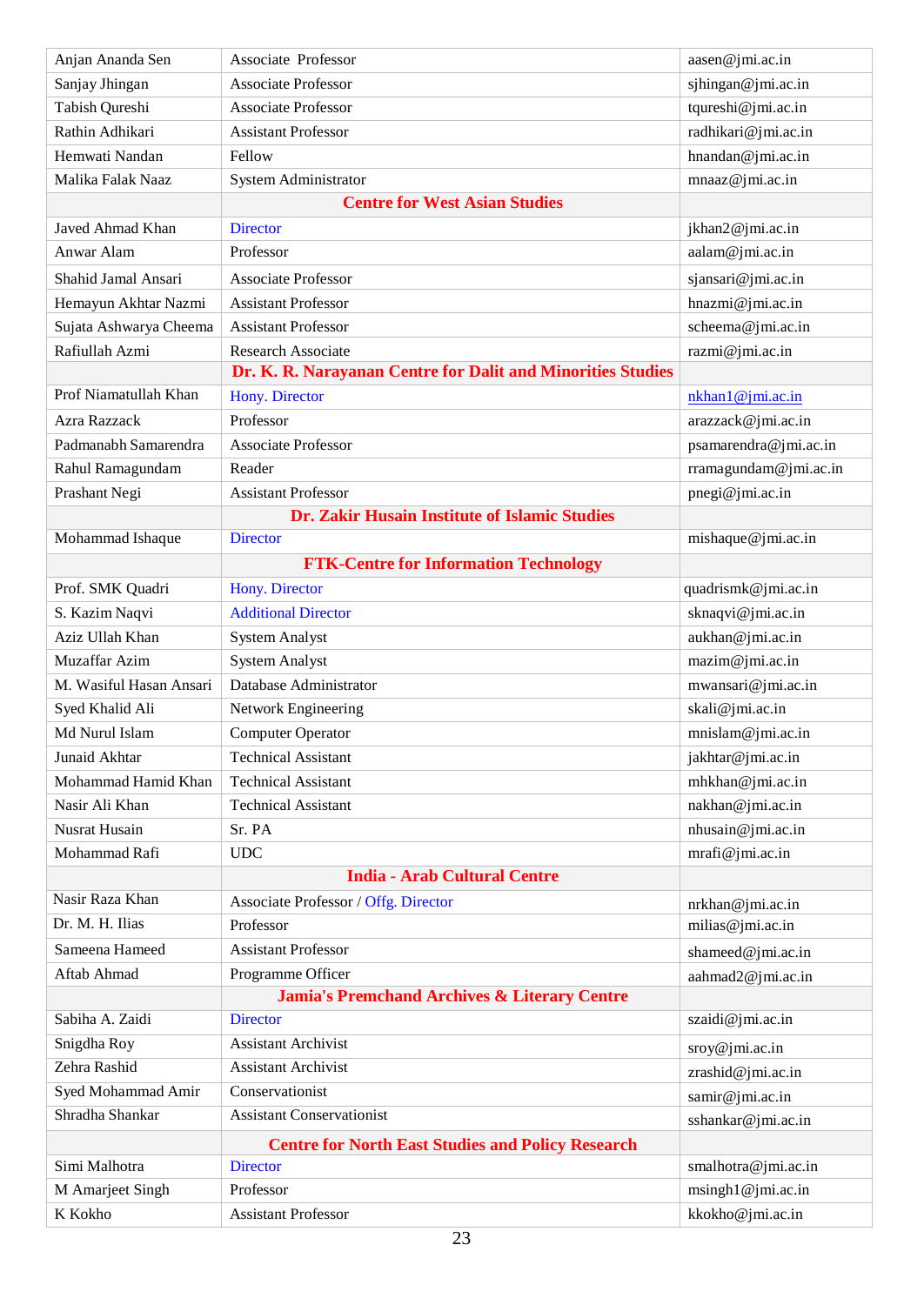|                          | <b>MMAJ Academy of International Studies</b>                     |                       |
|--------------------------|------------------------------------------------------------------|-----------------------|
| Rashmi Doraiswamy        | <b>Director</b>                                                  | rdoraiswamy@jmi.ac.in |
| Shri Prakash             | Professor                                                        | sprakash@jmi.ac.in    |
| Veena Sikri              | Professor                                                        | vsikri@jmi.ac.in      |
| Ajay Darshan Behera      | <b>Associate Professor</b>                                       | abehera@jmi.ac.in     |
| Ghulam Mohammad<br>Shah  | <b>Associate Professor</b>                                       | gshah@jmi.ac.in       |
| Mathew Joseph C.         | Reader                                                           | mathewc@jmi.ac.in     |
| Abuzar Khairi            | <b>Assistant Professor</b>                                       | akhairi@jmi.ac.in     |
| Bijay Ketan Pratihari    | <b>Assistant Professor</b>                                       | bpratihari@jmi.ac.in  |
| Mohammad Sohrab          | <b>Assistant Professor</b>                                       | msohrab@jmi.ac.in     |
| Mujib Alam               | <b>Assistant Professor</b>                                       | malam3@jmi.ac.in      |
| Sabiha Alam              | <b>Assistant Professor</b>                                       | salam1@jmi.ac.in      |
| <b>Shahid Tasleem</b>    | <b>Assistant Professor</b>                                       | stasleem@jmi.ac.in    |
| Safia Mehdi              | Research Associate                                               | smehdi@jmi.ac.in      |
| Md. Rahat Hasan          | Research Associate                                               | mhasan1@jmi.ac.in     |
| Syed Mohd Abbas          | <b>Documentation Officer</b>                                     | smabbas@jmi.ac.in     |
| Mohd. Sultan Omer        | <b>Assistant Librarian</b>                                       | momer@jmi.ac.in       |
| Saifullah Saifi          | <b>Research Associate</b>                                        | ssaifi@jmi.ac.in      |
|                          | <b>Multidisciplinary Centre for Advance Research and Studies</b> |                       |
| Dr. Sushant G. Ghosh     | Hony. Director                                                   | sghosh2@jmi.ac.in     |
| Dr. Mohan C. Joshi       | <b>Assistant Professor</b>                                       | mjoshi@jmi.ac.in      |
|                          | <b>Nelson Mandela Centre for Peace and Conflict Resolution</b>   |                       |
| Tasneem Meenai           | Offg. Director                                                   | tmeenai@jmi.ac.in     |
| Sujit Dutta              | Professor                                                        | sdutta@jmi.ac.in      |
| Kaushikee                | <b>Associate Professor</b>                                       | kaushikee@jmi.ac.in   |
| Md Mahtab Alam Rizvi     | <b>Associate Professor</b>                                       | mrizvi1@jmi.ac.in     |
| Dr. Reshmi Kazi          | <b>Associate Professor</b>                                       | rkazi@jmi.ac.in       |
| Syed Jalil Hussain       | <b>Assistant Professor</b>                                       | shussain8@jmi.ac.in   |
|                          | <b>Sarojini Naidu Centre for Women's Studies</b>                 |                       |
| Prof. Sabiha Hussain     | Hony. Director                                                   | shussain1@jmi.ac.in   |
| Firdous Azmat Siddiqui   | <b>Associate Professor</b>                                       | fsiddiqui@jmi.ac.in   |
| Meher Fatima Hussain     | Associate Professor                                              | mhussain@jmi.ac.in    |
| Nabila Sadiq             | <b>Assistant Professor</b>                                       | nsadiq1@jmi.ac.in     |
| <b>Adfer Rashid Shah</b> | <b>Research Assistant</b>                                        | ashah1@jmi.ac.in      |
| Aparna Dixit             | <b>Research Assistant</b>                                        | adixit1@jmi.ac.in     |
| Tarannum Siddiqui        | <b>Research Assistant</b>                                        | tsiddiqui2@jmi.ac.in  |
|                          | <b>University Counseling &amp; Guidance Centre</b>               |                       |
| Prof. Naved Iqbal        | Hony. Director                                                   | niqbal@jmi.ac.in      |
|                          | <b>Schools of Jamia</b>                                          |                       |
| H.A. Arfi, IAS (Retd)    | Hony. Director (Schools)                                         | haarfi@jmi.ac.in      |
| Naseem Fatima            | Asstt. Registrar (School)                                        | nfatima2@jmi.ac.in    |
| Zubair Ahmad             | <b>Section Officer</b>                                           | zahmad2@jmi.ac.in     |
| Owais Ahmed Khan         | Office Assistant                                                 | okhan1@jmi.ac.in      |
|                          | <b>Jamia Senior Secondary School (Morning)</b>                   |                       |
| Dr. Muzaffar Hassan      | Principal                                                        | mhassan1@jmi.ac.in    |
| Abdul Naseeb Khan        | Lecturer                                                         | akhan4@jmi.ac.in      |
| Mohammad Tazeem          | Lecturer, History                                                | mtazeem@jmi.ac.in     |
| Shujaul Hasan Khan       | Lecturer, Mathematics                                            | skhan5@jmi.ac.in      |
| Ataur Rahman             | T.G.T. (Science)                                                 | arahman3@jmi.ac.in    |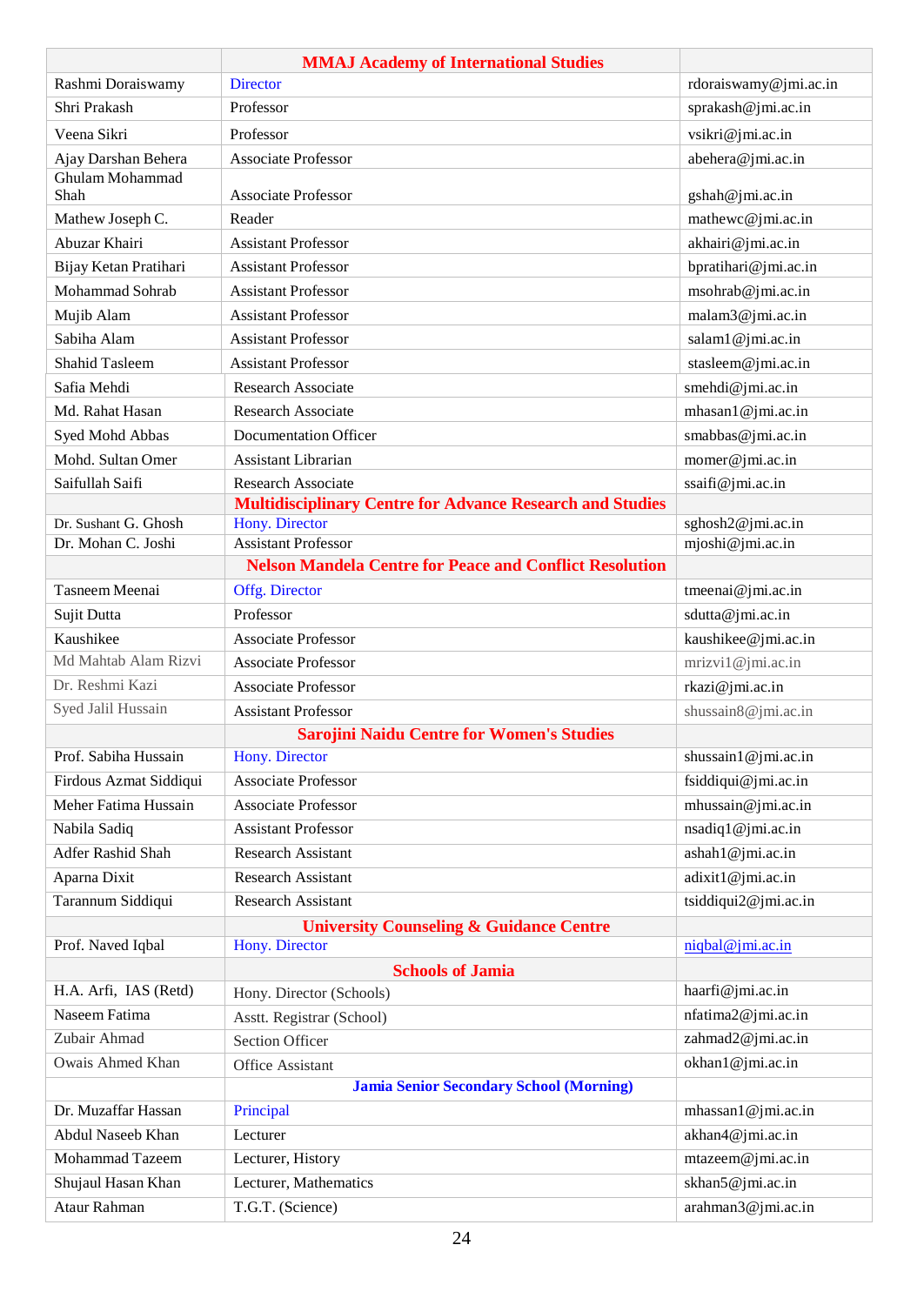|                         | <b>Syed Abid Husain Senior Secondary School (Self-Financing)</b> |                               |
|-------------------------|------------------------------------------------------------------|-------------------------------|
| Abdul Naseeb Khan       | Incharge                                                         | akhan4@jmi.ac.in              |
| Nasreen Fatima          | <b>PGT</b>                                                       | nfatima@jmi.ac.in             |
| Aisha Zaheer            | <b>PGT</b>                                                       | azaheer@jmi.ac.in             |
| Adeel Ahmed             | <b>PET</b>                                                       | aahmed1@jmi.ac.in             |
| Mohd Shamim             | <b>PET</b>                                                       | mshamim@jmi.ac.in             |
| Mohd Waseem             | <b>PGT</b>                                                       | mwaseem@jmi.ac.in             |
| Yogesh Kumar Sharma     | <b>PGT</b>                                                       | ysharma@jmi.ac.in             |
| Nadeem Ahmed            | Computer Operator                                                | nahmed@jmi.ac.in              |
| Romana Suhaib           | <b>PGT</b>                                                       | rsuhaib@jmi.ac.in             |
| Wasim Arshad Abbasi     | <b>TGT</b>                                                       | wabbasi@jmi.ac.in             |
|                         | Jamia Girls Senior Secondary School (Urdu Medium)                |                               |
| Anjum Iqbal             | Principal                                                        | aiqbal@jmi.ac.in              |
|                         | <b>Jamia Middle School</b>                                       |                               |
| Zahir Ahmad Ansari      | Headmaster                                                       | zansari@jmi.ac.in             |
| Mozaffar Islam          | <b>TGT</b>                                                       | mislam1@jmi.ac.in             |
|                         | <b>Mushir Fatma Nursery School</b>                               |                               |
| Rukhsana Parveen        | <b>Director</b>                                                  | rparveen1@jmi.ac.in           |
|                         | <b>Dr. Zakir Husain Library</b>                                  |                               |
| Mr. Shahabuddin Azmi    | Offg. Librarian                                                  | universitylibrarian@jmi.ac.in |
| Saroj Verma             | Sr. P.A.                                                         | sverma@jmi.ac.in              |
| Shehbaz Husain Naqvi    | <b>Assistant Professor</b>                                       | shnaqvi@jmi.ac.in             |
| Johan Md Mir            | <b>Information Scientist</b>                                     | jmir@jmi.ac.in                |
| Amera Khatoon           | Asstt. Librarian                                                 | akhatoon@jmi.ac.in            |
| M A Ansari              | Asstt. Librarian                                                 | maansari@jmi.ac.in            |
| Mirza M Ismail          | Asstt. Librarian                                                 | mismail@jmi.ac.in             |
| S. Fahimuddin           | Asstt. Librarian                                                 | sfahimuddin@jmi.ac.in         |
| Shahabuddin Azmi        | Asstt. Librarian                                                 | sazmi@jmi.ac.in               |
| Niha Masarrat           | <b>Professional Assistant</b>                                    | nmasarrat@jmi.ac.in           |
| Roshan Ara              | <b>Professional Assistant</b>                                    | rara@jmi.ac.in                |
|                         | <b>Games and Sports</b>                                          |                               |
| Iqtidar Mohd. Khan      | <b>Director</b>                                                  | imkhan@jmi.ac.in              |
| Aurangzeb Khurram Hafiz | Hony. Dy. Director                                               | ahafiz@jmi.ac.in              |
| Moazzam Hussain Khan    | Hony. Dy. Director                                               | mkhan47@jmi.ac.in             |
|                         | <b>Ansari Health Centre</b>                                      |                               |
| Irshad Husain Naqvi     | <b>Chief Medical Officer</b>                                     | inaqvi@jmi.ac.in              |
|                         | <b>Building &amp; Construction Department</b>                    |                               |
| Siraj Uddin Ahmed       | <b>Prof Incharge</b>                                             | suahmed@jmi.ac.in             |
| Zafar Alam              | <b>Executive Engineer</b>                                        | zalam@jmi.ac.in               |
| Mohd. Ashfaq            | AEE-I                                                            | mashfaq@jmi.ac.in             |
| Zaman Khan              | $AEE-II$                                                         | zkhan2@jmi.ac.in              |
| Shariq Saeed            | AEE-III                                                          | ssaeed2@jmi.ac.in             |
| S.M.L.A. Zaidi          | <b>AEE-Electrical</b>                                            | slzaidi@jmi.ac.in             |
| Wajihul Hasan           | A.E. (IV)                                                        | whasan@jmi.ac.in              |
| Abu Obaida              | J.E. (C)                                                         | aobaida@jmi.ac.in             |
| Aqeel Ahmad             | J.E. (C)                                                         | aahmad5@jmi.ac.in             |
| Tariq Kamal             | J.E. (C)                                                         | tkamal@jmi.ac.in              |
| Arshad Majid            | J.E. (C)                                                         | amajid@jmi.ac.in              |
| Brijesh Bhardwaj        | J.E. (C)                                                         | bbhardwaj@jmi.ac.in           |
| Dinesh Chandra          | J.E. (C)                                                         | dchandra@jmi.ac.in            |
| Faqeer Mohd             | J.E. (C)<br>25                                                   | fmohd@jmi.ac.in               |
|                         |                                                                  |                               |